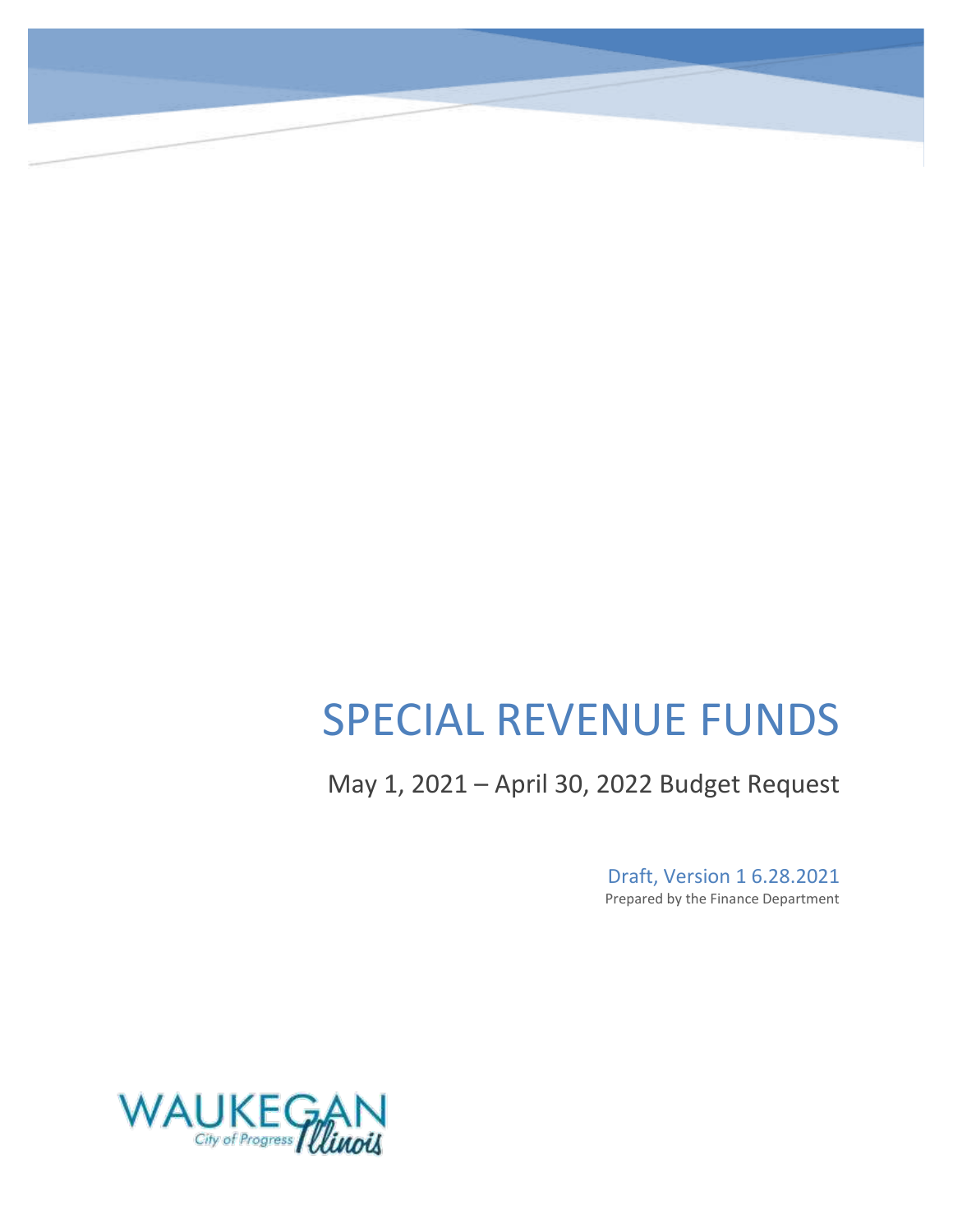### P A G E | **1**

### Introduction

Special Revenue Funds are used to account for definite expenditures that are linked to specific revenue streams such as grants or special taxes. The Governmental Accounting Standards Board (GASB) explains, "[a] special revenue fund may only be established around one or more revenue sources that are restricted or committed to purposes other than capital projects or debt service." Revenues and fund balances are generally used for the specific purpose as restricted by the statutes governing the particular tax, grant or function, and therefore may not be utilized for general governmental operations until a fund is closed.

### **Overview**

The Fiscal Year May 1, 2021 to April 30, 2022 (FY22) Special Revenue Funds requested budget calls for \$39.5 million in revenues, \$35.1 million in expenses, transfers-in of \$249 thousand and transfers-out of \$7.9 million. Before transfers, the Special Revenue Funds will have an operating surplus of \$4.3 million, after transfers an operating deficit of \$3.3 million. Fund balances from prior years made up of unused but restricted revenues are estimated to be in excess of \$20 million and therefore sufficient to accommodate purposeful drawdown of cash reserves. The exception to is "local matches" required for Fire Department and Planning Department grant programs, where transfers out of the Stabilization (Rainy Day) Fund are being requested.

| Revenues                             | \$39,527,000    |
|--------------------------------------|-----------------|
| <b>Expenses</b>                      | ( \$35,183,000) |
| Surplus / (Deficit) before transfers | 4,344,000       |
| Transfers in                         | 249,000         |
| Transfers (out)                      | (57,909,000)    |
| Surplus / (Deficit) after transfers  | ( \$3,316,000)  |
|                                      |                 |

Actual revenues, expenses, and transfers for prior fiscal years, adjusted budget for the previous fiscal year, and proposed budget for the current fiscal year are shown below.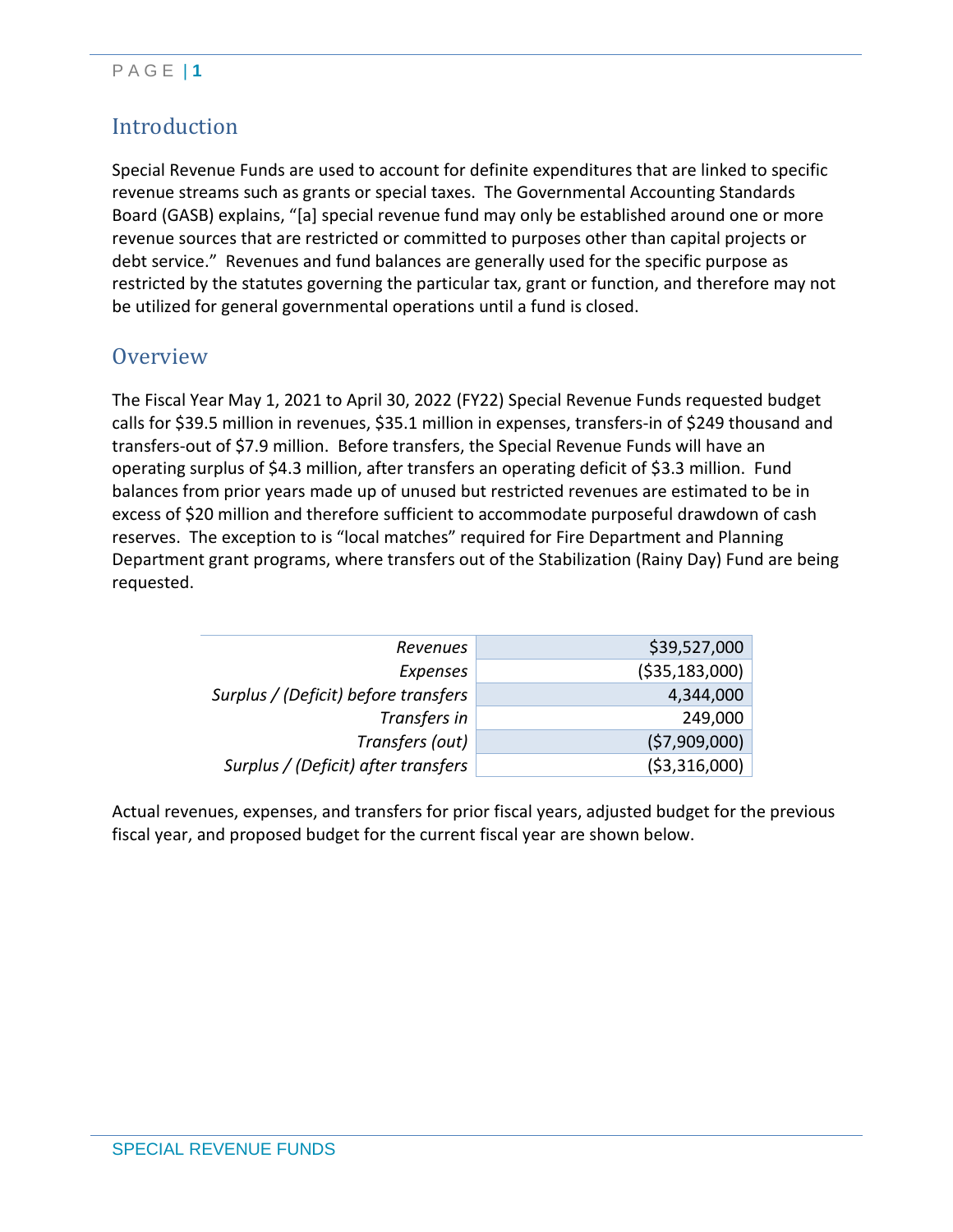|                 |                     | <b>SPECIAL REVENUE FUNDS</b>                             |               |               |                |                       |                |                    |
|-----------------|---------------------|----------------------------------------------------------|---------------|---------------|----------------|-----------------------|----------------|--------------------|
| <b>REVENUES</b> |                     |                                                          |               |               |                |                       |                |                    |
| <b>Fund</b>     | <b>Detail</b>       | <b>Description</b>                                       | <b>FY18</b>   | <b>FY19</b>   | <b>FY20</b>    | <b>FY21 Unaudited</b> | FY 21 Budget   | <b>FY22 Budget</b> |
|                 | <b>SUB 3000</b>     | <b>Tax Collection</b>                                    | 15,241,952.33 | 16,076,503.36 | 18,766,532.88  | 17,981,148.19         | 19,735,000.00  | 22,324,000.00      |
|                 | <b>SUB 3400</b>     | Fees                                                     | 392,165.03    |               | 69,906.64      | 120,048.00            | 100,000.00     | 100,000.00         |
|                 | <b>SUB 3500</b>     | <b>Fines</b>                                             | 59,436.01     | 63,795.00     | 64,300.04      | 40,636.00             | 72,000.00      | 70,000.00          |
|                 | <b>SUB 4200</b>     | <b>Reimbursement Revenue</b>                             | 308,242.26    | 191,830.93    | 283,519.23     | 125,915.00            | 232,000.00     | 260,000.00         |
|                 | <b>SUB 4400</b>     | <b>Intergovernmental Revenue</b>                         | 1,248,237.19  | 1,131,701.14  | 1,694,943.06   | 3,444,042.00          | 2,823,200.00   | 14,846,000.00      |
|                 | <b>SUB 4600</b>     | Interest                                                 | 65,958.36     | 94,887.37     | 293,747.59     | 37,748.00             | 660,000.00     | 131,000.00         |
|                 | <b>SUB 4800</b>     | <b>Miscellaneous Revenue</b>                             | 500,115.44    | 389,398.70    | 409,783.07     | 142,804.00            | 1,250,000.00   | 1,796,000.00       |
|                 | <b>SUB 4900</b>     | <b>Other Financing Sources</b>                           | 80,750.00     |               |                | 45,860,119.25         |                |                    |
|                 |                     | <b>TOTAL REVENUES</b>                                    | 17,896,856.62 | 17,948,116.50 | 21,582,732.51  | 67,752,460.44         | 24,872,200.00  | 39,527,000.00      |
|                 |                     |                                                          |               |               |                |                       |                |                    |
|                 | <b>EXPENDITURES</b> |                                                          |               |               |                |                       |                |                    |
| <b>Fund</b>     | <b>Detail</b>       | <b>Description</b>                                       | <b>FY18</b>   | <b>FY19</b>   | <b>FY20</b>    | <b>FY21 Unaudited</b> | FY 21 Budget   | <b>FY22 Budget</b> |
|                 | <b>SUB 2100</b>     | <b>Personnel Services</b>                                | 2,654,402.69  | 2,839,158.08  | 2,787,025.33   | 2,953,982.00          | 3,365,800.00   | 3,680,000.00       |
|                 | <b>SUB 2200</b>     | <b>Personnel Benefits</b>                                | 902,269.95    | 925,366.03    | 804,311.25     | 869,980.00            | 1,063,400.00   | 1,200,000.00       |
|                 | <b>SUB 2400</b>     | <b>Contractual Services</b>                              | 9,194,391.58  | 8,929,126.18  | 10,552,649.35  | 60,344,850.50         | 15,024,620.00  | 23,778,000.00      |
|                 | <b>SUB 2500</b>     | <b>Commodities</b>                                       | 613,636.53    | 674,043.04    | 563,825.93     | 675,782.68            | 877,400.00     | 1,439,000.00       |
|                 | <b>SUB 2600</b>     | Capital Outlay                                           | 966.433.24    | 921.507.87    | 977.721.37     | 798.152.00            | 2,851,360.00   | 3,824,000.00       |
|                 | <b>SUB 2700</b>     | <b>Capital Improvements</b>                              | 150,525.74    | 459,379.46    | 63,842.96      | 93,976.00             | 725,975.00     | 1,262,000.00       |
|                 | <b>SUB 2800</b>     | Non-Cash Expense                                         | 829,321.73    | 313,466.01    | 530,988.36     | 1,256.00              |                |                    |
|                 |                     | <b>TOTAL EXPENDITURES</b>                                | 15,310,981.46 | 15.062.046.67 | 16.280.364.55  | 65.737.979.18         | 23,908,555.00  | 35,183,000.00      |
|                 |                     |                                                          |               |               |                |                       |                |                    |
|                 |                     | <b>EXCESS (DEFICIENCY) OF REVENUES OVER EXPENDITURES</b> | 2,585,875.16  | 2,886,069.83  | 5,302,367.96   | 2,014,481.26          | 963,645.00     | 4,344,000.00       |
|                 |                     |                                                          |               |               |                |                       |                |                    |
|                 |                     | <b>OTHER FINANCING SOURCES (USES)</b>                    |               |               |                |                       |                |                    |
| Fund            | <b>Detail</b>       | <b>Description</b>                                       | <b>FY18</b>   | <b>FY19</b>   | <b>FY20</b>    | <b>FY21 Unaudited</b> | FY 21 Budget   | <b>FY22 Budget</b> |
|                 | <b>SUB 6300</b>     | <b>Transfers In/From</b>                                 | 224,000.00    |               | 35,000.00      | 25,959.00             | 383,943.00     | 249,000.00         |
|                 | <b>SUB 6800</b>     | <b>Transfers Out/To</b>                                  | 1,145,142.42  | 954,275.00    | (3,076,525.00) | (3, 183, 000.00)      | (4,283,000.00) | (7,909,000.00)     |
|                 |                     | <b>TOTAL OTHER FINANCING SOURCES</b>                     | 1,369,142.42  | 954,275.00    | (3,041,525.00) | (3, 157, 041.00)      | (3,899,057.00) | (7,660,000.00)     |
|                 |                     |                                                          |               |               |                |                       |                |                    |
|                 |                     | <b>FUND BALANCE</b>                                      |               |               |                |                       |                | (3,316,000.00)     |

### **Sources**

Projected total Special Revenue Fund revenues are \$39.5 million in FY22, which is a significant increase from the prior year. The majority of Special Revenue Fund revenues are from taxes, 56% of the total revenues projected for FY22. Total taxes for FY22 are estimated to increase 13.1% from the prior year budget to a total of \$22.3 million. Property taxes levied for the library and garbage collection total \$9.9 million in the 2020 tax levy that will be collected during FY22, and \$4.7 million is expected to be collected in TIF property tax collections. Motor fuel taxes collected by the State of Illinois and disbursed to the City are projected at \$3.1 million, and Home Rule sales tax allocations to the Special Revenue Fund are estimated to be \$2.9 million for the fiscal year. Intergovernmental revenues, largely attributed to grant programs, are estimated to increase greatly from the prior year budget to a total of \$14.9 million. While the City is not guaranteed these funds, they are included in the requested budget planning so if and when awarded, the City may move forward with the programs and projects including bridge repairs and replacement, fire prevention equipment and augmenting fire suppression personnel, police enforcement programs, and funding to further the City's planning and building department activities. Detailed Grant Program Request Forms are included in the Appendix of this report for more detailed information.

Transfers-in include a \$100 thousand request from the City's Stabilization Fund for the Fire Department grant equipment local matching requirement, and \$149 thousand for Planning Department grant programmatic local matching requirements.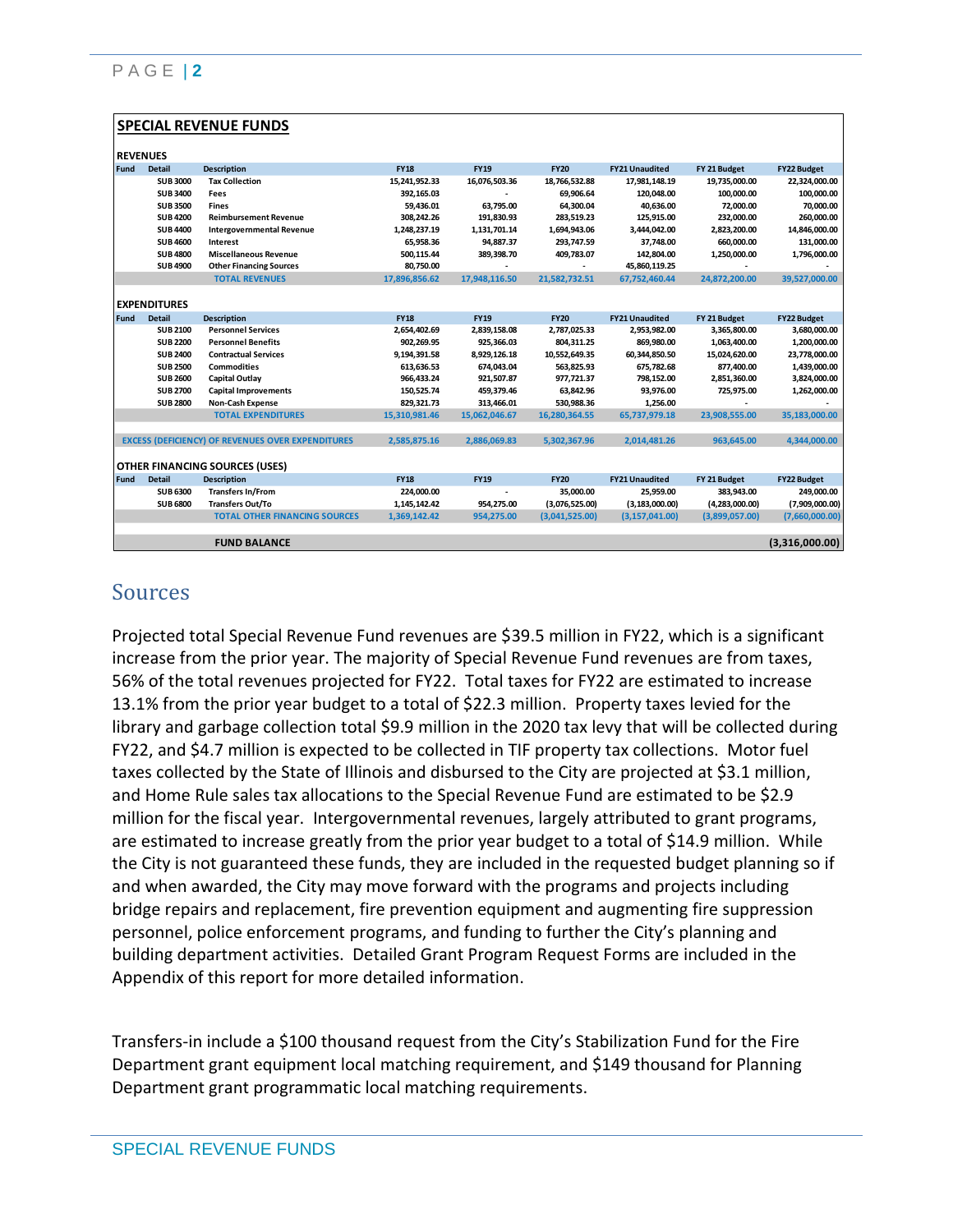### P A G E | **3**

### Uses

Special Revenue Fund expenditures are budgeted for \$35.2 million in FY22, with \$24 million of those funds in the Contractual category. Notable contractual spending includes \$5.4 million for the City's residential garbage program, \$2 million in Emergency 911 information technology costs, \$1 million in Motor Fuel Tax spending for engineering and utilities (i.e. street lights), and \$1 million in CDBG programming. Personnel services and benefits are requested at a higher amount than the prior year. The City will continue with wage and benefit spending in Special Revenue Funds related to the library, E911 and snow plowing overtime, however, the FY22 has additional funding allocated in the event the SAFER grant is awarded and accepted, and will be used to cover the costs of three firefighters. Capital spending includes the aforementioned bridge repairs and replacement as well as targeted TIF spending to advance improvements along the City's downtown and lakefront. In addition to the Grant Program Request Forms in the appendix, please also refer to the Capital Project Budget Request Form for further detail. Other spending includes commodities such as road salt, concrete, asphalt, and supplies.

Transfers-out account for debt service payments being made with home rules sales or TIF taxes, and being moved from the Special Revenue Funds in which they are collected to Debt Service Funds from which the principal and interest payments are made.

Current budget requests include a headcount increase of three positions that are normally funded in the General Fund but will be funded via the Special Revenue Funds for FY22 in addition to the existing headcount of three CDBG employees and three E911 employees for 9.0 FTEs. Please see the Appendix for the Position Request Form submitted by the department seeking to add to their ranks.

| <b>Special Revenue Funds Community Development Block Grant</b> |        |        |        |        |          |                          |
|----------------------------------------------------------------|--------|--------|--------|--------|----------|--------------------------|
|                                                                |        |        |        |        | FY2022   |                          |
|                                                                | FY2018 | FY2019 | FY2020 | FY2021 | Proposed | Change                   |
| Compliance Coordinator                                         | 1.00   | 1.00   | 1.00   | 1.00   | 1.00     |                          |
| Director of CDBG                                               | 1.00   | 1.00   | 1.00   | 1.00   | 1.00     | $\overline{\phantom{a}}$ |
| 1.00<br>Rehab Coordinator                                      |        | 1.00   | 1.00   | 1.00   | 1.00     | $\overline{\phantom{a}}$ |
|                                                                | 3.00   | 3.00   | 3.00   | 3.00   | 3.00     |                          |

| Special Revenue Funds Police Department |        |        |        |        |          |        |
|-----------------------------------------|--------|--------|--------|--------|----------|--------|
|                                         |        |        |        |        | FY2022   |        |
|                                         | FY2018 | FY2019 | FY2020 | FY2021 | Proposed | Change |
| Communications Dir. - E911              | 1.00   | 1.00   | 1.00   | 1.00   | 1.00     |        |
| Telecommunicator - E911                 | 2.00   | 2.00   | 2.00   | 2.00   | 2.00     |        |
|                                         | 3.00   | 3.00   | 3.00   | 3.00   | 3.00     |        |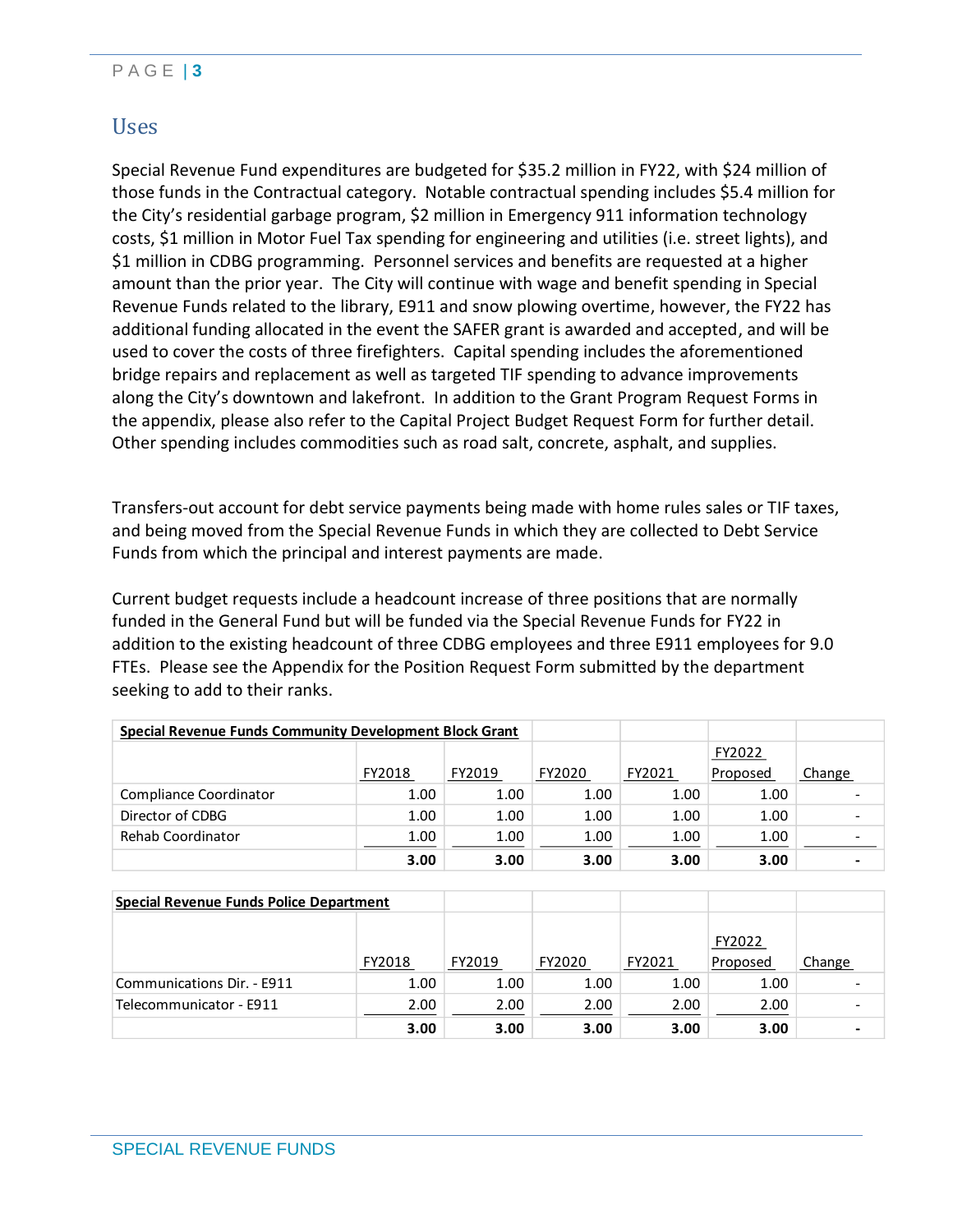### P A G E | **4**

| Special Revenue Funds Fire Department |                          |                          |                          |        |          |        |
|---------------------------------------|--------------------------|--------------------------|--------------------------|--------|----------|--------|
|                                       |                          |                          |                          |        | FY2022   |        |
|                                       | FY2018                   | FY2019                   | FY2020                   | FY2021 | Proposed | Change |
| Firefighter                           |                          | $\overline{\phantom{0}}$ |                          |        | 3.00     | 3.00   |
|                                       | $\overline{\phantom{a}}$ |                          | $\overline{\phantom{0}}$ |        | 3.00     | 3.00   |

### Fund Descriptions

#### **Fund 202 Home Rule Sales Tax Infrastructure**

The Home Rule Sales Tax Fund is funded from a portion of Home Rule Sales Tax earmarked by the Waukegan City Code to be restricted for (a) the improvement of City roadways and related infrastructure, or (b) to pay for the debt service on bonds issued for the same purpose. **Fund 205 American Rescue Plan** 

In March 2021, President Biden signed into law The American Rescue Plan Act of 2021. It is designed to facilitate the country's recovery from the overwhelming economic and health effects of the COVID-19 pandemic. The funds are designated to help remedy the mismatch between rising costs and falling revenues due to the pandemic. The US Department of the Treasury has provided board guidelines on how the money may be spent but no final ruling has been made. The plan does provide for the City to cover the costs of capital projects such as necessary investments in water, sewer, or broadband infrastructure. The City of Waukegan is set to receive \$19.7 Million, distributed in two equal installments, with the first occurring in May 2021 and the second one-year later.

### **Fund 211 Waukegan Public Library**

The Library is a separate government agency; however, it is considered a component unit for financial reporting purposes. Therefore, the Waukegan Public Library's budget is incorporated into the City's budget and appropriation as a Special Revenue Fund. More information regarding the Waukegan Public Library may be found on the Library's website, [www.waukeganpl.org.](http://www.waukeganpl.org/)

#### **Fund 214 Foreign Fire Fund**

The State of Illinois allows for the collection of insurance taxes from companies outside of the State of Illinois that sell policies within the state. Those funds have restricted use, specifically to provide for the needs of the City's fire department and are controlled by an independent board. **Fund 215 Fire Service Training Fund**

# The City of Waukegan established a fund to collect and restrict fees collected from other fire

departments and districts for training provided by the City of Waukegan fire personnel. **Fund 218 Refuse Collection Fund**

The City levies a property tax for the cost of residential garbage pick-up. The taxes collected are recorded to this fund, and pay for the outsourced garbage pick-up services.

#### **Fund 228 Motor Fuel Tax**

The Motor Fuel Tax is a per-gallon tax imposed by the State of Illinois with a formula-based distribution to local government. The funds are restricted by state law, and used primarily for the purchase of road salt, street light electrical charges, road patching, and bridge repairs.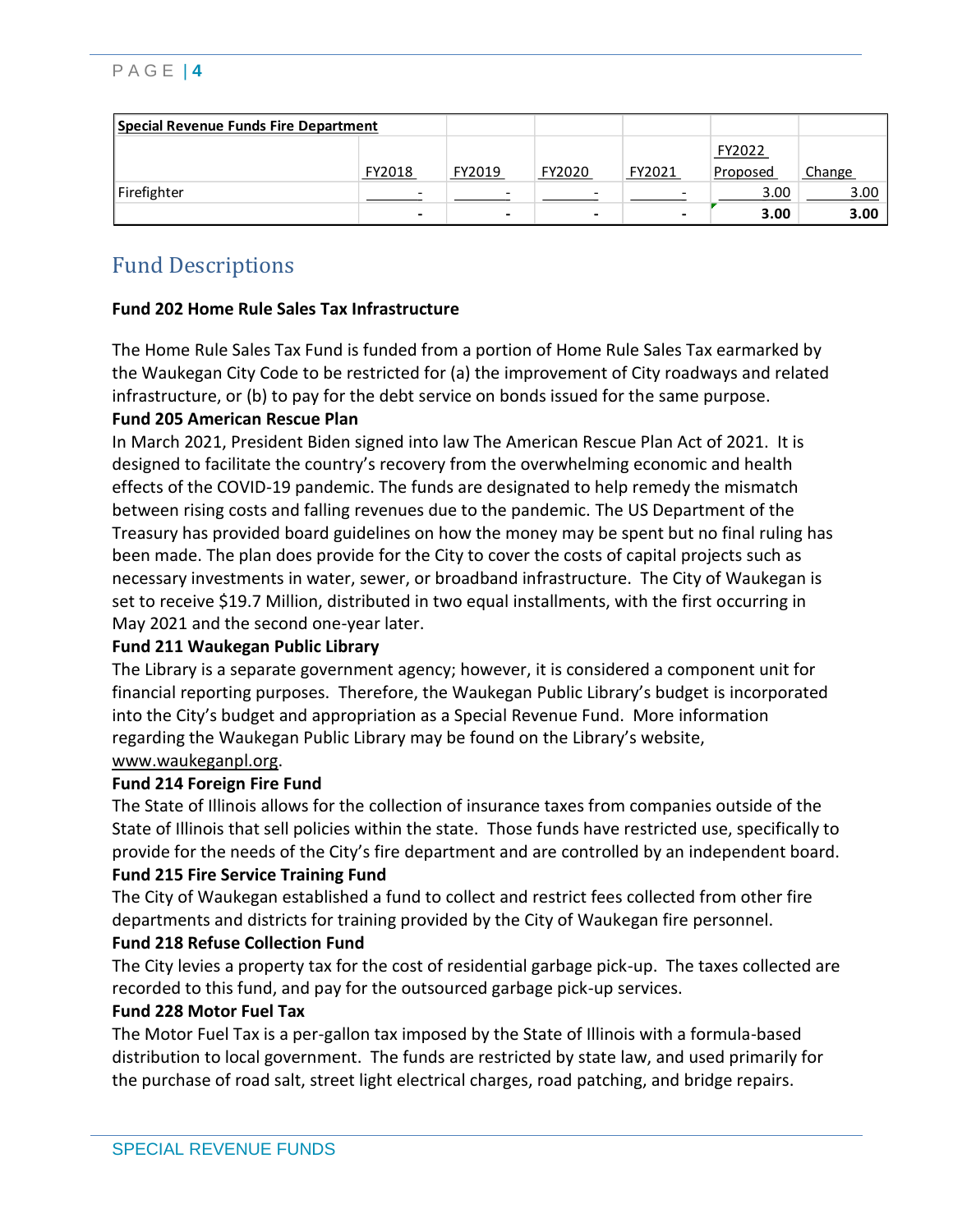#### **Fund 231 Public Safety Grants - Fire**

Waukegan Fire Department grants to obtain equipment such as ambulances or firefighting turnout gear are recorded to this fund. In FY22, should the SAFER grant be awarded and approved, the costs of the three new firefighters will be recorded to this fund.

#### **Fund 232 911 Emergency System Fund**

The Illinois Emergency Telephone System Act establishes the number "9-1-1" as the primary emergency telephone number for use in Illinois. The Act also allows surcharges to be collected from telephone companies with a portion being shared with local governments. The funds are restricted for expenditures that support the emergency system.

#### **Fund 240 Public Safety Grants - Police**

The City of Waukegan Police Department works with federal agencies on initiatives related to public safety. The fund allows for the expenses related to these programs to be tracked for proper reimbursement payments.

#### **Fund 242 HOME Rehab Assistance**

The City of Waukegan receives federal funding via Lake County for this program used to rehabilitate homes and other eligible uses within the City's municipal boundaries, those passthrough dollars are recorded to this fund.

#### **Fund 245 Community Development Block Grant (CDBG)**

The Fund accounts for the federal grants from the U.S. Department of Housing and Urban Development (HUD) directly received by the City for the costs associated with assisting projects that benefit low and moderate income Waukegan residents, meet urgent needs, and affirmatively further fair housing, including owner-occupied housing rehabilitation, support of local not-for-profit agencies, and public facility improvements including sidewalks and accessibility measures conforming to the Americans with Disabilities Act.

#### **Fund 251 Planning & Development Grant, Fund 252 Vacant Registry Fund**

These funds were created to more effectively track grants obtained for planning, building/code, and economic development initiatives; as well as to earmark and set aside fees collected from the City's vacant registry program.

#### **Funds 261, 262, and 263 North Lakefront TIF #7, Downtown TIF #8, and South Lakefront TIF #9**

These contiguous TIF Districts along the City's lakefront and downtown were established to capture incremental tax growth to be used for TIF eligible expenses.

#### **Fund 264 McGaw Park TIF #10**

This TIF District was established at the same time the property formerly owned by Cardinal Health was annexed on the city's southwest border.

#### **Funds 292, 295 and 296 DUI, Local Forfeiture, and Narcotics Forfeiture Funds**

The City of Waukegan collects fines and forfeitures as a result of police activity. These funds are restricted by state and federal law to be used for specific public safety purposes.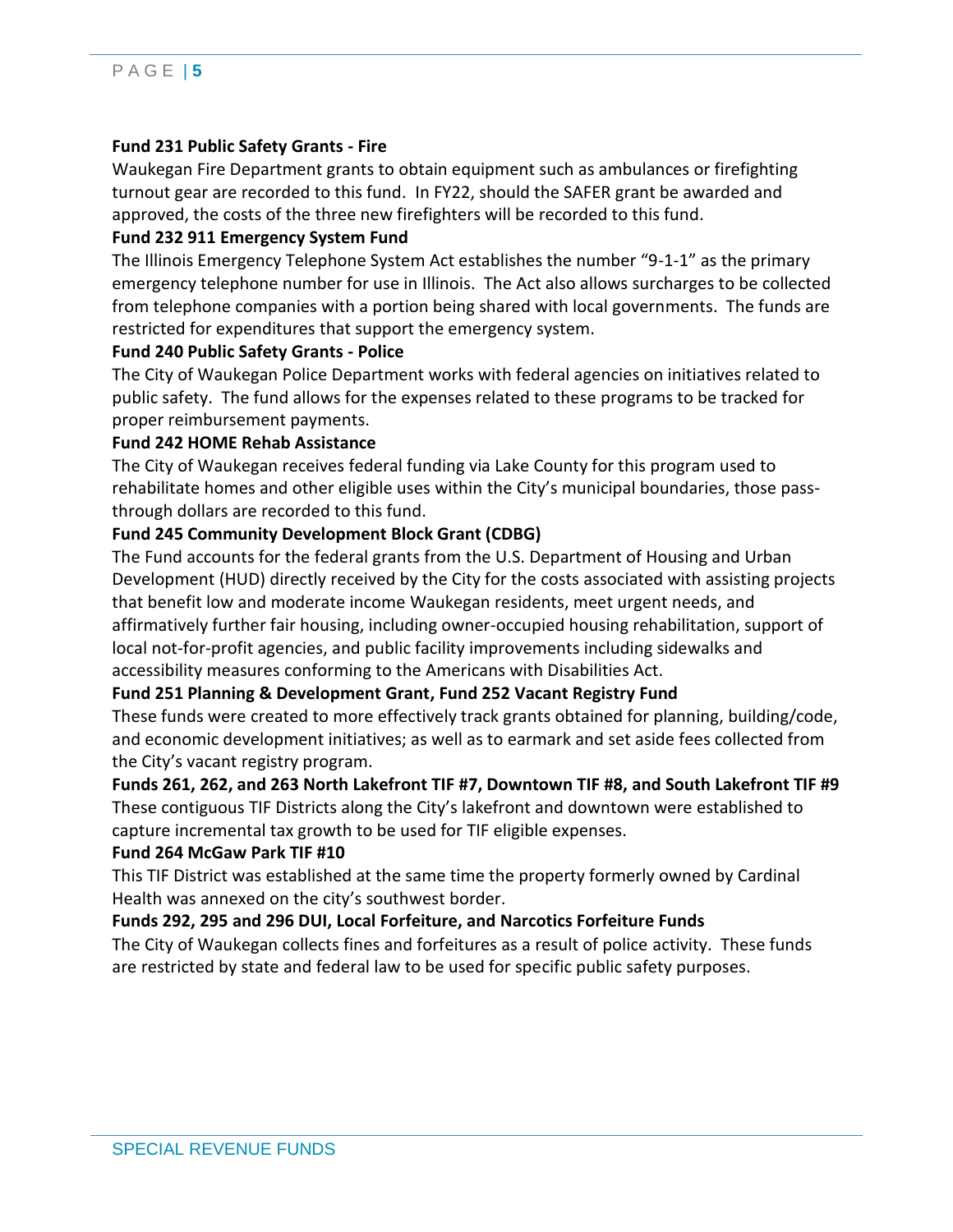# Line Item Detail

|             | <b>Fund 202 - HR Sales Tax Infrastructure</b> |                                                          |                |                       |                  |                    |  |  |  |  |  |
|-------------|-----------------------------------------------|----------------------------------------------------------|----------------|-----------------------|------------------|--------------------|--|--|--|--|--|
|             |                                               |                                                          |                |                       |                  |                    |  |  |  |  |  |
|             | <b>REVENUES</b>                               |                                                          |                |                       |                  |                    |  |  |  |  |  |
| <b>Fund</b> | <b>Detail</b>                                 | <b>Description</b>                                       | <b>FY20</b>    | <b>FY21 Unaudited</b> | FY 21 Budget     | <b>FY22 Budget</b> |  |  |  |  |  |
|             | 202 30080                                     | Home Rule Retail Occ/Serv. Tax                           | 3,101,427.42   | 3,065,353.00          | 2,650,000.00     | 2,885,000.00       |  |  |  |  |  |
|             | <b>SUB 3000</b>                               | <b>Tax Collection</b>                                    | 3,101,427.42   | 3,065,353.00          | 2,650,000.00     | 2,885,000.00       |  |  |  |  |  |
|             | 202 46100                                     | <b>Interest Earned</b>                                   | 40,763.02      | 515.00                | 43,000.00        | 50,000.00          |  |  |  |  |  |
|             | <b>SUB 4600</b>                               | Interest                                                 | 40,763.02      | 515.00                | 43,000.00        | 50,000.00          |  |  |  |  |  |
|             |                                               | <b>TOTAL REVENUES</b>                                    | 3,142,190.44   | 3,065,868.00          | 2,693,000.00     | 2,935,000.00       |  |  |  |  |  |
|             |                                               |                                                          |                |                       |                  |                    |  |  |  |  |  |
|             | <b>EXPENDITURES</b>                           |                                                          |                |                       |                  |                    |  |  |  |  |  |
| Fund        | <b>Detail</b>                                 | <b>Description</b>                                       | <b>FY20</b>    | <b>FY21 Unaudited</b> | FY 21 Budget     | <b>FY22 Budget</b> |  |  |  |  |  |
|             | 202 120224435                                 | <b>Engineering Services</b>                              |                |                       |                  |                    |  |  |  |  |  |
|             | <b>SUB 2400</b>                               | <b>Contractual Services</b>                              |                |                       |                  |                    |  |  |  |  |  |
|             |                                               | <b>TOTAL EXPENDITURES</b>                                |                |                       |                  |                    |  |  |  |  |  |
|             |                                               |                                                          |                |                       |                  |                    |  |  |  |  |  |
|             |                                               | <b>EXCESS (DEFICIENCY) OF REVENUES OVER EXPENDITURES</b> | 3.142.190.44   | 3,065,868.00          | 2.693.000.00     | 2,935,000.00       |  |  |  |  |  |
|             |                                               |                                                          |                |                       |                  |                    |  |  |  |  |  |
|             |                                               | <b>OTHER FINANCING SOURCES (USES)</b>                    |                |                       |                  |                    |  |  |  |  |  |
| <b>Fund</b> | <b>Detail</b>                                 | <b>Description</b>                                       | <b>FY20</b>    | <b>FY21 Unaudited</b> | FY 21 Budget     | <b>FY22 Budget</b> |  |  |  |  |  |
|             | 202 68312                                     | Transfer to Street/Sidewalk Fd                           |                |                       | 1,100,000.00     | 2,000,000.00       |  |  |  |  |  |
|             | 202 68430                                     | Transfer to 2018A GO SIs Tx Bd                           | 2,120,000.00   | 2,228,000.00          | 2,228,000.00     | 1,074,000.00       |  |  |  |  |  |
|             | 202 68495                                     | Transfer to 2015 GO Sale Tx Bd                           | 280,275.00     | 282,000.00            | 282,000.00       | 280,000.00         |  |  |  |  |  |
|             | 202 68497                                     | Transfer to 2016 GO Sale Tx Bd                           | 676,250.00     | 673,000.00            | 673,000.00       | 672,000.00         |  |  |  |  |  |
|             | <b>SUB 6800</b>                               | <b>Transfers Out/To</b>                                  | (3,076,525.00) | (3, 183, 000.00)      | (4,283,000.00)   | (4,026,000.00)     |  |  |  |  |  |
|             |                                               | <b>TOTAL OTHER FINANCING SOURCES</b>                     | (3.076.525.00) | (3, 183, 000.00)      | (4, 283, 000.00) | (4,026,000.00)     |  |  |  |  |  |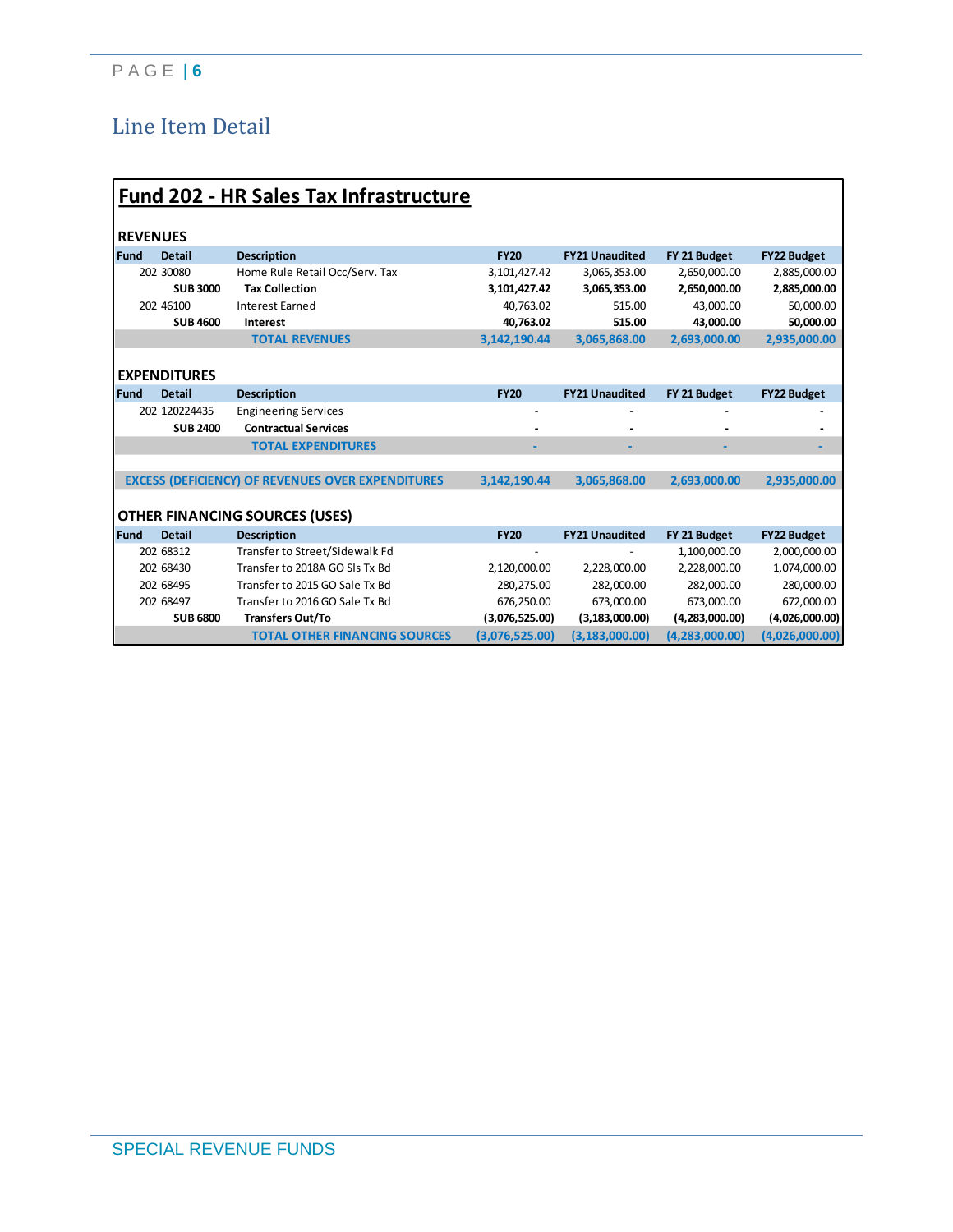|             | <b>Fund 205 - American Rescue Plan</b> |                                                          |             |                       |              |                    |  |  |  |  |
|-------------|----------------------------------------|----------------------------------------------------------|-------------|-----------------------|--------------|--------------------|--|--|--|--|
|             |                                        |                                                          |             |                       |              |                    |  |  |  |  |
|             | <b>REVENUES</b>                        |                                                          |             |                       |              |                    |  |  |  |  |
| <b>Fund</b> | <b>Detail</b>                          | <b>Description</b>                                       | <b>FY20</b> | <b>FY21 Unaudited</b> | FY 21 Budget | <b>FY22 Budget</b> |  |  |  |  |
|             |                                        |                                                          |             |                       |              |                    |  |  |  |  |
|             | 205 44130                              | Grant-Federal                                            |             |                       |              | 9,800,000.00       |  |  |  |  |
|             | <b>SUB 4400</b>                        | <b>Intergovernmental Revenue</b>                         |             |                       |              | 9,800,000.00       |  |  |  |  |
|             |                                        | <b>TOTAL REVENUES</b>                                    |             |                       | ٠            | 9,800,000.00       |  |  |  |  |
|             |                                        |                                                          |             |                       |              |                    |  |  |  |  |
|             | <b>EXPENDITURES</b>                    |                                                          |             |                       |              |                    |  |  |  |  |
| <b>Fund</b> | <b>Detail</b>                          | <b>Description</b>                                       | <b>FY20</b> | <b>FY21 Unaudited</b> | FY 21 Budget | <b>FY22 Budget</b> |  |  |  |  |
|             | 205 120524489                          | <b>Grant Expenditures</b>                                |             |                       |              | 7,800,000.00       |  |  |  |  |
| 205         |                                        | <b>HVAC Improvements</b>                                 |             |                       |              | 2,000,000.00       |  |  |  |  |
|             | <b>SUB 2400</b>                        | <b>Contractual Services</b>                              |             |                       |              | 9,800,000.00       |  |  |  |  |
|             |                                        | <b>TOTAL EXPENDITURES</b>                                |             |                       | ٠            | 9,800,000.00       |  |  |  |  |
|             |                                        |                                                          |             |                       |              |                    |  |  |  |  |
|             |                                        | <b>EXCESS (DEFICIENCY) OF REVENUES OVER EXPENDITURES</b> |             |                       |              |                    |  |  |  |  |
|             |                                        |                                                          |             |                       |              |                    |  |  |  |  |
|             |                                        | <b>OTHER FINANCING SOURCES (USES)</b>                    |             |                       |              |                    |  |  |  |  |
| <b>Fund</b> | <b>Detail</b>                          | <b>Description</b>                                       | <b>FY20</b> | <b>FY21 Unaudited</b> | FY 21 Budget | <b>FY22 Budget</b> |  |  |  |  |
|             | 205 63714                              | <b>Transfers From Working Cash Fd</b>                    |             |                       |              |                    |  |  |  |  |
|             | <b>SUB 6300</b>                        | <b>Transfers In/From</b>                                 |             |                       |              |                    |  |  |  |  |
|             | 205 68100                              | <b>Transfers to General Fd</b>                           |             |                       |              |                    |  |  |  |  |
|             | 205 68555                              | Transfers to Sewer/Water                                 |             |                       |              |                    |  |  |  |  |
|             | <b>SUB 6800</b>                        | <b>Transfers Out/To</b>                                  |             |                       |              |                    |  |  |  |  |
|             |                                        | <b>TOTAL OTHER FINANCING SOURCES</b>                     |             |                       |              |                    |  |  |  |  |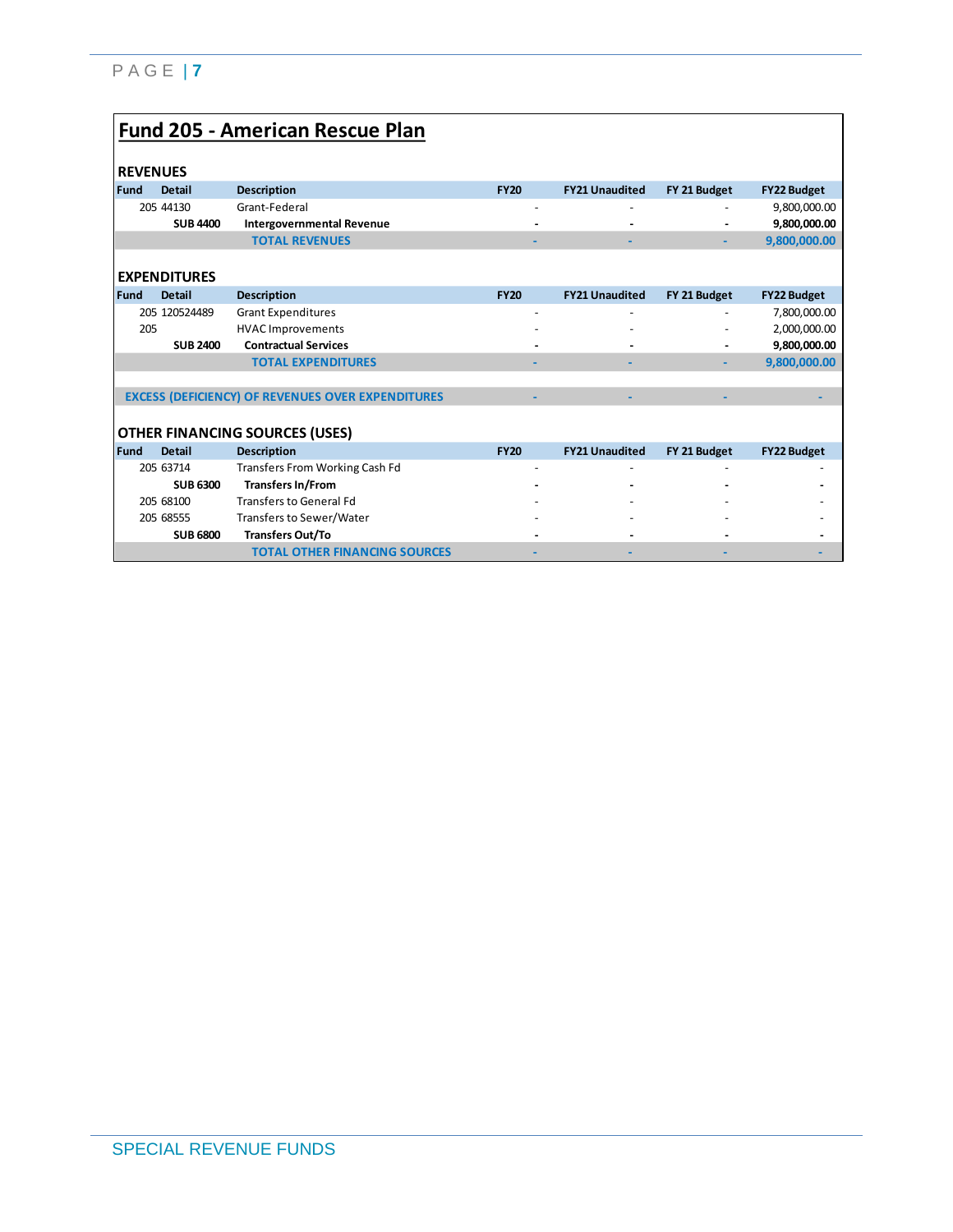### **Fund 211 Waukegan Public Library**

*Component Unit*

|      | <b>REVENUES</b>     |                                           |                          |                          |                          |                    |
|------|---------------------|-------------------------------------------|--------------------------|--------------------------|--------------------------|--------------------|
| Fund | <b>Detail</b>       | <b>Description</b>                        | <b>FY20</b>              | <b>FY21 Unaudited</b>    | FY 21 Budget             | <b>FY22 Budget</b> |
|      | 211 30000           | <b>Property Tax</b>                       | 4,179,363.51             | 4,489,728.00             | 4,400,000.00             | 4,500,000.00       |
|      | <b>SUB 3000</b>     | <b>Tax Collection</b>                     | 4,179,363.51             | 4,489,728.00             | 4,400,000.00             | 4,500,000.00       |
|      | 211 44000           | Intergovt Revenue-Library                 | 111,347.18               |                          | 50,000.00                | 111,000.00         |
|      | <b>SUB 4400</b>     | <b>Intergovernmental Revenue</b>          | 111,347.18               |                          | 50,000.00                | 111,000.00         |
|      | 211 46100           | <b>Interest Earned</b>                    | 12,429.49                | 8,892.00                 | 10,000.00                | 10,000.00          |
|      | <b>SUB 4600</b>     | Interest                                  | 12,429.49                | 8,892.00                 | 10,000.00                | 10,000.00          |
|      | 211 48910           | Misc & Fundraising Revenue                | 315,852.67               | 82,668.00                | 250,000.00               | 152,000.00         |
|      | <b>SUB 4800</b>     | <b>Miscellaneous Revenue</b>              | 315,852.67               | 82,668.00                | 250,000.00               | 152,000.00         |
|      |                     | <b>TOTAL REVENUES</b>                     | 4,618,992.85             | 4,581,288.00             | 4,710,000.00             | 4,773,000.00       |
|      |                     |                                           |                          |                          |                          |                    |
|      | <b>EXPENDITURES</b> |                                           |                          |                          |                          |                    |
| Fund | <b>Detail</b>       | <b>Description</b>                        | <b>FY20</b>              | <b>FY21 Unaudited</b>    | FY 21 Budget             | <b>FY22 Budget</b> |
|      | 211 121121368       | Part Time Employees                       |                          | 171,680.00               | 242,800.00               | 342,000.00         |
|      | 211 121121840       | Personnel Services-Library                | 2,240,354.37             | 1,922,466.00             | 2,204,800.00             | 2,013,000.00       |
|      | <b>SUB 2100</b>     | <b>Personnel Services</b>                 | 2,240,354.37             | 2,130,708.00             | 2,447,600.00             | 2,355,000.00       |
|      | 211 121122456       | Hospitalization                           | 237,662.13               | 268,026.00               | 248,000.00               | 265,000.00         |
|      | 211 121122459       | Unemployment Insurance                    | 7,272.17                 | 15,312.00                | 5,000.00                 | 10,000.00          |
|      | 211 121122461       | Employer Portion-OASDI (FICA)             | 166,427.78               | 155,255.00               | 177,300.00               | 180,000.00         |
|      | 211 121122467       | Life Insurance Premiums                   | 2,563.30                 | 2,612.00                 | 2,800.00                 | 3,000.00           |
|      | 211 121122471       | <b>Other Compensation Benefits</b>        | 0.08                     | 9,059.00                 | 60,300.00                | 41,000.00          |
|      | 211 121122610       | <b>Employer IMRF</b>                      | 259,847.07               | 246,572.00               | 277,000.00               | 274,000.00         |
|      | <b>SUB 2200</b>     | <b>Personnel Benefits</b>                 | 673,772.53               | 696,836.00               | 770,400.00               | 773,000.00         |
|      | 211 121124000       | Library-Online Searches                   | (0.49)                   |                          | 15,200.00                | 14,000.00          |
|      | 211 121124076       | Lease Payments - Principal                | 201,536.00               | 195,000.00               | 250,500.00               | 205,000.00         |
|      | 211 121124083       | <b>Literacy Grant Expense</b>             | 75,450.79                | 1,125,184.00             | 80,000.00                | 77,000.00          |
|      | 211 121124403       | <b>Interest Expense</b>                   | 107,848.50               | 97,338.00                | 138,300.00               | 90,000.00          |
|      | 211 121124410       | <b>Building &amp; Grounds Maintenance</b> | 70,988.84                | 61,592.00                | 55,000.00                | 58,000.00          |
|      | 211 121124411       | Vehicle Maintenance                       | 601.71                   | 321.00                   | 800.00                   | 1,000.00           |
|      | 211 121124412       | <b>Equipment Maintenance</b>              | 4,241.52                 | 1,335.00                 | 4,200.00                 | 4,000.00           |
|      | 211 121124423       | Telephone                                 |                          |                          |                          | 33,000.00          |
|      | 211 121124426       | Utilities                                 | 21,417.62                | 4,371.00                 | 7,800.00                 | 5,000.00           |
|      | 211 121124428       | Rental/Lease Purchase                     | 0.34                     | 32,162.00                | 38,900.00                | 40,000.00          |
|      | 211 121124429       | Conference & Travel                       |                          | 116.00                   | 400.00                   | 5,000.00           |
|      | 211 121124431       | Training & Schooling                      | 23,024.05                | 28,719.00                | 61,700.00                | 35,000.00          |
|      | 211 121124432       | Postage                                   | 5,559.00                 | 3,394.00                 | 7,300.00                 | 6,000.00           |
|      | 211 121124433       | Advertising                               | 31,423.77                | 27,230.00                | 46,300.00                | 54,000.00          |
|      | 211 121124436       | <b>Consultant Services</b>                | (0.26)                   |                          | 800.00                   | 1,000.00           |
|      | 211 121124438       | <b>Other Professional Services</b>        | 49.367.01                | 124,331.00               | 40,000.00                | 57,000.00          |
|      | 211 121124441       | <b>Security Services</b>                  | 0.09                     | 5,436.00                 | 6.000.00                 | 3,000.00           |
|      | 211 121124442       | Photocopy                                 | $\overline{\phantom{a}}$ | $\overline{\phantom{a}}$ |                          |                    |
|      | 211 121124444       | <b>Other Technical Services</b>           | 198,565.81               | 244,754.00               | 168,600.00               | 215,000.00         |
|      | 211 121124447       | <b>Collection Agency Fees</b>             | $\overline{\phantom{a}}$ |                          | $\overline{\phantom{a}}$ |                    |
|      | 211 121124474       | <b>Community Pride</b>                    | 60,741.04                |                          | 9,000.00                 | 3,000.00           |
|      | 211 121124489       | <b>Grant Expenditures</b>                 |                          |                          | 1,000,000.00             | 70,000.00          |
|      | 211 121124503       | Insurance Admin. Services                 | 46,136.83                |                          | 65,500.00                | 66,000.00          |
|      | <b>SUB 2400</b>     | <b>Contractual Services</b>               | 896,902.17               | 1,951,283.00             | 1,996,300.00             | 1,042,000.00       |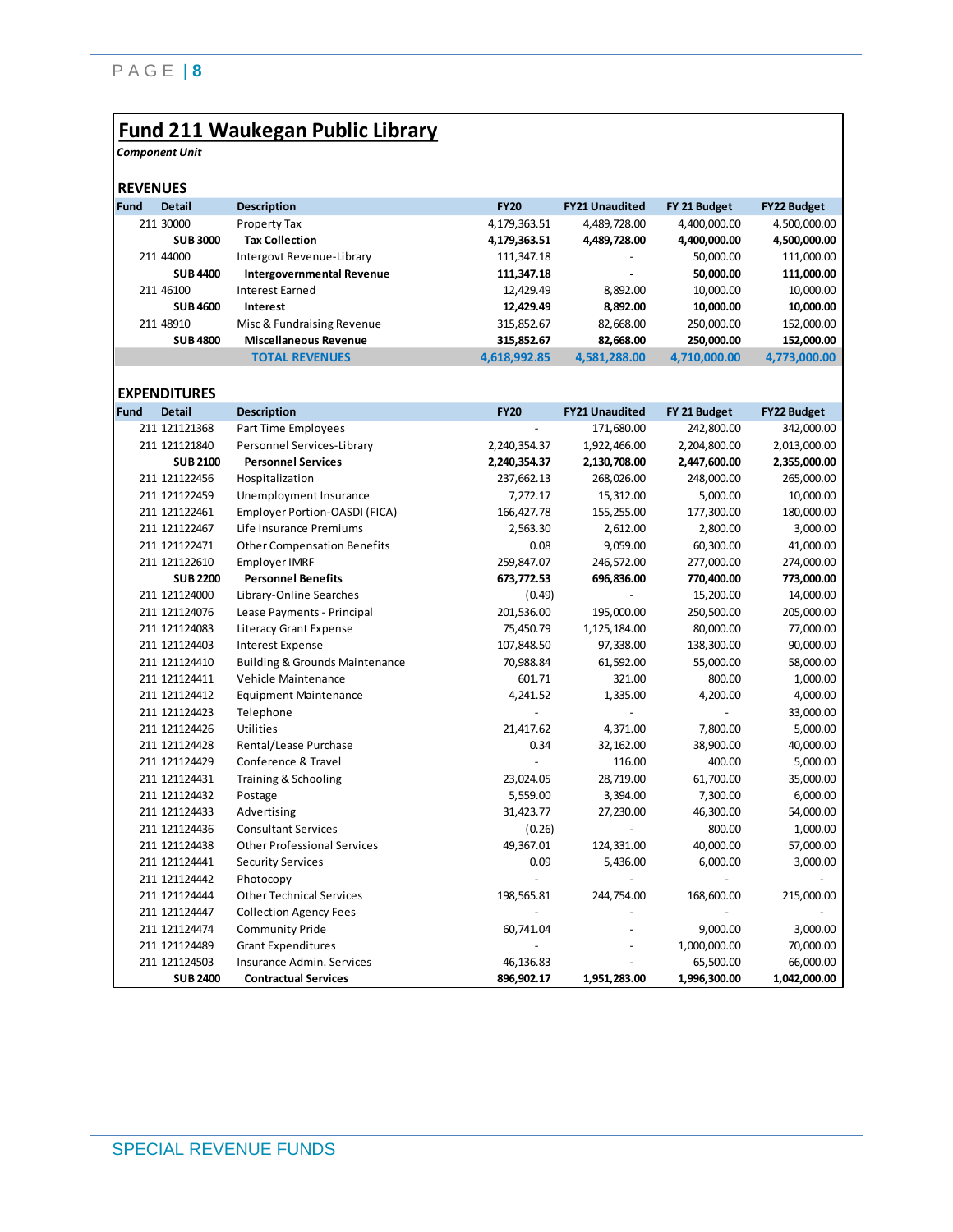|                  |                 | <b>Fund 211 Waukegan Public Library</b>                  |              |                       |                |                    |
|------------------|-----------------|----------------------------------------------------------|--------------|-----------------------|----------------|--------------------|
| <b>Continued</b> |                 |                                                          |              |                       |                |                    |
|                  | 211 121125465   | Office Supplies                                          | (0.38)       |                       | 12,600.00      | 13,000.00          |
|                  | 211 121125467   | Maintenance Supplies                                     |              | 12,280.00             | 8,000.00       | 20,000.00          |
|                  | 211 121125468   | <b>Operating Supplies</b>                                | (0.27)       | 18,188.00             | 36,600.00      | 20,000.00          |
|                  | 211 121125480   | Miscellaneous Expense                                    | 24,716.23    | 5,309.00              | 5,100.00       |                    |
|                  | <b>SUB 2500</b> | <b>Commodities</b>                                       | 24,715.58    | 33,982.68             | 62,300.00      | 53,000.00          |
|                  | 211 121126460   | Library Materials                                        | 314,140.30   | 370,571.00            | 318,300.00     | 380,000.00         |
|                  | 211 121126492   | Improvements                                             | 115,334.96   | 9,751.00              | 115,300.00     | 150,000.00         |
|                  | 211 121126494   | Equipment                                                |              |                       |                | 20,000.00          |
|                  | <b>SUB 2600</b> | <b>Capital Outlay</b>                                    | 429,475.26   | 380,322.00            | 433,600.00     | 550,000.00         |
|                  |                 | <b>TOTAL EXPENDITURES</b>                                | 4,265,219.91 | 5,193,131.68          | 5,710,200.00   | 4,773,000.00       |
|                  |                 |                                                          |              |                       |                |                    |
|                  |                 | <b>EXCESS (DEFICIENCY) OF REVENUES OVER EXPENDITURES</b> | 353,772.94   | (611, 843.68)         | (1,000,200.00) |                    |
|                  |                 |                                                          |              |                       |                |                    |
|                  |                 | <b>OTHER FINANCING SOURCES (USES)</b>                    |              |                       |                |                    |
| <b>Fund</b>      | <b>Detail</b>   | <b>Description</b>                                       | <b>FY20</b>  | <b>FY21 Unaudited</b> | FY 21 Budget   | <b>FY22 Budget</b> |
|                  | 211 63714       | Transfers From Working Cash Fd                           |              |                       |                |                    |
|                  | <b>SUB 6800</b> | <b>Transfers In/From</b>                                 |              |                       |                |                    |
|                  |                 | <b>TOTAL OTHER FINANCING SOURCES</b>                     |              |                       |                |                    |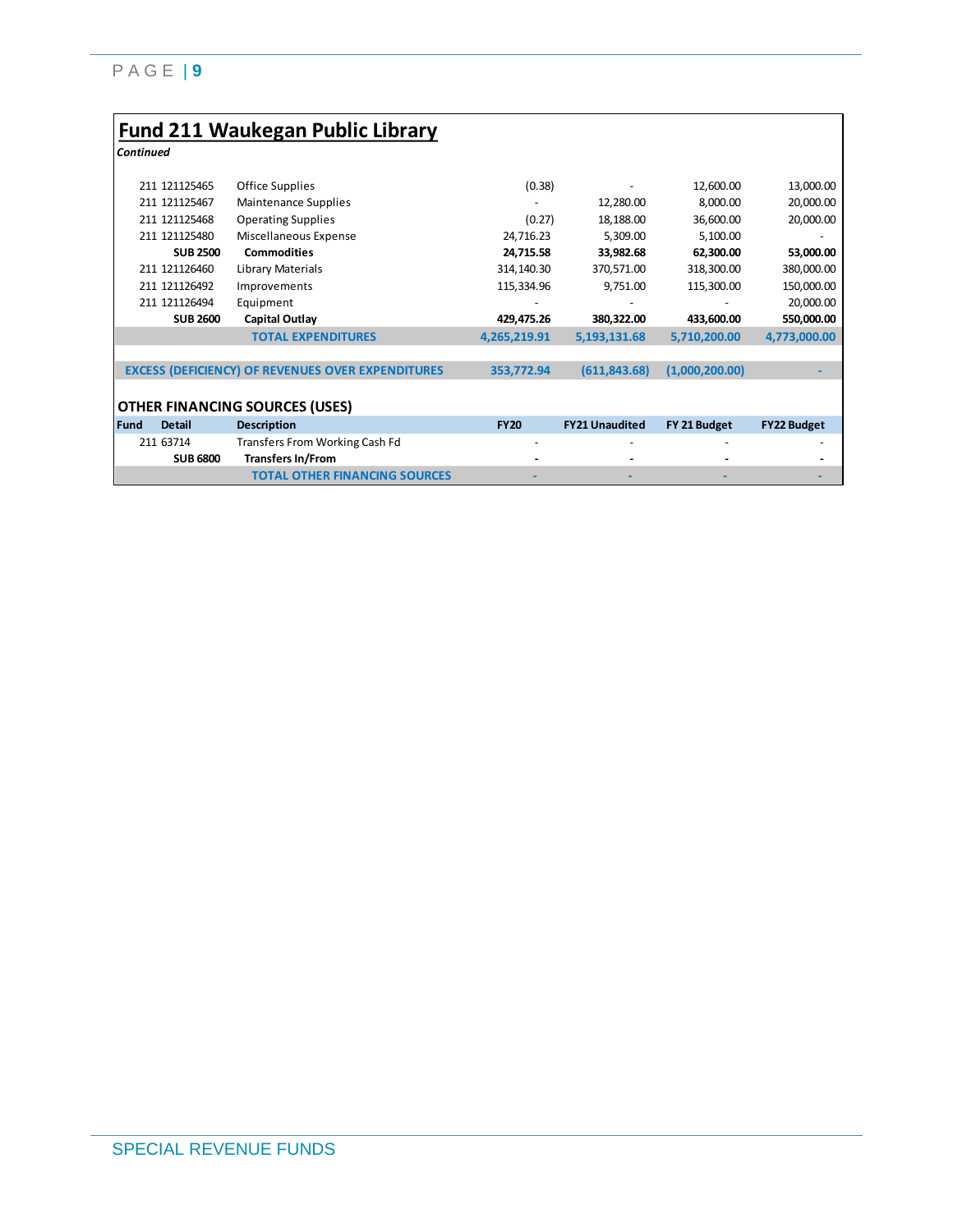# **Fund 214 Foreign Fire**

|             | <b>REVENUES</b>     |                                                          |             |                       |              |                    |
|-------------|---------------------|----------------------------------------------------------|-------------|-----------------------|--------------|--------------------|
| <b>Fund</b> | <b>Detail</b>       | <b>Description</b>                                       | <b>FY20</b> | <b>FY21 Unaudited</b> | FY 21 Budget | <b>FY22 Budget</b> |
|             | 214 30720           | 2% Foreign Fire Insurance Tax                            | 127,412.71  | 133,343.19            | 150,000.00   | 150,000.00         |
|             | <b>SUB 3000</b>     | <b>Tax Collection</b>                                    | 127,412.71  | 133,343.19            | 150,000.00   | 150,000.00         |
|             | 214 46100           | <b>Interest Earned</b>                                   | 40.42       | 40.00                 |              |                    |
|             | <b>SUB 4600</b>     | Interest                                                 | 40.42       | 40.00                 |              |                    |
|             |                     | <b>TOTAL REVENUES</b>                                    | 127,453.13  | 133,383.19            | 150,000.00   | 150,000.00         |
|             |                     |                                                          |             |                       |              |                    |
|             | <b>EXPENDITURES</b> |                                                          |             |                       |              |                    |
|             |                     |                                                          |             |                       |              |                    |
| <b>Fund</b> | <b>Detail</b>       | <b>Description</b>                                       | <b>FY20</b> | <b>FY21 Unaudited</b> | FY 21 Budget | <b>FY22 Budget</b> |
|             | 214 321425486       | Foreign Fire Expenses                                    | 75,559.79   | 154,505.00            | 150,000.00   | 300,000.00         |
|             | <b>SUB 2500</b>     | <b>Commodities</b>                                       | 75,559.79   | 154,505.00            | 150,000.00   | 300,000.00         |
|             |                     | <b>TOTAL EXPENDITURES</b>                                | 75,559.79   | 154,505.00            | 150,000.00   | 300.000.00         |
|             |                     |                                                          |             |                       |              |                    |
|             |                     | <b>EXCESS (DEFICIENCY) OF REVENUES OVER EXPENDITURES</b> | 51,893.34   | (21, 121.81)          |              |                    |
|             |                     |                                                          |             |                       |              |                    |
|             |                     | <b>OTHER FINANCING SOURCES (USES)</b>                    |             |                       |              | (150,000.00)       |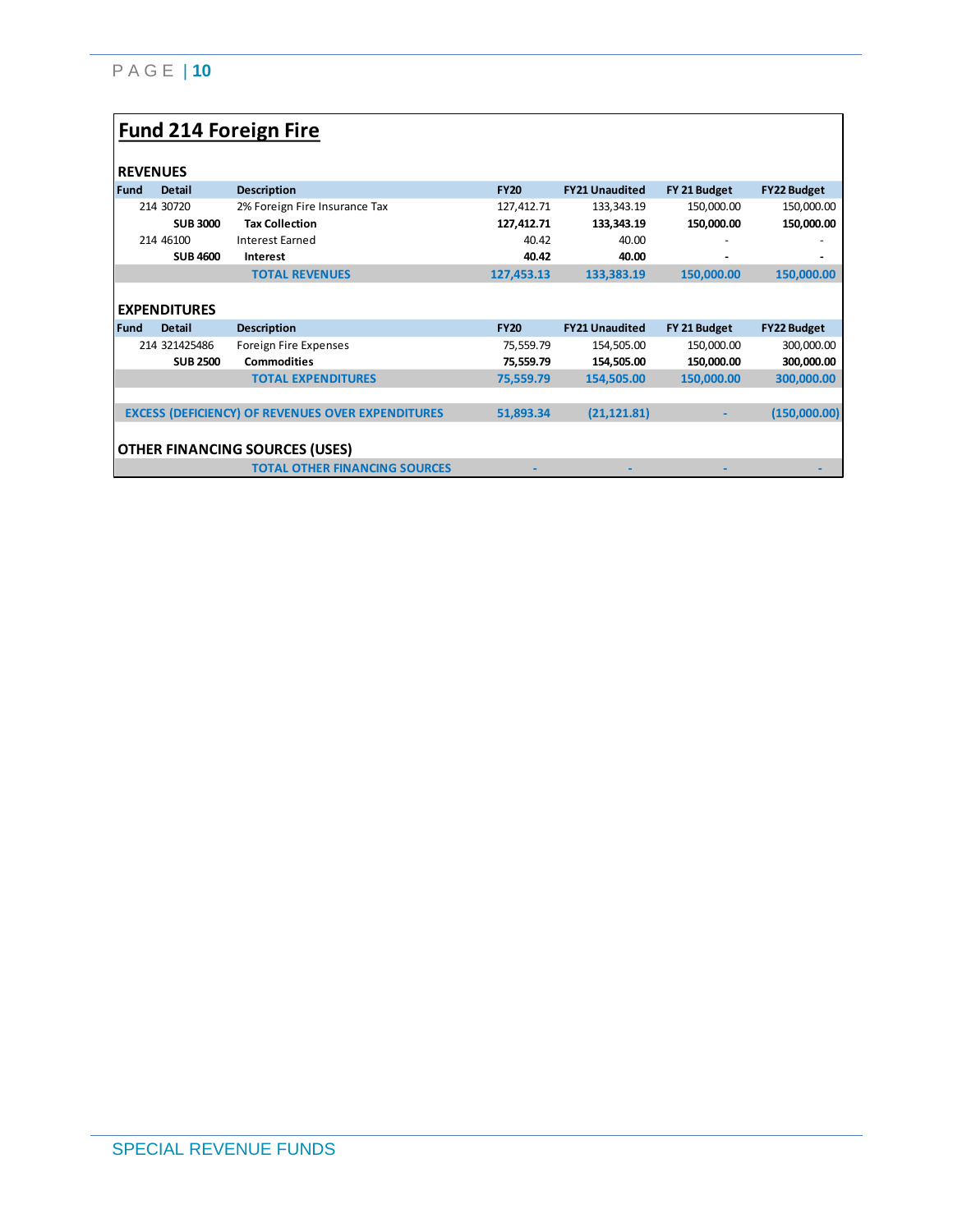# **Fund 215 Fire Service Training**

| <b>REVENUES</b> |                 |                                      |                          |                       |              |                          |
|-----------------|-----------------|--------------------------------------|--------------------------|-----------------------|--------------|--------------------------|
| <b>Fund</b>     | <b>Detail</b>   | <b>Description</b>                   | <b>FY20</b>              | <b>FY21 Unaudited</b> | FY 21 Budget | <b>FY22 Budget</b>       |
|                 | 215 34067       | Fees - Job Apps Fire & Police        |                          | 8,450.00              |              | $\overline{\phantom{a}}$ |
|                 | <b>SUB 3400</b> | Fees                                 | -                        | 8.450.00              |              |                          |
|                 | 215 44970       | <b>Tuition - Fire Training Class</b> | 31,047.77                | 38,088.00             | 30.000.00    | 30,000.00                |
|                 | <b>SUB 4400</b> | <b>Intergovernmental Revenue</b>     | 31,047.77                | 38,088.00             | 30,000.00    | 30,000.00                |
|                 | 215 46510       | Donations - Vital Link               | ۰                        | 11.485.00             |              | 10,000.00                |
|                 | 215 46520       | Contribution - Public Safety         | $\overline{\phantom{a}}$ | 2.002.00              |              |                          |
|                 | <b>SUB 4600</b> | Interest                             | $\overline{\phantom{0}}$ | 13,487.00             |              | 10,000.00                |
|                 | 215 48290       | Other Reimbursements                 | $\overline{\phantom{0}}$ | 2,352.00              |              |                          |
|                 | <b>SUB 4800</b> | <b>Miscellaneous Revenue</b>         | -                        | 2,352.00              |              | $\overline{\phantom{a}}$ |
|                 |                 | <b>TOTAL REVENUES</b>                | 31.047.77                | 62.377.00             | 30,000,00    | 40,000,00                |

|             | <b>EXPENDITURES</b>                   |                                                          |             |                       |              |                    |  |
|-------------|---------------------------------------|----------------------------------------------------------|-------------|-----------------------|--------------|--------------------|--|
| <b>Fund</b> | <b>Detail</b>                         | <b>Description</b>                                       | <b>FY20</b> | <b>FY21 Unaudited</b> | FY 21 Budget | <b>FY22 Budget</b> |  |
|             | 215 321521414                         | <b>Instructors Pay</b>                                   |             | 200.00                | 200.00       | 1,000.00           |  |
|             | <b>SUB 2100</b>                       | <b>Personnel Services</b>                                |             | 200.00                | 200.00       | 1,000.00           |  |
|             | 215 321522467                         | Life Insurance Premiums                                  |             |                       |              |                    |  |
|             | <b>SUB 2200</b>                       | <b>Personnel Benefits</b>                                |             |                       |              |                    |  |
|             | 215 321524431                         | Training & Schooling                                     | 1,789.38    | 5,000.00              | 5,000.00     | 5,000.00           |  |
|             | 215 321524438                         | <b>Other Professional Services</b>                       | 4,787.86    | 11,800.00             | 11,800.00    | 12,000.00          |  |
|             | <b>SUB 2400</b>                       | <b>Contractual Services</b>                              | 6,577.24    | 16,800.00             | 16,800.00    | 17,000.00          |  |
|             | 215 321525468                         | <b>Operating Supplies</b>                                | 4,467.89    | 13,000.00             | 13,000.00    | 50,000.00          |  |
|             | 215 321525479                         | Vital Link Ambulance Program                             | 4,146.50    |                       |              | 10,000.00          |  |
|             | <b>SUB 2500</b>                       | <b>Commodities</b>                                       | 8,614.39    | 13,000.00             | 13,000.00    | 60,000.00          |  |
|             |                                       | <b>TOTAL EXPENDITURES</b>                                | 15,191.63   | 30,000.00             | 30,000.00    | 78,000.00          |  |
|             |                                       |                                                          |             |                       |              |                    |  |
|             |                                       | <b>EXCESS (DEFICIENCY) OF REVENUES OVER EXPENDITURES</b> | 15,856.14   | 32,377.00             |              | (38,000.00)        |  |
|             |                                       |                                                          |             |                       |              |                    |  |
|             | <b>OTHER FINANCING SOURCES (USES)</b> |                                                          |             |                       |              |                    |  |
|             |                                       | <b>TOTAL OTHER FINANCING SOURCES</b>                     |             |                       |              |                    |  |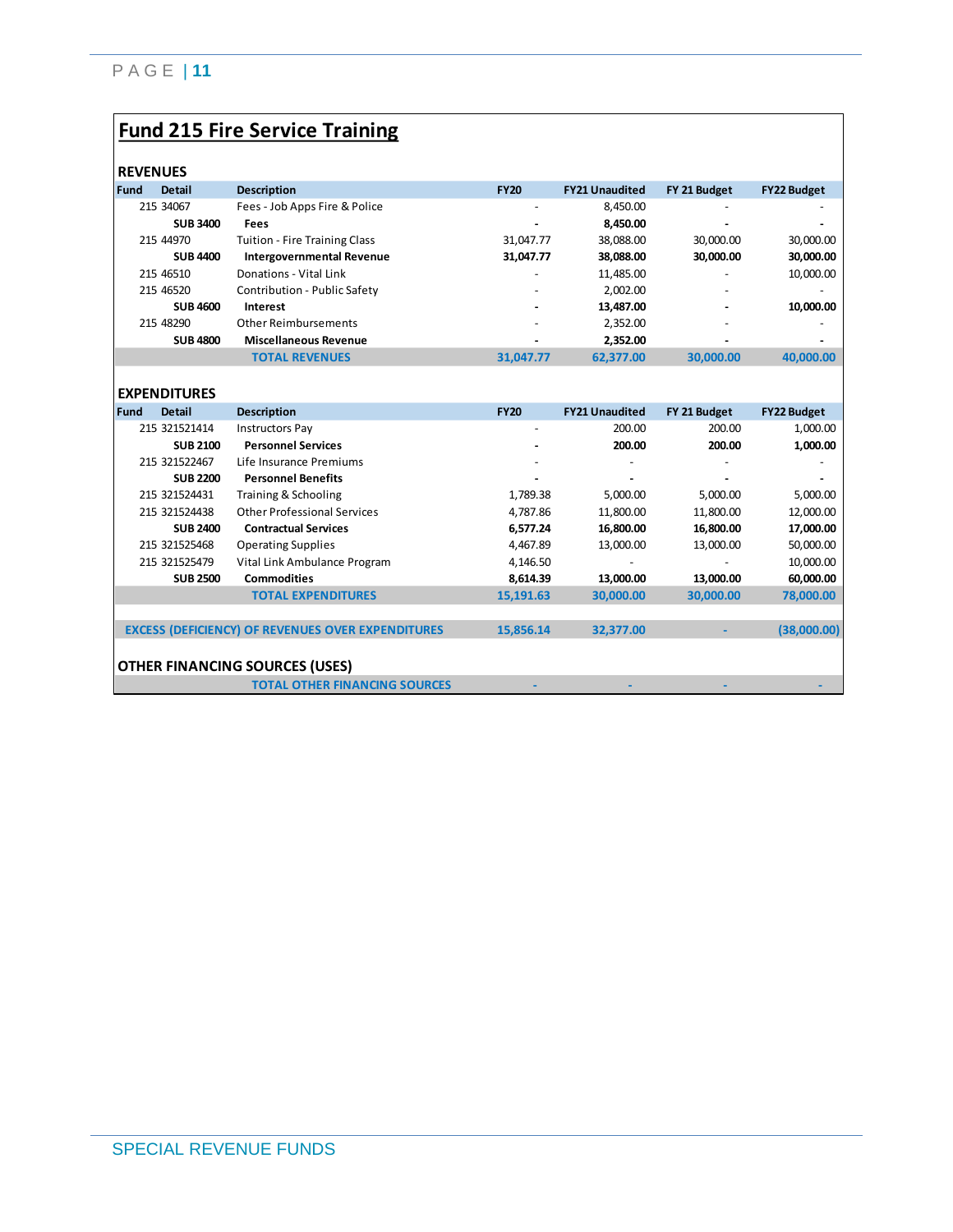# **Fund 218 Refuse Collection Fund**

| <b>REVENUES</b> |                     |                                                          |               |                       |              |                    |
|-----------------|---------------------|----------------------------------------------------------|---------------|-----------------------|--------------|--------------------|
| <b>Fund</b>     | <b>Detail</b>       | <b>Description</b>                                       | <b>FY20</b>   | <b>FY21 Unaudited</b> | FY 21 Budget | <b>FY22 Budget</b> |
|                 | 218 30000           | Property Tax                                             | 4,477,889.47  | 4,802,304.00          | 4,835,000.00 | 5,370,000.00       |
|                 | <b>SUB 3000</b>     | <b>Tax Collection</b>                                    | 4,477,889.47  | 4,802,304.00          | 4,835,000.00 | 5,370,000.00       |
|                 | 218 46100           | <b>Interest Earned</b>                                   | 65,783.64     |                       | 500,000.00   |                    |
|                 | <b>SUB 4600</b>     | Interest                                                 | 65,783.64     |                       | 500,000.00   |                    |
|                 | 218 48050           | Sale of Recyclables                                      |               |                       |              |                    |
|                 | <b>SUB 4800</b>     | <b>Miscellaneous Revenue</b>                             |               |                       |              |                    |
|                 |                     | <b>TOTAL REVENUES</b>                                    | 4,543,673.11  | 4,802,304.00          | 5,335,000.00 | 5,370,000.00       |
|                 |                     |                                                          |               |                       |              |                    |
|                 | <b>EXPENDITURES</b> |                                                          |               |                       |              |                    |
|                 |                     |                                                          |               |                       |              |                    |
| <b>Fund</b>     | <b>Detail</b>       | <b>Description</b>                                       | <b>FY20</b>   | <b>FY21 Unaudited</b> | FY 21 Budget | <b>FY22 Budget</b> |
|                 | 218 121824420       | Refuse Collection                                        | 4,267,620.17  | 4,090,250.00          | 4,268,000.00 | 4,296,000.00       |
|                 | 218 121824421       | <b>Recycling Program</b>                                 | 1,067,086.95  | 939,748.00            | 1,067,000.00 | 1,074,000.00       |
|                 | <b>SUB 2400</b>     | <b>Contractual Services</b>                              | 5,334,707.12  | 5,029,998.00          | 5,335,000.00 | 5,370,000.00       |
|                 | 218 121825481       | Cash Shortage Expense                                    |               |                       |              |                    |
|                 | <b>SUB 2500</b>     | <b>Commodities</b>                                       |               |                       |              |                    |
|                 |                     | <b>TOTAL EXPENDITURES</b>                                | 5,334,707.12  | 5,029,998.00          | 5,335,000.00 | 5,370,000.00       |
|                 |                     |                                                          |               |                       |              |                    |
|                 |                     | <b>EXCESS (DEFICIENCY) OF REVENUES OVER EXPENDITURES</b> | (791, 034.01) | (227, 694.00)         |              |                    |
|                 |                     |                                                          |               |                       |              |                    |
|                 |                     | <b>OTHER FINANCING SOURCES (USES)</b>                    |               |                       |              |                    |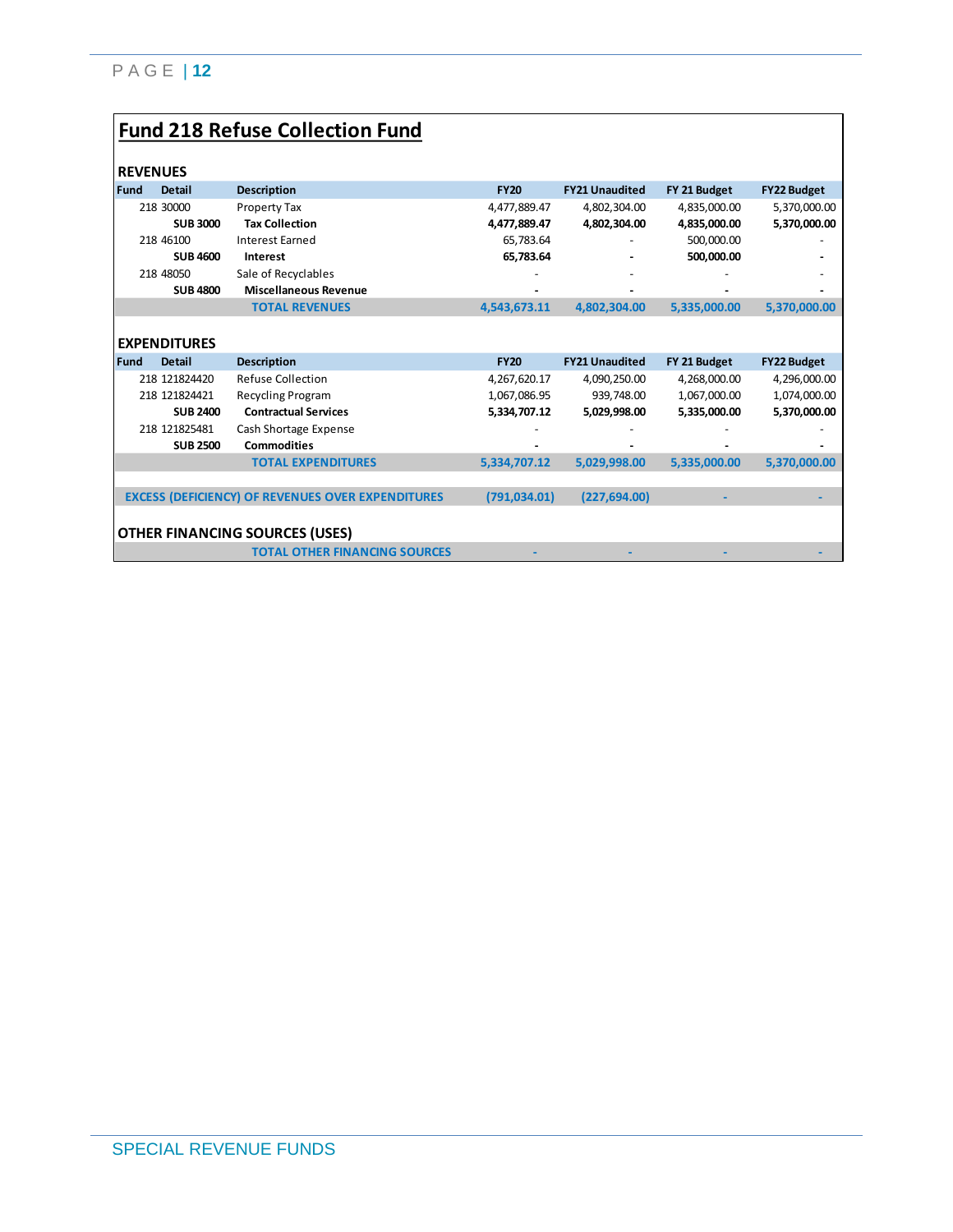### **Fund 228 - Motor Fuel Tax**

| <b>REVENUES</b> |  |  |
|-----------------|--|--|
|                 |  |  |

| REVENUES |                 |                                     |              |                       |              |                    |
|----------|-----------------|-------------------------------------|--------------|-----------------------|--------------|--------------------|
| Fund     | <b>Detail</b>   | <b>Description</b>                  | <b>FY20</b>  | <b>FY21 Unaudited</b> | FY 21 Budget | <b>FY22 Budget</b> |
|          | 228 30800       | Motor Fuel Tax                      | 2,182,654.52 | 1,842,920.00          | 2,280,000.00 | 1,805,000.00       |
|          | 228 30802       | MTR-Monthly Transportation Ren      | 1,104,471.80 | 1,327,181.00          | 900,000.00   | 1,274,000.00       |
|          | <b>SUB 3000</b> | <b>Tax Collection</b>               | 3,287,126.32 | 3,170,101.00          | 3,180,000.00 | 3,079,000.00       |
|          | 228 42858       | Commodities Reimbursement           | 1,021.58     | 1,022.00              |              |                    |
|          | <b>SUB4200</b>  | <b>Reimbursement Revenue</b>        | 1,021.58     | 1,022.00              |              |                    |
|          | 228 44130       | Grant - Federal                     |              |                       | 807,200.00   | 304,000.00         |
|          | 228 44281       | <b>IDOT</b> - Bridge Rehabilitation |              |                       |              |                    |
|          | 228 44421       | <b>IDOT</b> - Rebuild IL Grant      |              | 1,960,000.00          |              | 1,960,000.00       |
|          | <b>SUB 4400</b> | <b>Intergovernmental Revenue</b>    |              | 1,960,000.00          | 807,200.00   | 2,264,000.00       |
|          | 228 46100       | <b>Interest Earned</b>              | 55,122.13    | 9,249.00              |              | 10,000.00          |
|          | <b>SUB 4600</b> | Interest                            | 55,122.13    | 9,249.00              |              | 10,000.00          |
|          | 228 48190       | Sale of Miscellaneous Items         |              |                       |              |                    |
|          | 228 48630       | Service Reimbursements              |              | 700.00                |              |                    |
|          | 228 48901       | <b>ENERNOC-Energy Program Water</b> |              | 6,453.00              |              |                    |
|          | <b>SUB 4800</b> | <b>Miscellaneous Revenue</b>        |              | 7,153.00              |              |                    |
|          |                 | <b>TOTAL REVENUES</b>               | 3,343,270.03 | 5,147,525.00          | 3,987,200.00 | 5,353,000.00       |

**EXPENDITURES**

| Fund | <b>Detail</b>                         | <b>Description</b>                                       | <b>FY20</b>  | <b>FY21 Unaudited</b>    | FY 21 Budget             | <b>FY22 Budget</b> |  |  |
|------|---------------------------------------|----------------------------------------------------------|--------------|--------------------------|--------------------------|--------------------|--|--|
|      | 228 922821400                         | Overtime                                                 |              | 93,372.00                | 80,000.00                | 80,000.00          |  |  |
|      | 228 922821401                         | Double-Time                                              |              | 72,186.00                | 80,000.00                | 80,000.00          |  |  |
|      | 228 922821404                         | On-Call Pay                                              |              | $\overline{\phantom{a}}$ | 75,000.00                | 5,000.00           |  |  |
|      | <b>SUB 2100</b>                       | <b>Personnel Services</b>                                |              | 165,558.00               | 235,000.00               | 165,000.00         |  |  |
|      | 228 922822456                         | Hospitalization                                          |              |                          |                          |                    |  |  |
|      | 228 922822461                         | Employer Portion-OASDI (FICA)                            |              | 5,436.00                 | 15,000.00                | 11,000.00          |  |  |
|      | 228 922822462                         | <b>Employer Portion-Medicare Ex</b>                      |              | 1,271.00                 | 4,000.00                 | 3,000.00           |  |  |
|      | 228 922822467                         | Life Insurance Premiums                                  |              |                          |                          |                    |  |  |
|      | 228 922822610                         | <b>Employer IMRF</b>                                     |              | 10,240.00                | 33,000.00                | 20,000.00          |  |  |
|      | <b>SUB 2200</b>                       | <b>Personnel Benefits</b>                                |              | 16,947.00                | 52,000.00                | 34,000.00          |  |  |
|      | 228 922824076                         | Lease Payment - Principal                                |              | 151,694.00               | 150,000.00               | 152,000.00         |  |  |
|      | 228 922824426                         | Utilities                                                | 361,190.94   | 775,553.00               | 900,176.00               | 600,000.00         |  |  |
|      | 228 922824427                         | <b>Street Lighting</b>                                   | 59,801.46    | 45,469.00                | 66,000.00                | 41,000.00          |  |  |
|      | 228 922824435                         | <b>Engineering Services</b>                              | 626.21       | 60,641.00                | 160,000.00               | 160,000.00         |  |  |
|      | <b>SUB 2400</b>                       | <b>Contractual Services</b>                              | 421,618.61   | 1,033,357.00             | 1,276,176.00             | 953,000.00         |  |  |
|      | 228 922825485                         | Salt                                                     | 348,999.05   | 470,080.00               | 500,000.00               | 500,000.00         |  |  |
|      | 228 922825490                         | Asphalt Patch                                            |              |                          |                          | 250,000.00         |  |  |
|      | 228 922825491                         | Concrete Patch                                           |              |                          |                          | 250,000.00         |  |  |
|      | <b>SUB 2500</b>                       | <b>Commodities</b>                                       | 348,999.05   | 470,080.00               | 500,000.00               | 1,000,000.00       |  |  |
|      | 228 922827641                         | <b>Bridge Rehabilitation Project</b>                     | 1,573.39     |                          | 95,975.00                | 462,000.00         |  |  |
|      | 228 922827669                         | Street/Traffic Signal Lighting                           |              |                          | 50,000.00                | 50,000.00          |  |  |
|      | 228 922827686                         | <b>Grand Avenue Bridge</b>                               |              |                          |                          |                    |  |  |
|      | 228 922827706                         | <b>Culvert Improvements</b>                              | 62,269.57    | 93,976.00                | 580,000.00               | 750,000.00         |  |  |
|      | <b>SUB 2700</b>                       | <b>Capital Improvements</b>                              | 63,842.96    | 93,976.00                | 725,975.00               | 1,262,000.00       |  |  |
|      | 228 922828100                         | <b>Bad Debt Expense</b>                                  |              | 1,256.00                 |                          |                    |  |  |
|      | 228 922828850                         | Internal Loan Write Off                                  |              |                          |                          |                    |  |  |
|      | <b>SUB 2800</b>                       | <b>Non-Cash Expense</b>                                  |              | 1,256.00                 |                          |                    |  |  |
|      |                                       | <b>TOTAL EXPENDITURES</b>                                | 834,460.62   | 1,779,918.00             | 2,789,151.00             | 3,414,000.00       |  |  |
|      |                                       |                                                          |              |                          |                          |                    |  |  |
|      |                                       | <b>EXCESS (DEFICIENCY) OF REVENUES OVER EXPENDITURES</b> | 2,508,809.41 | 3,366,351.00             | 1,198,049.00             | 1,939,000.00       |  |  |
|      | <b>OTHER FINANCING SOURCES (USES)</b> |                                                          |              |                          |                          |                    |  |  |
| Fund | <b>Detail</b>                         | <b>Description</b>                                       | <b>FY20</b>  | <b>FY21 Unaudited</b>    | FY 21 Budget             | <b>FY22 Budget</b> |  |  |
|      | 228 63455                             | <b>Transfer From Capital Lease</b>                       |              | 25,282.00                |                          |                    |  |  |
|      | <b>SUB 6300</b>                       | <b>Transfers In/From</b>                                 |              | 25,282.00                |                          |                    |  |  |
|      | 228 68100                             | Transfer to General Fund-Public Works                    |              |                          |                          | 1,000,000.00       |  |  |
|      | <b>SUB 6800</b>                       | <b>Transfers In/From</b>                                 |              |                          | $\overline{\phantom{a}}$ | (1,000,000.00)     |  |  |
|      |                                       | <b>TOTAL OTHER FINANCING SOURCES</b>                     |              | 25,282.00                | ٠                        | (1,000,000.00)     |  |  |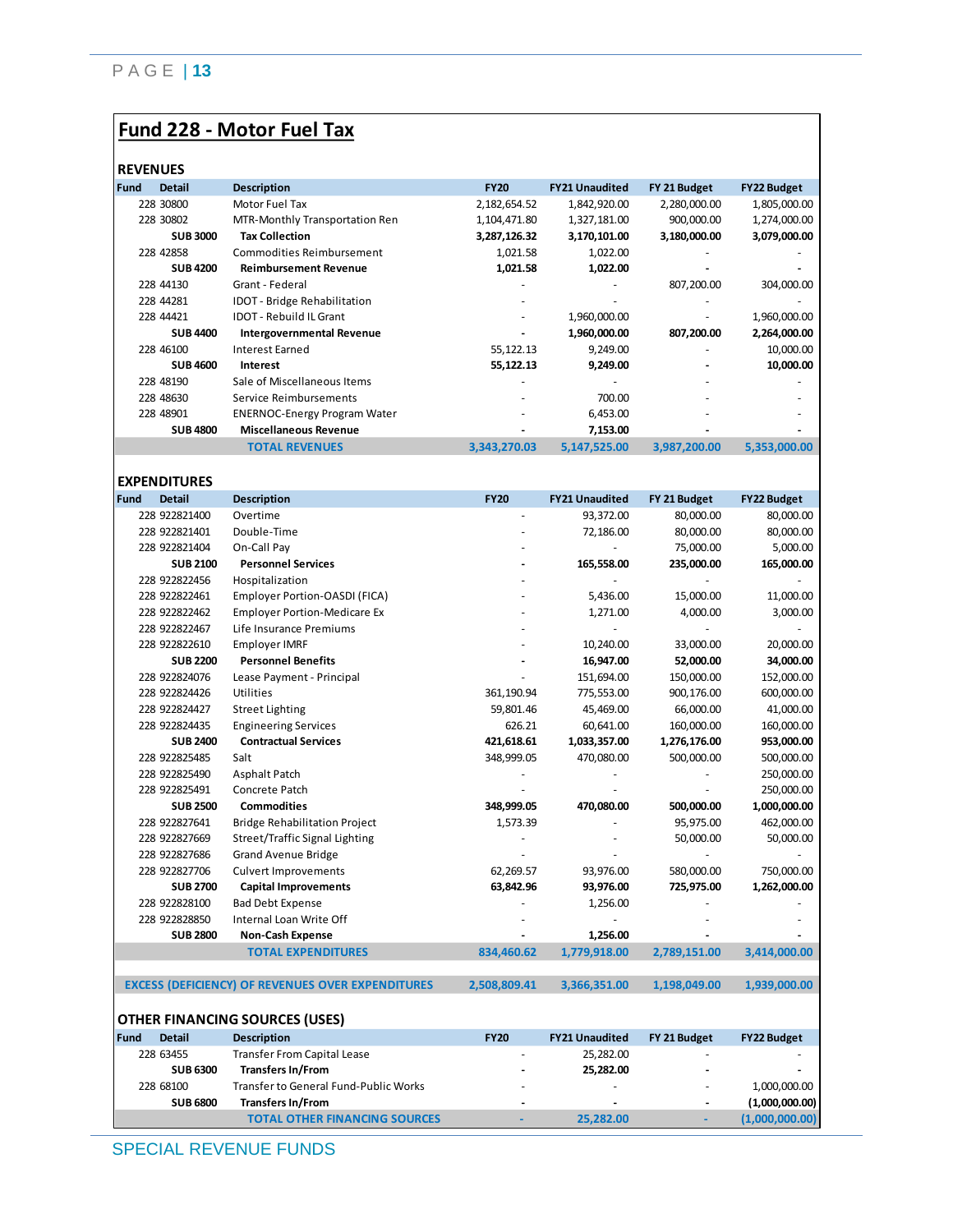# **Fund 231 Public Safety Grants - Fire**

| ----------  |                     |                                  |             |                       |              |                    |
|-------------|---------------------|----------------------------------|-------------|-----------------------|--------------|--------------------|
| <b>Fund</b> | <b>Detail</b>       | <b>Description</b>               | <b>FY20</b> | <b>FY21 Unaudited</b> | FY 21 Budget | <b>FY22 Budget</b> |
|             | 231 44130           | Grant - Federal                  | 409,091.00  |                       | 1,119,000.00 | 900,000.00         |
|             | 231 44287           | Grant - SAFER                    |             |                       |              | 379,000.00         |
|             | <b>SUB 4400</b>     | <b>Intergovernmental Revenue</b> | 409,091.00  |                       | 1,119,000.00 | 1,279,000.00       |
|             | 231 46520           | Contribution-Public Safety       | 3,000.00    |                       |              | 33,000.00          |
|             | <b>SUB 4600</b>     | Interest                         | 3,000.00    |                       |              | 33,000.00          |
|             | 231 48900           | Miscellaneous Revenue            | 10,000.00   | 12,418.00             |              | ٠                  |
|             | <b>SUB 4800</b>     | <b>Miscellaneous Revenue</b>     | 10,000.00   | 12,418.00             |              | ٠                  |
|             |                     | <b>TOTAL REVENUES</b>            | 422,091.00  | 12.418.00             | 1,119,000.00 | 1,312,000.00       |
|             |                     |                                  |             |                       |              |                    |
|             | <b>EXPENDITURES</b> |                                  |             |                       |              |                    |

| <b>Fund</b> | <b>Detail</b>   | <b>Description</b>                                       | <b>FY20</b>   | <b>FY21 Unaudited</b> | FY 21 Budget | <b>FY22 Budget</b> |
|-------------|-----------------|----------------------------------------------------------|---------------|-----------------------|--------------|--------------------|
|             | 231 323121250   | <b>Fire Fighters</b>                                     |               |                       |              | 231,000.00         |
|             | 231 323121399   | Earned Sick Leave Pay                                    |               |                       |              | 10,000.00          |
|             | 231 323121400   | Overtime                                                 |               |                       |              |                    |
|             | 231 323121405   | Overtime-Uniformed                                       |               |                       |              | 10,000.00          |
|             | 231 323121412   | Special Events-Overtime                                  |               |                       |              |                    |
|             | 231 323121414   | <b>Instructors Pay</b>                                   |               |                       |              | 10,000.00          |
|             | <b>SUB 2100</b> | <b>Personnel Services</b>                                |               |                       |              | 261,000.00         |
|             | 231 323122456   | Hospitilization                                          |               |                       |              | 79,000.00          |
|             | 231 323122457   | Workmen's Compensation                                   |               |                       |              | 30,000.00          |
|             | 231 323122458   | Liability Insurance                                      |               |                       |              | 3,000.00           |
|             | 231 323122462   | <b>Emplyer Portion-Medicare</b>                          |               |                       |              | 3,000.00           |
|             | 231 323122467   | Life Insurance Premiums                                  |               |                       |              | 3,000.00           |
|             | <b>SUB 2200</b> | <b>Personnel Benefits</b>                                |               |                       |              | 118,000.00         |
|             | 231 323124489   | <b>Grant Expenditures</b>                                |               | 12,418.00             | 13,000.00    | 1,033,000.00       |
|             | <b>SUB 2400</b> | <b>Contractual Services</b>                              |               | 12,418.00             | 13,000.00    | 1,033,000.00       |
|             | 231 323126494   | Equipment                                                | 2,999.97      |                       | 1,387,000.00 |                    |
|             | <b>SUB 2600</b> | <b>Capital Outlay</b>                                    | 2,999.97      |                       | 1,387,000.00 |                    |
|             | 231 323128420   | F.A. Adjustments                                         | 550,000.00    |                       |              |                    |
|             | <b>SUB 2800</b> | <b>Non-Cash Expense</b>                                  | 550,000.00    |                       |              |                    |
|             |                 | <b>TOTAL EXPENDITURES</b>                                | 552,999.97    | 12,418.00             | 1,400,000.00 | 1,412,000.00       |
|             |                 | <b>EXCESS (DEFICIENCY) OF REVENUES OVER EXPENDITURES</b> | (130, 908.97) |                       | (281,000.00) | (100,000.00)       |
|             |                 |                                                          |               |                       |              |                    |
|             |                 | <b>OTHER FINANCING SOURCES (USES)</b>                    |               |                       |              |                    |
| <b>Fund</b> | <b>Detail</b>   | <b>Description</b>                                       | <b>FY20</b>   | <b>FY21 Unaudited</b> | FY 21 Budget | <b>FY22 Budget</b> |
|             | 231 63100       | <b>Transfers From General Fund</b>                       |               |                       |              |                    |
|             | 231 63714       | <b>Transfers From Working Cash</b>                       | 35,000.00     |                       | 281,000.00   | 100,000.00         |
|             | <b>SUB 6300</b> | <b>Transfers In/From</b>                                 | 35,000.00     |                       | 281,000.00   | 100,000.00         |
|             |                 | <b>TOTAL OTHER FINANCING SOURCES</b>                     | 35,000.00     |                       | 281,000.00   | 100,000.00         |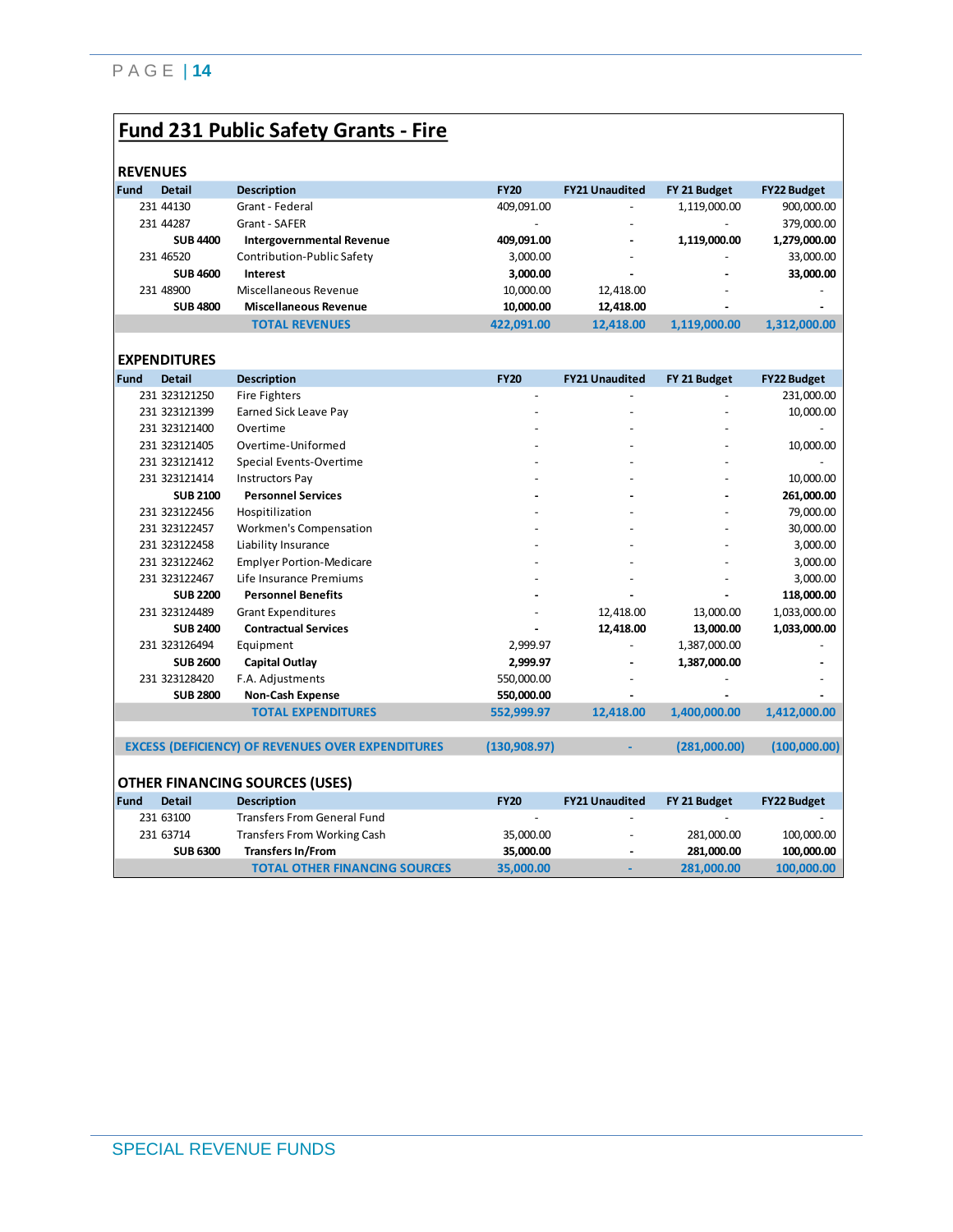### **Fund 232 - 911 Emergency**

### **REVENUES**

|      | REVENUES        |                                  |                          |                          |              |                    |
|------|-----------------|----------------------------------|--------------------------|--------------------------|--------------|--------------------|
| Fund | <b>Detail</b>   | <b>Description</b>               | <b>FY20</b>              | <b>FY21 Unaudited</b>    | FY 21 Budget | <b>FY22 Budget</b> |
|      | 232 30252       | 911 Wireless-Waukegan            |                          |                          |              |                    |
|      | 232 30600       | 911 Surcharges-ETSB System       | 1, 192, 168. 77          | 1,640,000.00             | 1,600,000.00 | 1,680,000.00       |
|      | <b>SUB 3000</b> | <b>Tax Collection</b>            | 1,192,168.77             | 1,640,000.00             | 1,600,000.00 | 1,680,000.00       |
|      | 232 34017       | Fees - Burgler Alarm Subscribe   |                          |                          |              |                    |
|      | 232 34018       | Fees - Fire Alarm Subscribe      | $\overline{\phantom{a}}$ | $\overline{\phantom{a}}$ |              |                    |
|      | <b>SUB 3400</b> | <b>Fees</b>                      |                          |                          |              |                    |
|      | 232 44140       | Local Government Contribution    | 5,253.92                 | 5,300.00                 |              | 5,000.00           |
|      | <b>SUB 4400</b> | <b>Intergovernmental Revenue</b> | 5,253.92                 | 5,300.00                 |              | 5,000.00           |
|      | 232 46100       | Interest Earned                  | 35,386.50                | 2,000.00                 | 50,000.00    | 8,000.00           |
|      | <b>SUB 4600</b> | Interest                         | 35,386.50                | 2,000.00                 | 50,000.00    | 8,000.00           |
|      | 232 48900       | Miscellaneous Revenue            |                          |                          |              |                    |
|      | <b>SUB 4800</b> | <b>Miscellaneous Revenue</b>     |                          |                          |              |                    |
|      |                 | <b>TOTAL REVENUES</b>            | 1,232,809.19             | 1,647,300.00             | 1,650,000.00 | 1,693,000.00       |
|      |                 |                                  |                          |                          |              |                    |

#### **EXPENDITURES**

| Fund | <b>Detail</b>   | <b>Description</b>                  | <b>FY20</b> | <b>FY21 Unaudited</b> | FY 21 Budget | <b>FY22 Budget</b> |
|------|-----------------|-------------------------------------|-------------|-----------------------|--------------|--------------------|
|      | 232 323221140   | Communications I                    | 31,882.36   | 75,935.00             | 85,000.00    | 102,000.00         |
|      | 232 323221399   | Earned Sick Leave Pay Outs          | 2.118.10    | 10,318.00             | 12,000.00    | 20,000.00          |
|      | 232 323221400   | Overtime                            | 221,851.66  | 224,261.00            | 237.500.00   | 245,000.00         |
|      | 232 323221403   | Female Search/Double Back Pay       | 75.00       | 75.00                 | 500.00       | 1,000.00           |
|      | 232 323221409   | <b>Holiday Overtime</b>             | -           | 1,648.00              |              | 1,000.00           |
|      | 232 323221805   | <b>Telecommunications Manager</b>   | 93,869.20   | 96.970.00             | 80.000.00    | 96,000.00          |
|      | <b>SUB 2100</b> | <b>Personnel Services</b>           | 349,796.32  | 409.207.00            | 415,000,00   | 465,000.00         |
|      | 232 323222456   | Hospitalization                     | 20,969.53   | 25,485.00             | 48,000.00    | 72,000.00          |
|      | 232 323222461   | Employer Portion-OASDI (FICA)       | 7.878.44    | 12.673.00             | 26.000.00    | 29,000.00          |
|      | 232 323222462   | <b>Employer Portion-Medicare Ex</b> | 1.842.55    | 2.964.00              | 6.000.00     | 7,000.00           |
|      | 232 323222467   | Life Insurance Premiums             | 483.81      | 697.00                | 2,000.00     | 2,000.00           |
|      | 232 323222610   | Employer IMRF                       | 16,887.31   | 28,280.00             | 59.000.00    | 56,000.00          |
|      | <b>SUB 2200</b> | <b>Personnel Benefits</b>           | 48,061.64   | 70,099.00             | 141.000.00   | 166.000.00         |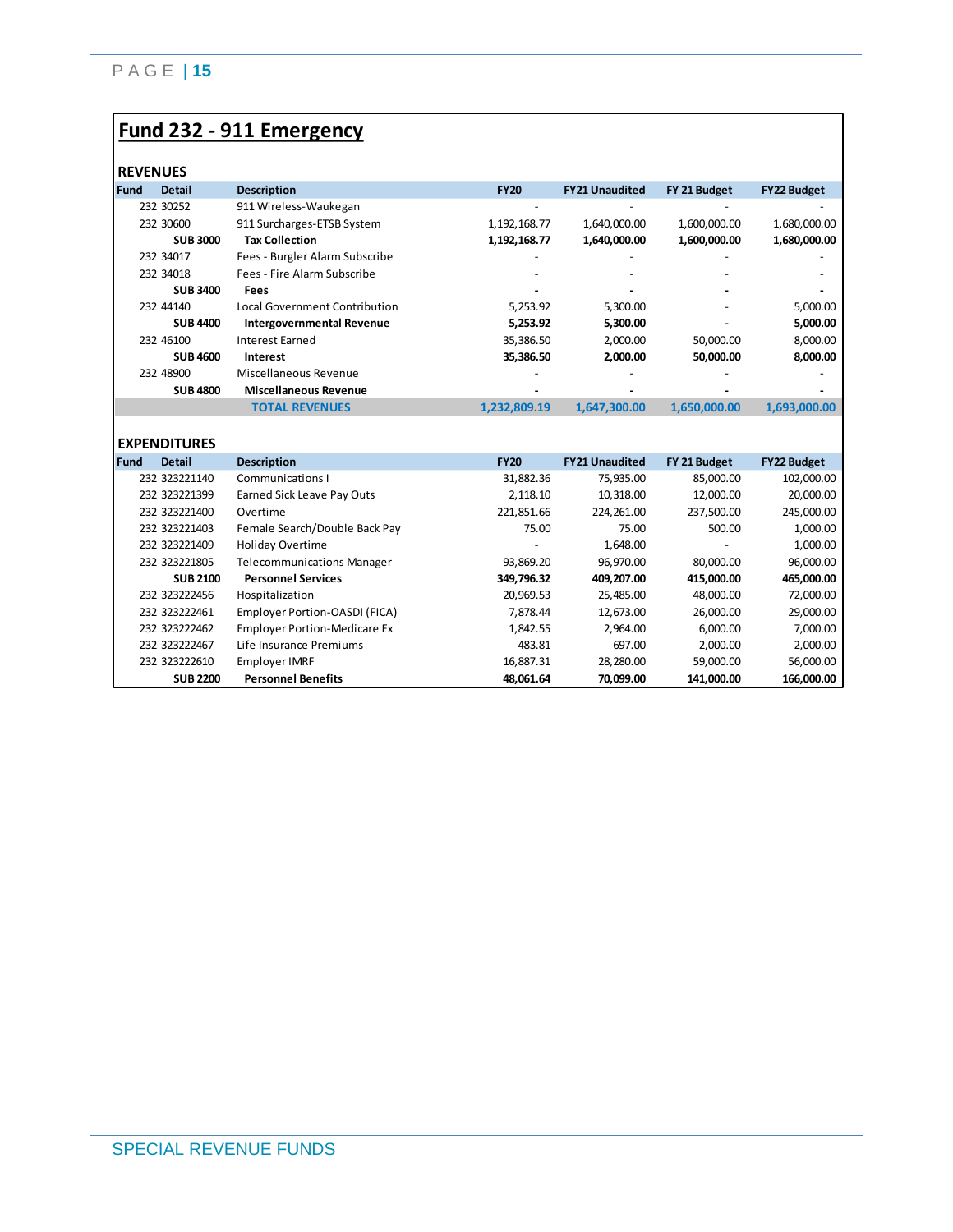#### **Fund 232 - 911 Emergency**

*Continued*

| 232 323224076   | Lease Payments - Principal                               | 290,433.15    | 187,496.00    | 202,000.00   | 250,000.00     |
|-----------------|----------------------------------------------------------|---------------|---------------|--------------|----------------|
| 232 323224403   | <b>Interest Expense</b>                                  | 22,060.15     |               |              |                |
| 232 323224409   | Radio Equipment Maintenance                              | 201,198.69    |               | 200,000.00   |                |
| 232 323224412   | <b>Equipment Maintenance</b>                             | 645.48        |               |              |                |
| 232 323224423   | Telephone                                                | 189,156.12    |               |              |                |
| 232 323224428   | Rental/Lease Purchase                                    | 5,009.68      |               |              |                |
| 232 323224429   | Conference & Travel                                      | 6,401.04      |               | 5,000.00     | 10,000.00      |
| 232 323224431   | Training & Schooling                                     | 2,411.34      | 2,207.00      | 5,000.00     | 10,000.00      |
| 232 323224438   | <b>Other Professional Services</b>                       | 23,605.32     | 2,679.00      | 19,950.00    | 50,000.00      |
| 232 323224443   | <b>Membership Dues</b>                                   | 1,197.00      | 755.00        | 2,000.00     | 5,000.00       |
| 232 323224491   | <b>Employee Physical/Med Treatmnt</b>                    |               | 50.00         | 50.00        | 1,000.00       |
| 232 323224801   | IT Serv Software & Subscriptio                           | 291,046.47    | 470,606.00    | 257,200.00   | 564,000.00     |
| 232 323224802   | IT Serv Hardware & Equipment                             | 254,703.39    | 153,462.00    | 4,600.00     | 50,000.00      |
| 232 323224803   | IT Serv Utilities & Consulting                           | 42.20         | 445,779.00    | 196,200.00   | 1,131,000.00   |
| <b>SUB 2400</b> | <b>Contractual Services</b>                              | 1,287,910.03  | 1,263,034.00  | 892,000.00   | 2,071,000.00   |
| 232 323225468   | <b>Operating Supplies</b>                                | 33,336.82     | 1,761.00      | 141,000.00   | 5,000.00       |
| 232 323225469   | Uniforms                                                 | 421.00        | 712.00        | 1,000.00     | 1,000.00       |
| 232 323225478   | <b>Computer Supplies</b>                                 |               |               |              |                |
| <b>SUB 2500</b> | <b>Commodities</b>                                       | 33,757.82     | 2,473.00      | 142,000.00   | 6,000.00       |
| 232 323226350   | Capital-Alarm                                            | 29,206.60     | 16,518.00     | 30,000.00    |                |
| 232 323226494   | Equipment                                                | 13.28         | 270.00        | 30,000.00    | 50,000.00      |
| 232 323226495   | Computer Hardware/Equipment                              | 45,378.00     |               |              |                |
| <b>SUB 2600</b> | <b>Capital Outlay</b>                                    | 74,597.88     | 16,788.00     | 60,000.00    | 50,000.00      |
| 232 323228850   | Internal Loan Write Off                                  |               |               |              |                |
| 232 323228420   | F.A. Adjustments                                         |               |               |              |                |
| <b>SUB 2800</b> | <b>Non Cash Expense</b>                                  |               |               |              |                |
|                 | <b>TOTAL EXPENDITURES</b>                                | 1,794,123.69  | 1,761,601.00  | 1,650,000.00 | 2,758,000.00   |
|                 |                                                          |               |               |              |                |
|                 | <b>EXCESS (DEFICIENCY) OF REVENUES OVER EXPENDITURES</b> | (561, 314.50) | (114, 301.00) |              | (1,065,000.00) |
|                 |                                                          |               |               |              |                |
|                 | <b>OTHER FINANCING SOURCES (USES)</b>                    |               |               |              |                |
|                 | <b>TOTAL OTHER FINANCING SOURCES</b>                     |               |               |              |                |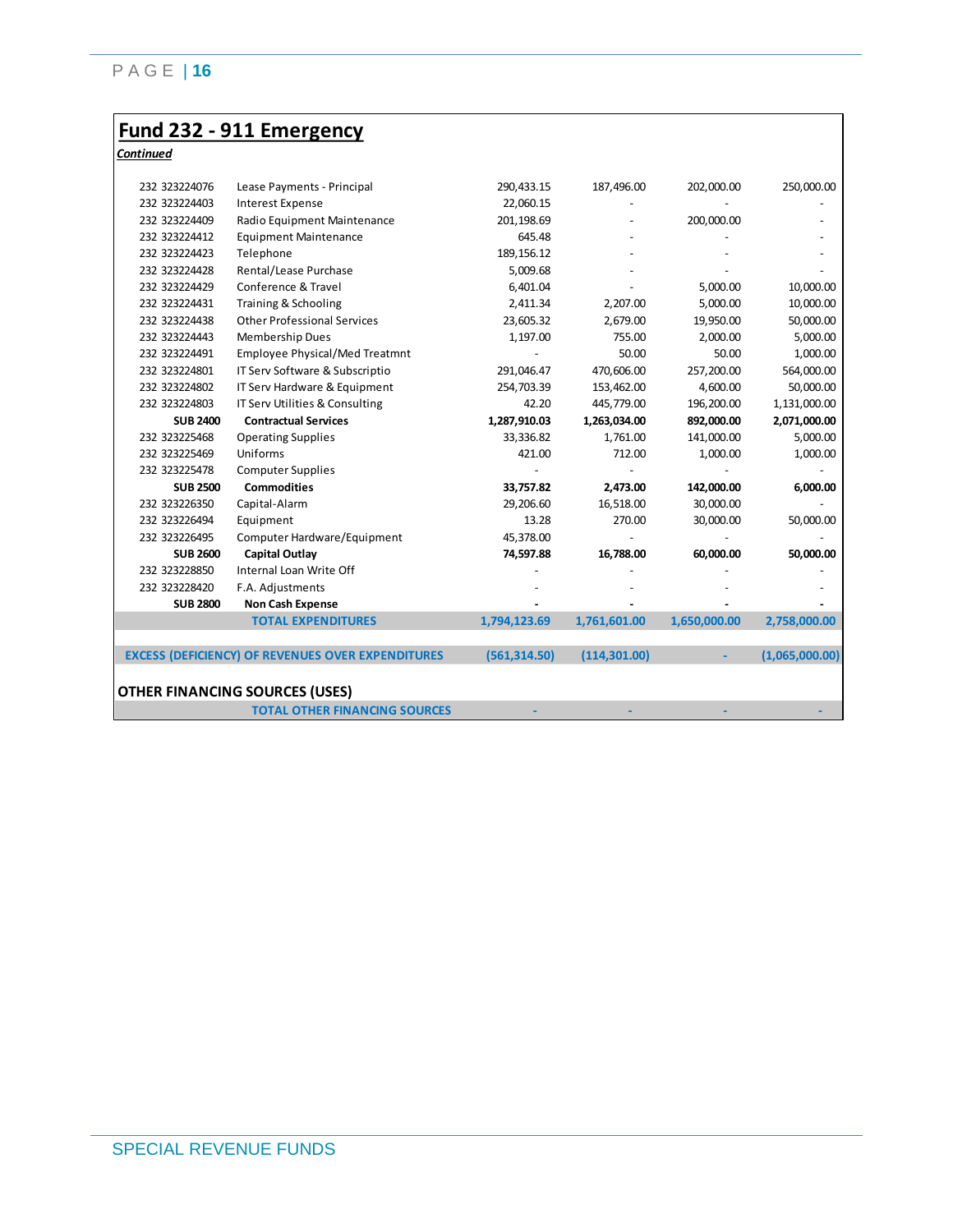# **Fund 240 Public Safety Grants - Police**

|             | REVENUEJ        |                                  |                          |                          |              |                          |  |  |  |
|-------------|-----------------|----------------------------------|--------------------------|--------------------------|--------------|--------------------------|--|--|--|
| <b>Fund</b> | <b>Detail</b>   | <b>Description</b>               | <b>FY20</b>              | <b>FY21 Unaudited</b>    | FY 21 Budget | <b>FY22 Budget</b>       |  |  |  |
|             | 240 35876       | e-Citation                       | 11,317.30                | 4.378.00                 | 12,000.00    | 10,000.00                |  |  |  |
|             | <b>SUB 3500</b> | <b>Fines</b>                     | 11.317.30                | 4.378.00                 | 12.000.00    | 10,000.00                |  |  |  |
|             | 240 44237       | BYRNE Justice Assistance Grant   | 20,881.20                | $\overline{\phantom{0}}$ | 30,000.00    | 50,000.00                |  |  |  |
|             | 240 44370       | Law Enforcement Tobacco          | -                        | $\overline{\phantom{0}}$ |              | 10,000.00                |  |  |  |
|             | 240 44354       | Police Canine Unit               | $\overline{\phantom{a}}$ |                          |              | 25,000.00                |  |  |  |
|             | 240 44360       | Illinois Highway Safety          | $\overline{\phantom{a}}$ |                          |              | 150,000.00               |  |  |  |
|             | <b>SUB 4400</b> | <b>Intergovernmental Revenue</b> | 20.881.20                | -                        | 30,000,00    | 235,000.00               |  |  |  |
|             | 240 46100       | Interest Earned                  | 15.417.49                | 429.00                   | 2.000.00     |                          |  |  |  |
|             | <b>SUB4600</b>  | Interest                         | 15.417.49                | 429.00                   | 2.000.00     | $\overline{\phantom{a}}$ |  |  |  |
|             |                 | <b>TOTAL REVENUES</b>            | 47.615.99                | 4.807.00                 | 44.000.00    | 245.000.00               |  |  |  |
|             |                 |                                  |                          |                          |              |                          |  |  |  |

|             | <b>EXPENDITURES</b>                   |                                                          |             |                          |              |                    |  |  |
|-------------|---------------------------------------|----------------------------------------------------------|-------------|--------------------------|--------------|--------------------|--|--|
| <b>Fund</b> | <b>Detail</b>                         | <b>Description</b>                                       | <b>FY20</b> | <b>FY21 Unaudited</b>    | FY 21 Budget | <b>FY22 Budget</b> |  |  |
|             | 240 624021405                         | Overtime - Uniformed                                     | ٠           | $\overline{\phantom{a}}$ |              | 157,000.00         |  |  |
|             | <b>SUB 2100</b>                       | <b>Personnel Services</b>                                |             |                          |              | 157,000.00         |  |  |
|             | 240 624022462                         | <b>Employer Portion - Medicare</b>                       |             | $\overline{\phantom{a}}$ |              | 3,000.00           |  |  |
|             | <b>SUB 2200</b>                       | <b>Personnel Benefits</b>                                |             |                          |              | 3,000.00           |  |  |
|             | 240 624024489                         | <b>LLEBG Grant Expenditures</b>                          | 32,026.68   |                          | 44,000.00    | 50,000.00          |  |  |
|             | 240 624024438                         | <b>Other Professional Services</b>                       |             |                          |              | 150,000.00         |  |  |
|             | 240 624024697                         | Canine Unit Police Dept                                  |             |                          |              | 25,000.00          |  |  |
|             | <b>SUB 2400</b>                       | <b>Contractual Services</b>                              | 32,026.68   |                          | 44,000.00    | 225,000.00         |  |  |
|             | 240 624025451                         | e-Citation                                               |             |                          |              | 10,000.00          |  |  |
|             | 240 624025481                         | Cash Shortage Expense                                    |             |                          |              |                    |  |  |
|             | <b>SUB 2500</b>                       | <b>Commodities</b>                                       |             |                          |              | 10,000.00          |  |  |
|             |                                       | <b>TOTAL EXPENDITURES</b>                                | 32,026.68   |                          | 44.000.00    | 395,000.00         |  |  |
|             |                                       |                                                          |             |                          |              |                    |  |  |
|             |                                       | <b>EXCESS (DEFICIENCY) OF REVENUES OVER EXPENDITURES</b> | 15,589.31   | 4,807.00                 |              | (150,000.00)       |  |  |
|             |                                       |                                                          |             |                          |              |                    |  |  |
|             | <b>OTHER FINANCING SOURCES (USES)</b> |                                                          |             |                          |              |                    |  |  |
|             |                                       | <b>TOTAL OTHER FINANCING SOURCES</b>                     |             |                          |              |                    |  |  |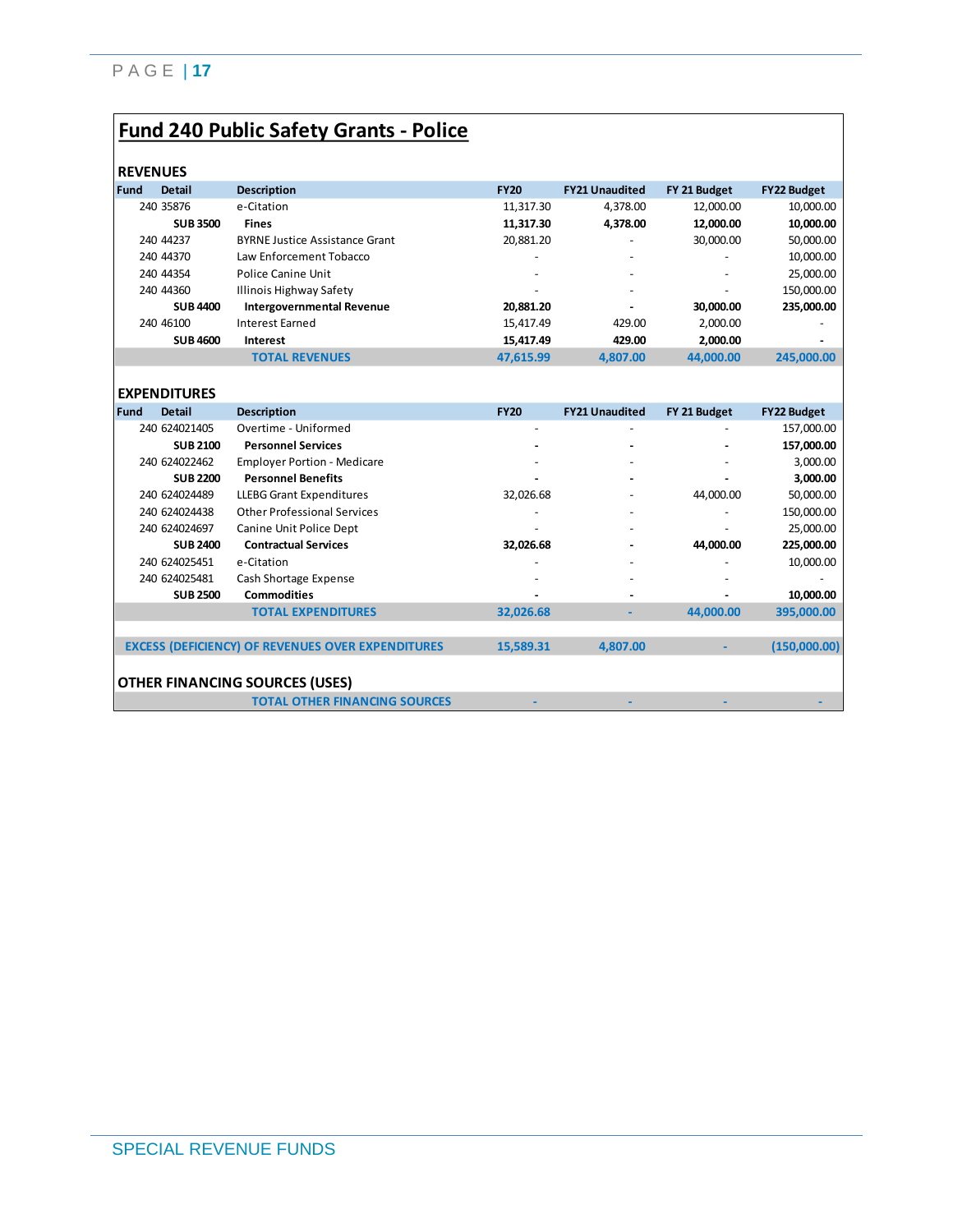### **Fund 242 Home Rehab Assistance**

|             | <b>KEVENUES</b>     |                                  |             |                       |              |                    |
|-------------|---------------------|----------------------------------|-------------|-----------------------|--------------|--------------------|
| <b>Fund</b> | <b>Detail</b>       | <b>Description</b>               | <b>FY20</b> | <b>FY21 Unaudited</b> | FY 21 Budget | <b>FY22 Budget</b> |
|             | 242 44542           | Lake County Consortium Home      | 10,817.50   |                       |              |                    |
|             | 242 44555           | Neighborhood Stabilization #1    |             |                       |              |                    |
|             | <b>SUB 4400</b>     | <b>Intergovernmental Revenue</b> | 10,817.50   |                       |              |                    |
|             | 242 49212           | Proceeds-Sale of Property        |             |                       |              |                    |
|             | <b>SUB 4900</b>     | <b>Other Financing Sources</b>   |             |                       |              |                    |
|             |                     | <b>TOTAL REVENUES</b>            | 10,817.50   |                       |              |                    |
|             |                     |                                  |             |                       |              |                    |
|             | <b>EXPENDITURES</b> |                                  |             |                       |              |                    |
| <b>Fund</b> | <b>Detail</b>       | <b>Description</b>               | <b>FY20</b> | <b>FY21 Unaudited</b> | FY 21 Budget | <b>FY22 Budget</b> |
|             | 242 524221997       | Intra-fund Payroll Expense       | ۰           |                       |              |                    |
|             | <b>SUB 2100</b>     | <b>Personnel Services</b>        |             |                       |              |                    |
|             | 242 524224426       | Utilities                        | 3,109.46    |                       |              |                    |
|             | 242 524224642       | Rehabilitation - HOME            |             |                       |              | 50,000.00          |
|             | 242 524224675       | Rehabilitation-NSP               |             |                       |              |                    |
|             | <b>SUB 2400</b>     | <b>Contractual Services</b>      | 3,109.46    |                       |              | 50,000.00          |
|             | 242 524226491       | <b>Building Acquisition</b>      | 7,500.00    |                       |              |                    |
|             | <b>SUB 2600</b>     | Capital Outlay                   | 7,500.00    |                       |              |                    |
|             | 242 524228850       | Internal Loan Write Off          |             |                       |              |                    |
|             | <b>SUB 2800</b>     | <b>Non Cash Expense</b>          |             |                       |              |                    |
|             |                     | <b>TOTAL EXPENDITURES</b>        | 10,609.46   |                       |              | 50,000.00          |
|             |                     |                                  |             |                       |              |                    |

EXCESS (DEFICIENCY) OF REVENUES OVER EXPENDITURES **208.04** - - (50,000.00)

# **OTHER FINANCING SOURCES (USES)**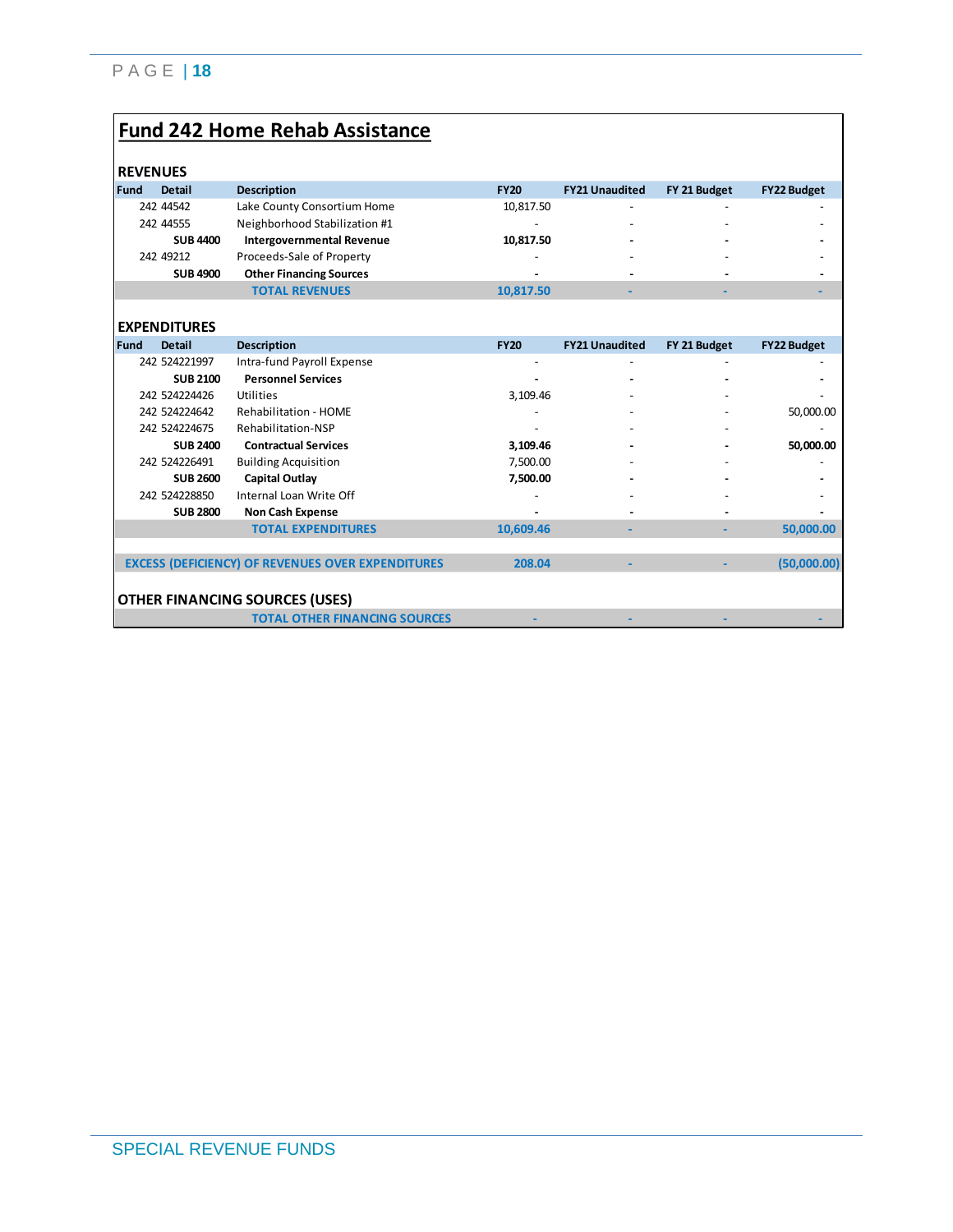# **Fund 245 - Community Development Block Grant**

| <b>Fund</b> | <b>Detail</b>       | <b>Description</b>                  | <b>FY20</b>  | <b>FY21 Unaudited</b> | FY 21 Budget | <b>FY22 Budget</b> |
|-------------|---------------------|-------------------------------------|--------------|-----------------------|--------------|--------------------|
|             | 245 44367           | Grant - DOL Workforce               |              | 997,557.00            |              |                    |
|             | 245 44500           | Community Dev. Block Grant          | 519,623.11   |                       |              |                    |
|             | <b>SUB 4400</b>     | <b>Intergovernmental Revenue</b>    | 519,623.11   | 997,557.00            |              |                    |
|             | 245 48400           | Reimbursement - Jury Duty           | 15.00        |                       |              |                    |
|             | 245 48550           | CDBG - Rehabilitation               | 68,838.74    | 38,213.00             | 1,000,000.00 | 1,644,000.00       |
|             | 245 48900           | Miscellaneous Revenue               |              |                       |              |                    |
|             | <b>SUB 4800</b>     | <b>Miscellaneous Revenue</b>        | 68,853.74    | 38,213.00             | 1,000,000.00 | 1,644,000.00       |
|             |                     | <b>TOTAL REVENUES</b>               | 588,476.85   | 1,035,770.00          | 1,000,000.00 | 1,644,000.00       |
|             | <b>EXPENDITURES</b> |                                     |              |                       |              |                    |
| Fund        | <b>Detail</b>       | <b>Description</b>                  | <b>FY20</b>  | <b>FY21 Unaudited</b> | FY 21 Budget | <b>FY22 Budget</b> |
|             | 245 550121368       | Part Time Employees                 |              |                       |              |                    |
|             | 245 550121765       | CDBG/Comm Service Director          | 9,331.18     |                       |              |                    |
|             | 245 550221400       | Overtime                            |              | 24.00                 |              |                    |
|             | 245 550221714       | Housing Rehabilitation Asst.        | 63,351.91    | 65,946.00             | 65,000.00    | 67,000.00          |
|             | 245 550221765       | Director of Comm Block Grant        | 85,890.77    | 89,367.00             | 88,000.00    | 92,000.00          |
|             | 245 550221815       | Compliance Coordinator              | 63,105.49    | 65,594.00             | 65,000.00    | 67,000.00          |
|             | 245 550221835       | <b>Rehabilitation Coordinator</b>   |              |                       |              |                    |
|             | 245 550221997       | Intra-fund Payroll Expense          | (68, 783.84) |                       |              |                    |
|             | <b>SUB 2100</b>     | <b>Personnel Services</b>           | 152,895.51   | 220,931.00            | 218,000.00   | 226,000.00         |
|             | 245 550122456       | Hospitalization                     | 431.38       |                       |              |                    |
|             | 245 550122461       | Employer Portion-OASDI (FICA)       | 573.59       |                       |              |                    |
|             | 245 550122462       | <b>Employer Portion-Medicare Ex</b> | 134.15       |                       |              |                    |
|             | 245 550122610       | <b>Employer IMRF</b>                | 1,096.41     |                       |              |                    |
|             | 245 550222454       | Health Ins Buy Out                  | 1,916.59     | 2,000.00              | 2,000.00     | 3,000.00           |
|             | 245 550222456       | Hospitalization                     | 34,639.60    | 36,143.00             | 46,000.00    | 48,000.00          |
|             | 245 550222461       | Employer Portion-OASDI (FICA)       | 12,847.83    | 13,448.00             | 15,000.00    | 15,000.00          |
|             | 245 550222462       | <b>Employer Portion-Medicare Ex</b> | 3,004.68     | 3,145.00              | 4,000.00     | 4,000.00           |
|             | 245 550222467       | Life Insurance Premiums             | 792.57       | 953.00                | 1,000.00     | 1,000.00           |
|             | 245 550122462       | Life Insurance Premiums             |              |                       |              |                    |
|             | 245 550222610       | <b>Employer IMRF</b>                | 27,040.28    | 30,409.00             | 32,000.00    | 35,000.00          |
|             | <b>SUB 2200</b>     | <b>Personnel Benefits</b>           | 82,477.08    | 86,098.00             | 100,000.00   | 106,000.00         |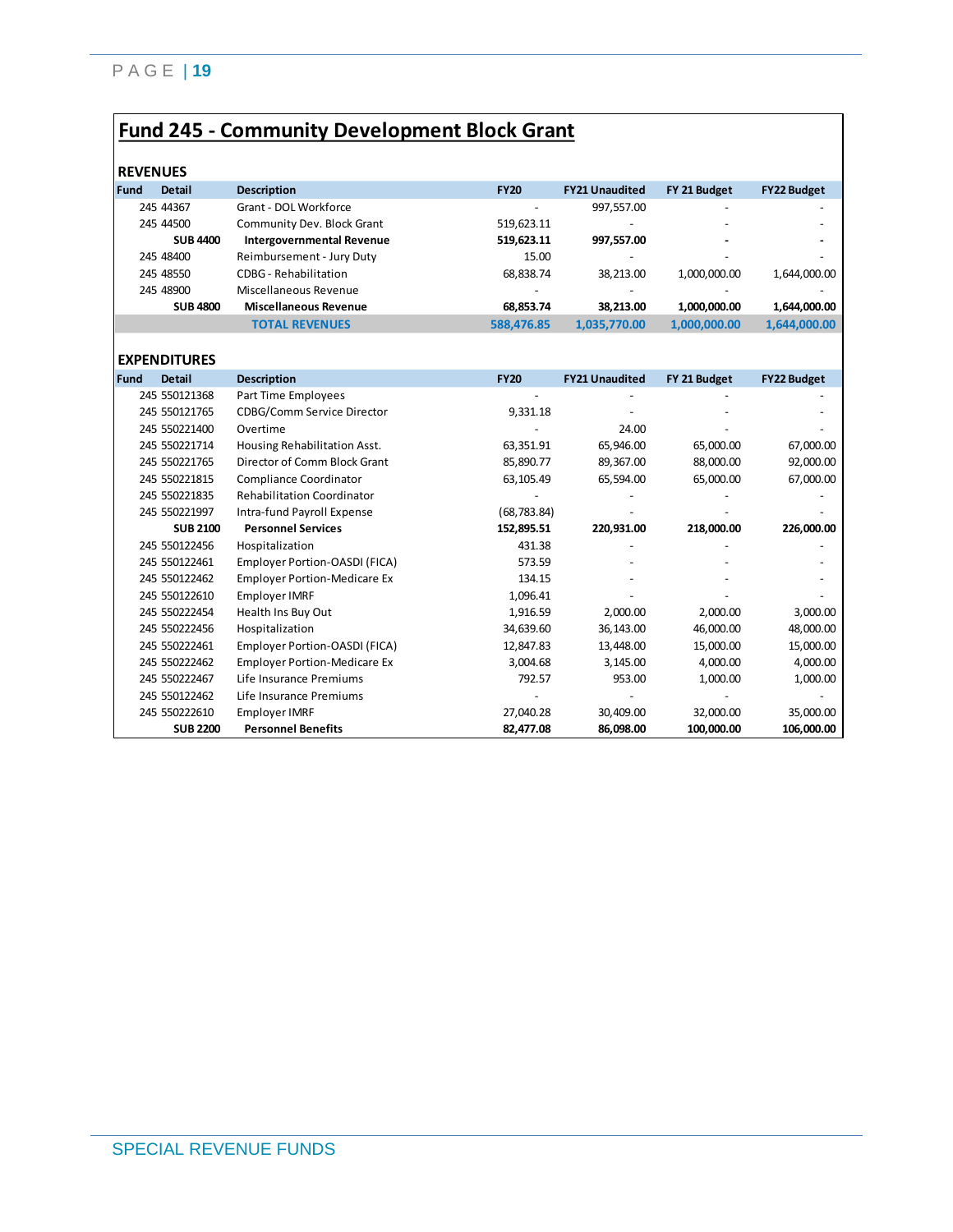### **Fund 245 - Community Development Block Grant**

**Continued**

| 245 550124412<br>141.51<br><b>Equipment Maintenance</b><br>436.48<br>245 550124423<br>Telephone<br>245 550124428<br>Rental/Lease Purchase<br>$\blacksquare$<br>245 550124429<br>Conference & Travel<br>172.68<br>84.00<br>900.00<br>1,000.00<br>245 550124431<br>Training & Schooling<br>18.65<br>1,000.00<br>$\overline{a}$<br>$\sim$<br>74.95<br>245 550124432<br>104.00<br>1,000.00<br>1,000.00<br>Postage<br>993.76<br>245 550124433<br>Advertising<br>472.00<br>3,000.00<br>2,000.00<br>245 550124437<br>Legal Services<br>Employee Physical/Med Treatmnt<br>245 550124491<br>$\overline{a}$<br>$\overline{a}$<br>$\overline{a}$<br>$\overline{a}$<br>245 550124443<br>Membership Dues<br>60.00<br>1,000.00<br>1,000.00<br>396.00<br>900.00<br>245 550124801<br>IT Serv Software & Subscriptio<br>1,000.00<br>245 550124802<br>IT Serv Hardware & Equipment<br>268.45<br>3,914.00<br>3,100.00<br>6,000.00<br>245 550124803<br>IT Serv Utilities & Consulting<br>5,000.00<br>2,016.00<br>2,000.00<br>245 550224438<br><b>Other Professional Services</b><br>1,153.00<br>24,858.00<br>31,000.00<br>5,000.00<br>245 550224445<br>Rehabilitation - CDBG<br>450,000.00<br>141,397.13<br>221,423.00<br>382,824.00<br>245 550224458<br>Neighborhood Improvements<br>245 550224960<br>24,176.00<br>325.00<br><b>Declared Emergency Contracts</b><br>245 550324083<br>Literacy Grant Expense<br>8,515.00<br>245 550324457<br>71,485.00<br>74,485.00<br>Neighborhood Housing Services<br>$\overline{\phantom{a}}$<br>245 550324458<br>Neighborhood Improvements<br>10,000.00<br>10,000.00<br>33,000.00<br>157,000.00<br>245 550324461<br><b>Catholic Charities</b><br>7,500.00<br>35,000.00<br>35,000.00<br>245 550324489<br><b>Grant Expenditures</b><br>470,215.00<br>298,000.00<br>$\overline{a}$<br>245 550324523<br>YWCA-School Childcare<br>5,000.00<br>14,111.00<br>25,000.00<br>245 550324524<br>6.654.00<br>Zacharias Center<br>15,000.00<br>10,000.00<br>$\overline{a}$<br>245 550324525<br>United Way of Lake County<br>34,467.00<br>$\overline{a}$<br>245 550324553<br><b>NICASA</b><br>$\overline{\phantom{a}}$<br>245 550324568<br><b>Block Grant Assist - YMCA</b><br>245 550324571<br>A Safe Place<br>15,000.00<br>45,000.00<br>45,000.00<br>45,000.00<br>245 550324582<br><b>CASA-Court App Special Avocate</b><br>7,500.00<br>10,000.00<br>10,000.00<br>10,000.00<br>245 550324583<br>15,000.00<br>Little City Foundation<br>5,000.00<br>5,000.00<br>$\blacksquare$<br>245 550324584<br>Waukegan Township<br>5,000.00<br>24,048.00<br>24,048.00<br>60,000.00<br>245 550324606<br>Prairie State-Fair Housing<br>10,000.00<br>7,500.00<br>7,500.00<br>10,000.00<br>245 550324612<br>8,000.00<br>12,000.00<br>Prairie State Legal Services<br>10,419.00<br>10,419.00<br>245 550324614<br>Arden Shore<br>5,000.00<br>245 550324620<br>Northern Illinois Food Bank<br>5,000.00<br>54,539.00<br>54,539.00<br>50,000.00<br>245 550324623<br>Youth Build Lake County<br>5,000.00<br>6,000.00<br>6,000.00<br>12,000.00<br>110,000.00<br>245 550324630<br><b>PADS Crisis Services</b><br>9,999.95<br>100,000.00<br>100,000.00<br>Christ Church<br>10,000.00<br>245 550324632<br>15,000.00<br>10,000.00<br>10,000.00<br>245 550324640<br><b>HACES</b><br>55,101.00<br>Youth Conservation Corp (YCC)<br>9,988.00<br>10,000.00<br>245 550324641<br>10,000.00<br>245 550324648<br><b>Black Chamber of Lake County</b><br>71,000.00<br>200,000.00<br>245 550324649<br><b>UMMA</b><br>5,000.00<br>29,993.00<br>30,000.00<br>245 550624480<br>Code Enforcement Reimb Expense<br>50,000.00<br>50,000.00<br>30,000.00<br><b>SUB 2400</b><br><b>Contractual Services</b><br>350,347.56<br>829,165.00<br>1,675,722.00<br>1,302,000.00 |  |  |  |
|-------------------------------------------------------------------------------------------------------------------------------------------------------------------------------------------------------------------------------------------------------------------------------------------------------------------------------------------------------------------------------------------------------------------------------------------------------------------------------------------------------------------------------------------------------------------------------------------------------------------------------------------------------------------------------------------------------------------------------------------------------------------------------------------------------------------------------------------------------------------------------------------------------------------------------------------------------------------------------------------------------------------------------------------------------------------------------------------------------------------------------------------------------------------------------------------------------------------------------------------------------------------------------------------------------------------------------------------------------------------------------------------------------------------------------------------------------------------------------------------------------------------------------------------------------------------------------------------------------------------------------------------------------------------------------------------------------------------------------------------------------------------------------------------------------------------------------------------------------------------------------------------------------------------------------------------------------------------------------------------------------------------------------------------------------------------------------------------------------------------------------------------------------------------------------------------------------------------------------------------------------------------------------------------------------------------------------------------------------------------------------------------------------------------------------------------------------------------------------------------------------------------------------------------------------------------------------------------------------------------------------------------------------------------------------------------------------------------------------------------------------------------------------------------------------------------------------------------------------------------------------------------------------------------------------------------------------------------------------------------------------------------------------------------------------------------------------------------------------------------------------------------------------------------------------------------------------------------------------------------------------------------------------------------------------------------------------------------------------------------------------------------------------------------------------------------------------------------------------------------------------------------------------------------------------------------------------------------------------------------------------------------------------------------------------------------------------------------------------|--|--|--|
|                                                                                                                                                                                                                                                                                                                                                                                                                                                                                                                                                                                                                                                                                                                                                                                                                                                                                                                                                                                                                                                                                                                                                                                                                                                                                                                                                                                                                                                                                                                                                                                                                                                                                                                                                                                                                                                                                                                                                                                                                                                                                                                                                                                                                                                                                                                                                                                                                                                                                                                                                                                                                                                                                                                                                                                                                                                                                                                                                                                                                                                                                                                                                                                                                                                                                                                                                                                                                                                                                                                                                                                                                                                                                                                               |  |  |  |
|                                                                                                                                                                                                                                                                                                                                                                                                                                                                                                                                                                                                                                                                                                                                                                                                                                                                                                                                                                                                                                                                                                                                                                                                                                                                                                                                                                                                                                                                                                                                                                                                                                                                                                                                                                                                                                                                                                                                                                                                                                                                                                                                                                                                                                                                                                                                                                                                                                                                                                                                                                                                                                                                                                                                                                                                                                                                                                                                                                                                                                                                                                                                                                                                                                                                                                                                                                                                                                                                                                                                                                                                                                                                                                                               |  |  |  |
|                                                                                                                                                                                                                                                                                                                                                                                                                                                                                                                                                                                                                                                                                                                                                                                                                                                                                                                                                                                                                                                                                                                                                                                                                                                                                                                                                                                                                                                                                                                                                                                                                                                                                                                                                                                                                                                                                                                                                                                                                                                                                                                                                                                                                                                                                                                                                                                                                                                                                                                                                                                                                                                                                                                                                                                                                                                                                                                                                                                                                                                                                                                                                                                                                                                                                                                                                                                                                                                                                                                                                                                                                                                                                                                               |  |  |  |
|                                                                                                                                                                                                                                                                                                                                                                                                                                                                                                                                                                                                                                                                                                                                                                                                                                                                                                                                                                                                                                                                                                                                                                                                                                                                                                                                                                                                                                                                                                                                                                                                                                                                                                                                                                                                                                                                                                                                                                                                                                                                                                                                                                                                                                                                                                                                                                                                                                                                                                                                                                                                                                                                                                                                                                                                                                                                                                                                                                                                                                                                                                                                                                                                                                                                                                                                                                                                                                                                                                                                                                                                                                                                                                                               |  |  |  |
|                                                                                                                                                                                                                                                                                                                                                                                                                                                                                                                                                                                                                                                                                                                                                                                                                                                                                                                                                                                                                                                                                                                                                                                                                                                                                                                                                                                                                                                                                                                                                                                                                                                                                                                                                                                                                                                                                                                                                                                                                                                                                                                                                                                                                                                                                                                                                                                                                                                                                                                                                                                                                                                                                                                                                                                                                                                                                                                                                                                                                                                                                                                                                                                                                                                                                                                                                                                                                                                                                                                                                                                                                                                                                                                               |  |  |  |
|                                                                                                                                                                                                                                                                                                                                                                                                                                                                                                                                                                                                                                                                                                                                                                                                                                                                                                                                                                                                                                                                                                                                                                                                                                                                                                                                                                                                                                                                                                                                                                                                                                                                                                                                                                                                                                                                                                                                                                                                                                                                                                                                                                                                                                                                                                                                                                                                                                                                                                                                                                                                                                                                                                                                                                                                                                                                                                                                                                                                                                                                                                                                                                                                                                                                                                                                                                                                                                                                                                                                                                                                                                                                                                                               |  |  |  |
|                                                                                                                                                                                                                                                                                                                                                                                                                                                                                                                                                                                                                                                                                                                                                                                                                                                                                                                                                                                                                                                                                                                                                                                                                                                                                                                                                                                                                                                                                                                                                                                                                                                                                                                                                                                                                                                                                                                                                                                                                                                                                                                                                                                                                                                                                                                                                                                                                                                                                                                                                                                                                                                                                                                                                                                                                                                                                                                                                                                                                                                                                                                                                                                                                                                                                                                                                                                                                                                                                                                                                                                                                                                                                                                               |  |  |  |
|                                                                                                                                                                                                                                                                                                                                                                                                                                                                                                                                                                                                                                                                                                                                                                                                                                                                                                                                                                                                                                                                                                                                                                                                                                                                                                                                                                                                                                                                                                                                                                                                                                                                                                                                                                                                                                                                                                                                                                                                                                                                                                                                                                                                                                                                                                                                                                                                                                                                                                                                                                                                                                                                                                                                                                                                                                                                                                                                                                                                                                                                                                                                                                                                                                                                                                                                                                                                                                                                                                                                                                                                                                                                                                                               |  |  |  |
|                                                                                                                                                                                                                                                                                                                                                                                                                                                                                                                                                                                                                                                                                                                                                                                                                                                                                                                                                                                                                                                                                                                                                                                                                                                                                                                                                                                                                                                                                                                                                                                                                                                                                                                                                                                                                                                                                                                                                                                                                                                                                                                                                                                                                                                                                                                                                                                                                                                                                                                                                                                                                                                                                                                                                                                                                                                                                                                                                                                                                                                                                                                                                                                                                                                                                                                                                                                                                                                                                                                                                                                                                                                                                                                               |  |  |  |
|                                                                                                                                                                                                                                                                                                                                                                                                                                                                                                                                                                                                                                                                                                                                                                                                                                                                                                                                                                                                                                                                                                                                                                                                                                                                                                                                                                                                                                                                                                                                                                                                                                                                                                                                                                                                                                                                                                                                                                                                                                                                                                                                                                                                                                                                                                                                                                                                                                                                                                                                                                                                                                                                                                                                                                                                                                                                                                                                                                                                                                                                                                                                                                                                                                                                                                                                                                                                                                                                                                                                                                                                                                                                                                                               |  |  |  |
|                                                                                                                                                                                                                                                                                                                                                                                                                                                                                                                                                                                                                                                                                                                                                                                                                                                                                                                                                                                                                                                                                                                                                                                                                                                                                                                                                                                                                                                                                                                                                                                                                                                                                                                                                                                                                                                                                                                                                                                                                                                                                                                                                                                                                                                                                                                                                                                                                                                                                                                                                                                                                                                                                                                                                                                                                                                                                                                                                                                                                                                                                                                                                                                                                                                                                                                                                                                                                                                                                                                                                                                                                                                                                                                               |  |  |  |
|                                                                                                                                                                                                                                                                                                                                                                                                                                                                                                                                                                                                                                                                                                                                                                                                                                                                                                                                                                                                                                                                                                                                                                                                                                                                                                                                                                                                                                                                                                                                                                                                                                                                                                                                                                                                                                                                                                                                                                                                                                                                                                                                                                                                                                                                                                                                                                                                                                                                                                                                                                                                                                                                                                                                                                                                                                                                                                                                                                                                                                                                                                                                                                                                                                                                                                                                                                                                                                                                                                                                                                                                                                                                                                                               |  |  |  |
|                                                                                                                                                                                                                                                                                                                                                                                                                                                                                                                                                                                                                                                                                                                                                                                                                                                                                                                                                                                                                                                                                                                                                                                                                                                                                                                                                                                                                                                                                                                                                                                                                                                                                                                                                                                                                                                                                                                                                                                                                                                                                                                                                                                                                                                                                                                                                                                                                                                                                                                                                                                                                                                                                                                                                                                                                                                                                                                                                                                                                                                                                                                                                                                                                                                                                                                                                                                                                                                                                                                                                                                                                                                                                                                               |  |  |  |
|                                                                                                                                                                                                                                                                                                                                                                                                                                                                                                                                                                                                                                                                                                                                                                                                                                                                                                                                                                                                                                                                                                                                                                                                                                                                                                                                                                                                                                                                                                                                                                                                                                                                                                                                                                                                                                                                                                                                                                                                                                                                                                                                                                                                                                                                                                                                                                                                                                                                                                                                                                                                                                                                                                                                                                                                                                                                                                                                                                                                                                                                                                                                                                                                                                                                                                                                                                                                                                                                                                                                                                                                                                                                                                                               |  |  |  |
|                                                                                                                                                                                                                                                                                                                                                                                                                                                                                                                                                                                                                                                                                                                                                                                                                                                                                                                                                                                                                                                                                                                                                                                                                                                                                                                                                                                                                                                                                                                                                                                                                                                                                                                                                                                                                                                                                                                                                                                                                                                                                                                                                                                                                                                                                                                                                                                                                                                                                                                                                                                                                                                                                                                                                                                                                                                                                                                                                                                                                                                                                                                                                                                                                                                                                                                                                                                                                                                                                                                                                                                                                                                                                                                               |  |  |  |
|                                                                                                                                                                                                                                                                                                                                                                                                                                                                                                                                                                                                                                                                                                                                                                                                                                                                                                                                                                                                                                                                                                                                                                                                                                                                                                                                                                                                                                                                                                                                                                                                                                                                                                                                                                                                                                                                                                                                                                                                                                                                                                                                                                                                                                                                                                                                                                                                                                                                                                                                                                                                                                                                                                                                                                                                                                                                                                                                                                                                                                                                                                                                                                                                                                                                                                                                                                                                                                                                                                                                                                                                                                                                                                                               |  |  |  |
|                                                                                                                                                                                                                                                                                                                                                                                                                                                                                                                                                                                                                                                                                                                                                                                                                                                                                                                                                                                                                                                                                                                                                                                                                                                                                                                                                                                                                                                                                                                                                                                                                                                                                                                                                                                                                                                                                                                                                                                                                                                                                                                                                                                                                                                                                                                                                                                                                                                                                                                                                                                                                                                                                                                                                                                                                                                                                                                                                                                                                                                                                                                                                                                                                                                                                                                                                                                                                                                                                                                                                                                                                                                                                                                               |  |  |  |
|                                                                                                                                                                                                                                                                                                                                                                                                                                                                                                                                                                                                                                                                                                                                                                                                                                                                                                                                                                                                                                                                                                                                                                                                                                                                                                                                                                                                                                                                                                                                                                                                                                                                                                                                                                                                                                                                                                                                                                                                                                                                                                                                                                                                                                                                                                                                                                                                                                                                                                                                                                                                                                                                                                                                                                                                                                                                                                                                                                                                                                                                                                                                                                                                                                                                                                                                                                                                                                                                                                                                                                                                                                                                                                                               |  |  |  |
|                                                                                                                                                                                                                                                                                                                                                                                                                                                                                                                                                                                                                                                                                                                                                                                                                                                                                                                                                                                                                                                                                                                                                                                                                                                                                                                                                                                                                                                                                                                                                                                                                                                                                                                                                                                                                                                                                                                                                                                                                                                                                                                                                                                                                                                                                                                                                                                                                                                                                                                                                                                                                                                                                                                                                                                                                                                                                                                                                                                                                                                                                                                                                                                                                                                                                                                                                                                                                                                                                                                                                                                                                                                                                                                               |  |  |  |
|                                                                                                                                                                                                                                                                                                                                                                                                                                                                                                                                                                                                                                                                                                                                                                                                                                                                                                                                                                                                                                                                                                                                                                                                                                                                                                                                                                                                                                                                                                                                                                                                                                                                                                                                                                                                                                                                                                                                                                                                                                                                                                                                                                                                                                                                                                                                                                                                                                                                                                                                                                                                                                                                                                                                                                                                                                                                                                                                                                                                                                                                                                                                                                                                                                                                                                                                                                                                                                                                                                                                                                                                                                                                                                                               |  |  |  |
|                                                                                                                                                                                                                                                                                                                                                                                                                                                                                                                                                                                                                                                                                                                                                                                                                                                                                                                                                                                                                                                                                                                                                                                                                                                                                                                                                                                                                                                                                                                                                                                                                                                                                                                                                                                                                                                                                                                                                                                                                                                                                                                                                                                                                                                                                                                                                                                                                                                                                                                                                                                                                                                                                                                                                                                                                                                                                                                                                                                                                                                                                                                                                                                                                                                                                                                                                                                                                                                                                                                                                                                                                                                                                                                               |  |  |  |
|                                                                                                                                                                                                                                                                                                                                                                                                                                                                                                                                                                                                                                                                                                                                                                                                                                                                                                                                                                                                                                                                                                                                                                                                                                                                                                                                                                                                                                                                                                                                                                                                                                                                                                                                                                                                                                                                                                                                                                                                                                                                                                                                                                                                                                                                                                                                                                                                                                                                                                                                                                                                                                                                                                                                                                                                                                                                                                                                                                                                                                                                                                                                                                                                                                                                                                                                                                                                                                                                                                                                                                                                                                                                                                                               |  |  |  |
|                                                                                                                                                                                                                                                                                                                                                                                                                                                                                                                                                                                                                                                                                                                                                                                                                                                                                                                                                                                                                                                                                                                                                                                                                                                                                                                                                                                                                                                                                                                                                                                                                                                                                                                                                                                                                                                                                                                                                                                                                                                                                                                                                                                                                                                                                                                                                                                                                                                                                                                                                                                                                                                                                                                                                                                                                                                                                                                                                                                                                                                                                                                                                                                                                                                                                                                                                                                                                                                                                                                                                                                                                                                                                                                               |  |  |  |
|                                                                                                                                                                                                                                                                                                                                                                                                                                                                                                                                                                                                                                                                                                                                                                                                                                                                                                                                                                                                                                                                                                                                                                                                                                                                                                                                                                                                                                                                                                                                                                                                                                                                                                                                                                                                                                                                                                                                                                                                                                                                                                                                                                                                                                                                                                                                                                                                                                                                                                                                                                                                                                                                                                                                                                                                                                                                                                                                                                                                                                                                                                                                                                                                                                                                                                                                                                                                                                                                                                                                                                                                                                                                                                                               |  |  |  |
|                                                                                                                                                                                                                                                                                                                                                                                                                                                                                                                                                                                                                                                                                                                                                                                                                                                                                                                                                                                                                                                                                                                                                                                                                                                                                                                                                                                                                                                                                                                                                                                                                                                                                                                                                                                                                                                                                                                                                                                                                                                                                                                                                                                                                                                                                                                                                                                                                                                                                                                                                                                                                                                                                                                                                                                                                                                                                                                                                                                                                                                                                                                                                                                                                                                                                                                                                                                                                                                                                                                                                                                                                                                                                                                               |  |  |  |
|                                                                                                                                                                                                                                                                                                                                                                                                                                                                                                                                                                                                                                                                                                                                                                                                                                                                                                                                                                                                                                                                                                                                                                                                                                                                                                                                                                                                                                                                                                                                                                                                                                                                                                                                                                                                                                                                                                                                                                                                                                                                                                                                                                                                                                                                                                                                                                                                                                                                                                                                                                                                                                                                                                                                                                                                                                                                                                                                                                                                                                                                                                                                                                                                                                                                                                                                                                                                                                                                                                                                                                                                                                                                                                                               |  |  |  |
|                                                                                                                                                                                                                                                                                                                                                                                                                                                                                                                                                                                                                                                                                                                                                                                                                                                                                                                                                                                                                                                                                                                                                                                                                                                                                                                                                                                                                                                                                                                                                                                                                                                                                                                                                                                                                                                                                                                                                                                                                                                                                                                                                                                                                                                                                                                                                                                                                                                                                                                                                                                                                                                                                                                                                                                                                                                                                                                                                                                                                                                                                                                                                                                                                                                                                                                                                                                                                                                                                                                                                                                                                                                                                                                               |  |  |  |
|                                                                                                                                                                                                                                                                                                                                                                                                                                                                                                                                                                                                                                                                                                                                                                                                                                                                                                                                                                                                                                                                                                                                                                                                                                                                                                                                                                                                                                                                                                                                                                                                                                                                                                                                                                                                                                                                                                                                                                                                                                                                                                                                                                                                                                                                                                                                                                                                                                                                                                                                                                                                                                                                                                                                                                                                                                                                                                                                                                                                                                                                                                                                                                                                                                                                                                                                                                                                                                                                                                                                                                                                                                                                                                                               |  |  |  |
|                                                                                                                                                                                                                                                                                                                                                                                                                                                                                                                                                                                                                                                                                                                                                                                                                                                                                                                                                                                                                                                                                                                                                                                                                                                                                                                                                                                                                                                                                                                                                                                                                                                                                                                                                                                                                                                                                                                                                                                                                                                                                                                                                                                                                                                                                                                                                                                                                                                                                                                                                                                                                                                                                                                                                                                                                                                                                                                                                                                                                                                                                                                                                                                                                                                                                                                                                                                                                                                                                                                                                                                                                                                                                                                               |  |  |  |
|                                                                                                                                                                                                                                                                                                                                                                                                                                                                                                                                                                                                                                                                                                                                                                                                                                                                                                                                                                                                                                                                                                                                                                                                                                                                                                                                                                                                                                                                                                                                                                                                                                                                                                                                                                                                                                                                                                                                                                                                                                                                                                                                                                                                                                                                                                                                                                                                                                                                                                                                                                                                                                                                                                                                                                                                                                                                                                                                                                                                                                                                                                                                                                                                                                                                                                                                                                                                                                                                                                                                                                                                                                                                                                                               |  |  |  |
|                                                                                                                                                                                                                                                                                                                                                                                                                                                                                                                                                                                                                                                                                                                                                                                                                                                                                                                                                                                                                                                                                                                                                                                                                                                                                                                                                                                                                                                                                                                                                                                                                                                                                                                                                                                                                                                                                                                                                                                                                                                                                                                                                                                                                                                                                                                                                                                                                                                                                                                                                                                                                                                                                                                                                                                                                                                                                                                                                                                                                                                                                                                                                                                                                                                                                                                                                                                                                                                                                                                                                                                                                                                                                                                               |  |  |  |
|                                                                                                                                                                                                                                                                                                                                                                                                                                                                                                                                                                                                                                                                                                                                                                                                                                                                                                                                                                                                                                                                                                                                                                                                                                                                                                                                                                                                                                                                                                                                                                                                                                                                                                                                                                                                                                                                                                                                                                                                                                                                                                                                                                                                                                                                                                                                                                                                                                                                                                                                                                                                                                                                                                                                                                                                                                                                                                                                                                                                                                                                                                                                                                                                                                                                                                                                                                                                                                                                                                                                                                                                                                                                                                                               |  |  |  |
|                                                                                                                                                                                                                                                                                                                                                                                                                                                                                                                                                                                                                                                                                                                                                                                                                                                                                                                                                                                                                                                                                                                                                                                                                                                                                                                                                                                                                                                                                                                                                                                                                                                                                                                                                                                                                                                                                                                                                                                                                                                                                                                                                                                                                                                                                                                                                                                                                                                                                                                                                                                                                                                                                                                                                                                                                                                                                                                                                                                                                                                                                                                                                                                                                                                                                                                                                                                                                                                                                                                                                                                                                                                                                                                               |  |  |  |
|                                                                                                                                                                                                                                                                                                                                                                                                                                                                                                                                                                                                                                                                                                                                                                                                                                                                                                                                                                                                                                                                                                                                                                                                                                                                                                                                                                                                                                                                                                                                                                                                                                                                                                                                                                                                                                                                                                                                                                                                                                                                                                                                                                                                                                                                                                                                                                                                                                                                                                                                                                                                                                                                                                                                                                                                                                                                                                                                                                                                                                                                                                                                                                                                                                                                                                                                                                                                                                                                                                                                                                                                                                                                                                                               |  |  |  |
|                                                                                                                                                                                                                                                                                                                                                                                                                                                                                                                                                                                                                                                                                                                                                                                                                                                                                                                                                                                                                                                                                                                                                                                                                                                                                                                                                                                                                                                                                                                                                                                                                                                                                                                                                                                                                                                                                                                                                                                                                                                                                                                                                                                                                                                                                                                                                                                                                                                                                                                                                                                                                                                                                                                                                                                                                                                                                                                                                                                                                                                                                                                                                                                                                                                                                                                                                                                                                                                                                                                                                                                                                                                                                                                               |  |  |  |
|                                                                                                                                                                                                                                                                                                                                                                                                                                                                                                                                                                                                                                                                                                                                                                                                                                                                                                                                                                                                                                                                                                                                                                                                                                                                                                                                                                                                                                                                                                                                                                                                                                                                                                                                                                                                                                                                                                                                                                                                                                                                                                                                                                                                                                                                                                                                                                                                                                                                                                                                                                                                                                                                                                                                                                                                                                                                                                                                                                                                                                                                                                                                                                                                                                                                                                                                                                                                                                                                                                                                                                                                                                                                                                                               |  |  |  |
|                                                                                                                                                                                                                                                                                                                                                                                                                                                                                                                                                                                                                                                                                                                                                                                                                                                                                                                                                                                                                                                                                                                                                                                                                                                                                                                                                                                                                                                                                                                                                                                                                                                                                                                                                                                                                                                                                                                                                                                                                                                                                                                                                                                                                                                                                                                                                                                                                                                                                                                                                                                                                                                                                                                                                                                                                                                                                                                                                                                                                                                                                                                                                                                                                                                                                                                                                                                                                                                                                                                                                                                                                                                                                                                               |  |  |  |
|                                                                                                                                                                                                                                                                                                                                                                                                                                                                                                                                                                                                                                                                                                                                                                                                                                                                                                                                                                                                                                                                                                                                                                                                                                                                                                                                                                                                                                                                                                                                                                                                                                                                                                                                                                                                                                                                                                                                                                                                                                                                                                                                                                                                                                                                                                                                                                                                                                                                                                                                                                                                                                                                                                                                                                                                                                                                                                                                                                                                                                                                                                                                                                                                                                                                                                                                                                                                                                                                                                                                                                                                                                                                                                                               |  |  |  |
|                                                                                                                                                                                                                                                                                                                                                                                                                                                                                                                                                                                                                                                                                                                                                                                                                                                                                                                                                                                                                                                                                                                                                                                                                                                                                                                                                                                                                                                                                                                                                                                                                                                                                                                                                                                                                                                                                                                                                                                                                                                                                                                                                                                                                                                                                                                                                                                                                                                                                                                                                                                                                                                                                                                                                                                                                                                                                                                                                                                                                                                                                                                                                                                                                                                                                                                                                                                                                                                                                                                                                                                                                                                                                                                               |  |  |  |
|                                                                                                                                                                                                                                                                                                                                                                                                                                                                                                                                                                                                                                                                                                                                                                                                                                                                                                                                                                                                                                                                                                                                                                                                                                                                                                                                                                                                                                                                                                                                                                                                                                                                                                                                                                                                                                                                                                                                                                                                                                                                                                                                                                                                                                                                                                                                                                                                                                                                                                                                                                                                                                                                                                                                                                                                                                                                                                                                                                                                                                                                                                                                                                                                                                                                                                                                                                                                                                                                                                                                                                                                                                                                                                                               |  |  |  |
|                                                                                                                                                                                                                                                                                                                                                                                                                                                                                                                                                                                                                                                                                                                                                                                                                                                                                                                                                                                                                                                                                                                                                                                                                                                                                                                                                                                                                                                                                                                                                                                                                                                                                                                                                                                                                                                                                                                                                                                                                                                                                                                                                                                                                                                                                                                                                                                                                                                                                                                                                                                                                                                                                                                                                                                                                                                                                                                                                                                                                                                                                                                                                                                                                                                                                                                                                                                                                                                                                                                                                                                                                                                                                                                               |  |  |  |
|                                                                                                                                                                                                                                                                                                                                                                                                                                                                                                                                                                                                                                                                                                                                                                                                                                                                                                                                                                                                                                                                                                                                                                                                                                                                                                                                                                                                                                                                                                                                                                                                                                                                                                                                                                                                                                                                                                                                                                                                                                                                                                                                                                                                                                                                                                                                                                                                                                                                                                                                                                                                                                                                                                                                                                                                                                                                                                                                                                                                                                                                                                                                                                                                                                                                                                                                                                                                                                                                                                                                                                                                                                                                                                                               |  |  |  |
|                                                                                                                                                                                                                                                                                                                                                                                                                                                                                                                                                                                                                                                                                                                                                                                                                                                                                                                                                                                                                                                                                                                                                                                                                                                                                                                                                                                                                                                                                                                                                                                                                                                                                                                                                                                                                                                                                                                                                                                                                                                                                                                                                                                                                                                                                                                                                                                                                                                                                                                                                                                                                                                                                                                                                                                                                                                                                                                                                                                                                                                                                                                                                                                                                                                                                                                                                                                                                                                                                                                                                                                                                                                                                                                               |  |  |  |
|                                                                                                                                                                                                                                                                                                                                                                                                                                                                                                                                                                                                                                                                                                                                                                                                                                                                                                                                                                                                                                                                                                                                                                                                                                                                                                                                                                                                                                                                                                                                                                                                                                                                                                                                                                                                                                                                                                                                                                                                                                                                                                                                                                                                                                                                                                                                                                                                                                                                                                                                                                                                                                                                                                                                                                                                                                                                                                                                                                                                                                                                                                                                                                                                                                                                                                                                                                                                                                                                                                                                                                                                                                                                                                                               |  |  |  |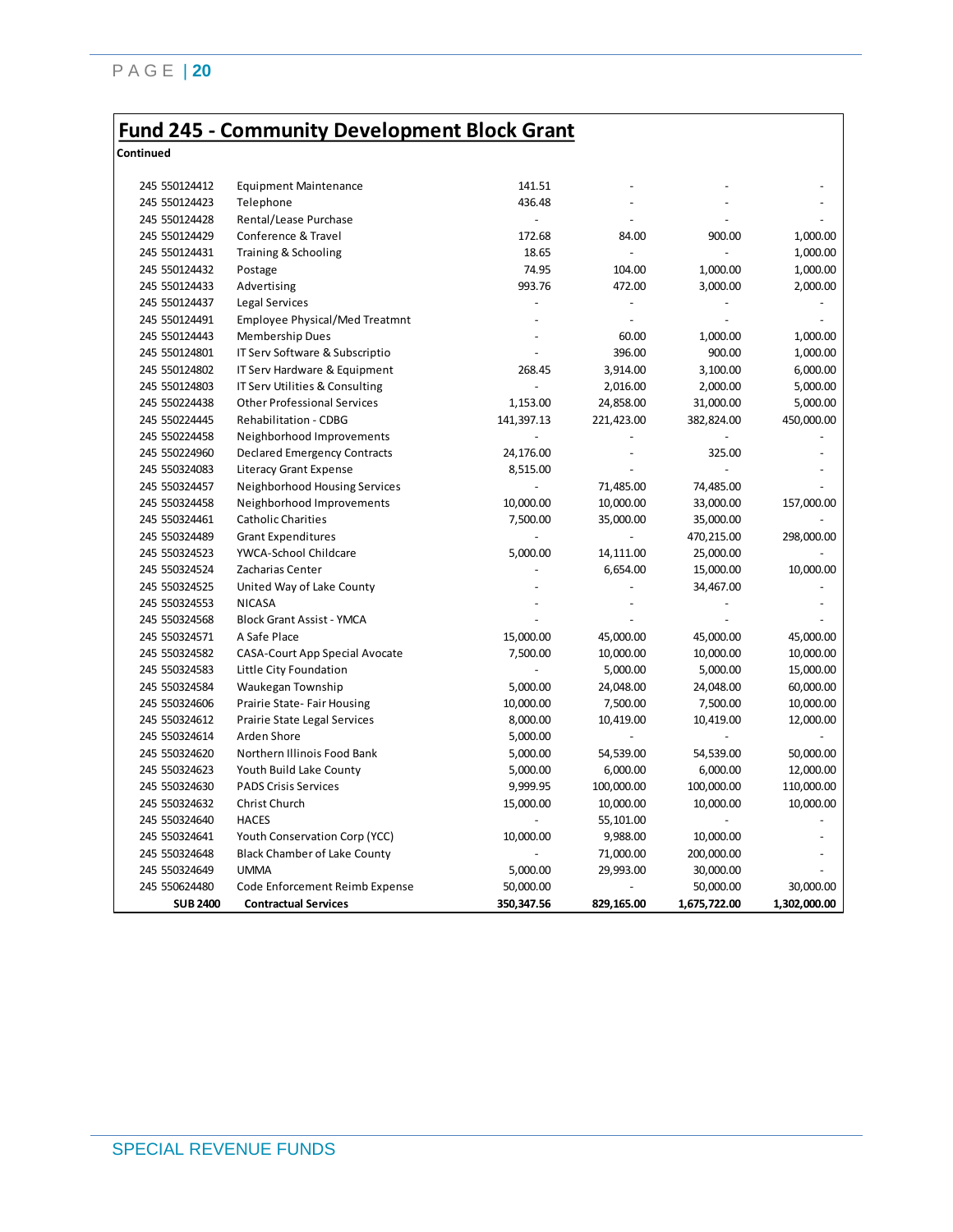### **Fund 245 - Community Development Block Grant**

**Continued**

| <b>Office Supplies</b>                                   |                                       |                       |                |                    |
|----------------------------------------------------------|---------------------------------------|-----------------------|----------------|--------------------|
|                                                          | 871.06                                | 193.00                | 4,000.00       | 4,000.00           |
| Gasoline & Oil                                           | 188.85                                | 99.00                 | 100.00         | 1,000.00           |
| <b>Operating Supplies</b>                                | 1,002.00                              | 1,450.00              | 6,000.00       | 4,000.00           |
| Publications                                             | 66.19                                 |                       |                | 1,000.00           |
| <b>Computer Supplies</b>                                 |                                       |                       |                |                    |
| Wireless Phone/Internet                                  | 659.24                                |                       |                |                    |
| Miscellaneous Expense                                    |                                       |                       |                |                    |
| Cash Shortage Expense                                    |                                       |                       |                |                    |
| <b>Commodities</b>                                       | 2,787.34                              | 1,742.00              | 10,100.00      | 10,000.00          |
| Sidewalk Improvements                                    |                                       |                       |                |                    |
| <b>Capital Improvements</b>                              |                                       |                       |                |                    |
| <b>Bank Balance Correction Exp</b>                       | (30.64)                               |                       |                |                    |
| <b>Bad Debt Expense</b>                                  |                                       |                       |                |                    |
| Internal Loan Write Off                                  |                                       |                       |                |                    |
| <b>Non Cash Expenses</b>                                 | (30.64)                               |                       |                |                    |
| <b>TOTAL EXPENDITURES</b>                                | 588,476.85                            | 1,137,936.00          | 2,003,822.00   | 1,644,000.00       |
|                                                          |                                       |                       |                |                    |
| <b>EXCESS (DEFICIENCY) OF REVENUES OVER EXPENDITURES</b> |                                       | (102, 166.00)         | (1,003,822.00) |                    |
|                                                          |                                       |                       |                |                    |
|                                                          |                                       |                       |                |                    |
| <b>Description</b>                                       | <b>FY20</b>                           | <b>FY21 Unaudited</b> | FY 21 Budget   | <b>FY22 Budget</b> |
| Transfers From Working Cash Fd                           |                                       |                       |                |                    |
| <b>Transfers In/From</b>                                 |                                       |                       |                |                    |
| <b>Transfers to Working Cash</b>                         |                                       |                       |                |                    |
| <b>Transfers Out/To</b>                                  |                                       |                       |                |                    |
| <b>TOTAL OTHER FINANCING SOURCES</b>                     |                                       |                       |                |                    |
|                                                          | <b>OTHER FINANCING SOURCES (USES)</b> |                       |                |                    |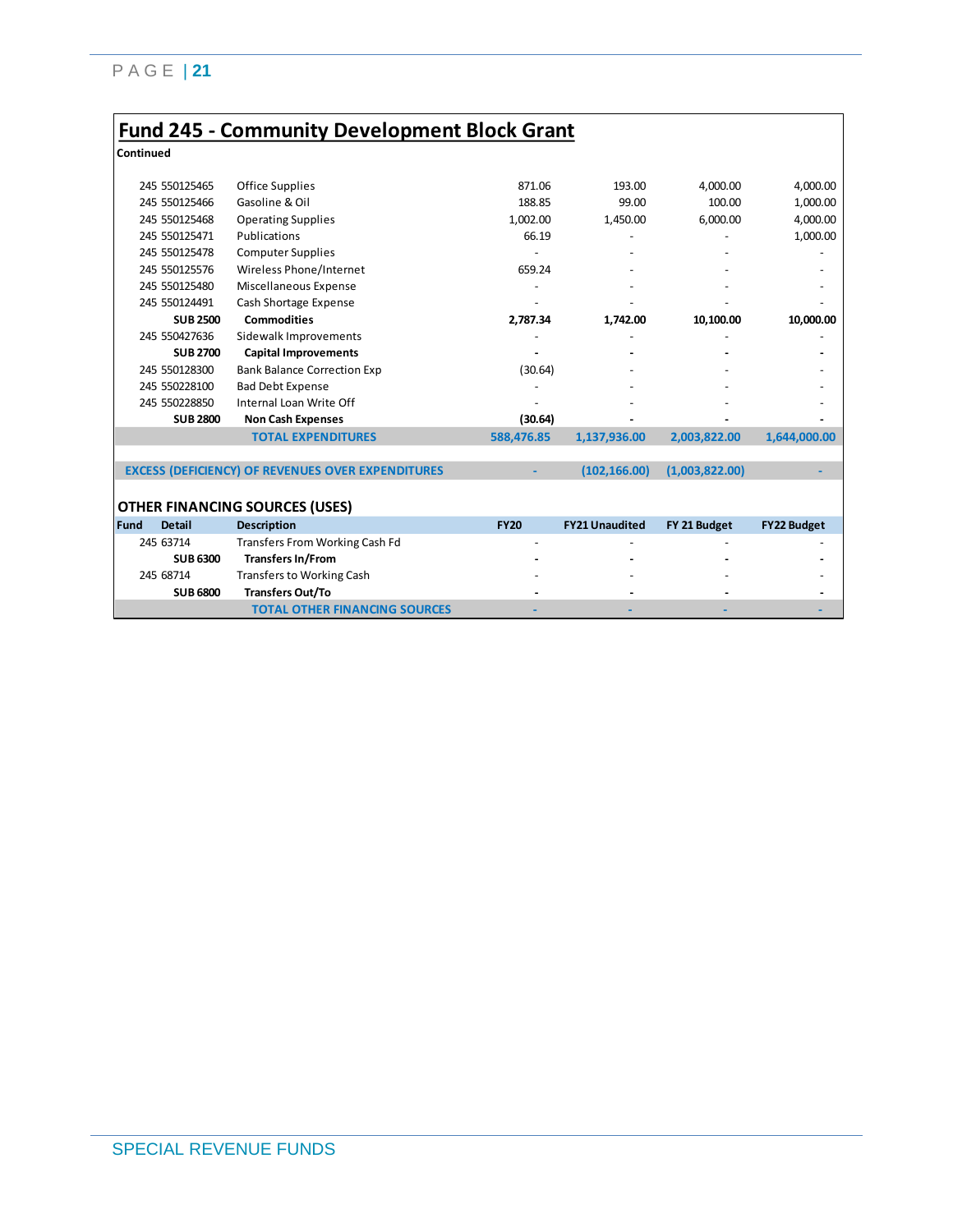# **Fund 251 - Planning and Development Grants**

| <b>REVENUES</b> |                     |                                                          |             |                       |              |                    |
|-----------------|---------------------|----------------------------------------------------------|-------------|-----------------------|--------------|--------------------|
| Fund            | <b>Detail</b>       | <b>Description</b>                                       | <b>FY20</b> | <b>FY21 Unaudited</b> | FY 21 Budget | <b>FY22 Budget</b> |
|                 | 251 34078           | Fees-Vacant Structure Register                           | 69,906.64   |                       |              |                    |
|                 | <b>SUB 3400</b>     | <b>Fees</b>                                              | 69,906.64   |                       |              |                    |
|                 | 251 44130           | <b>GRANT - Federal</b>                                   |             |                       | 400,000.00   | 457,000.00         |
|                 | 251 44135           | <b>GRANT - State</b>                                     | 132,200.82  | 65,162.00             |              | 100,000.00         |
|                 | 251 44140           | <b>GRANT-Local Govt Contribution</b>                     | 18,054.61   |                       |              | 80,000.00          |
|                 | 251 44510           | <b>Environmental &amp; Risk Grant</b>                    | 112,573.36  | 37.427.00             |              |                    |
|                 | <b>SUB 4400</b>     | <b>Intergovernmental Revenue</b>                         | 262,828.79  | 102,589.00            | 400,000.00   | 637,000.00         |
|                 |                     | <b>TOTAL REVENUES</b>                                    | 332,735.43  | 102,589.00            | 400,000.00   | 637,000.00         |
|                 |                     |                                                          |             |                       |              |                    |
|                 | <b>EXPENDITURES</b> |                                                          |             |                       |              |                    |
| Fund            | <b>Detail</b>       | <b>Description</b>                                       | <b>FY20</b> | <b>FY21 Unaudited</b> | FY 21 Budget | <b>FY22 Budget</b> |
|                 | 251 825124489       | <b>Grant Expenditures</b>                                | 132,429.24  |                       | 470,000.00   | 786,000.00         |
|                 | 251 825124602       | <b>Environmental Remediation</b>                         | 169,269.91  | 114,641.00            | 25,000.00    |                    |
|                 | <b>SUB 2400</b>     | <b>Contractual Services</b>                              | 301,699.15  | 114,641.00            | 495,000.00   | 786,000.00         |
|                 | 251 825126295       | Vacant Structure Program                                 | 8,200.00    |                       |              |                    |
|                 | <b>SUB 2600</b>     | <b>Capital Outlay</b>                                    | 8,200.00    |                       |              |                    |
|                 |                     | <b>TOTAL EXPENDITURES</b>                                | 309,899.15  | 114,641.00            | 495,000.00   | 786,000.00         |
|                 |                     |                                                          |             |                       |              |                    |
|                 |                     | <b>EXCESS (DEFICIENCY) OF REVENUES OVER EXPENDITURES</b> | 22,836.28   | (12,052.00)           | (95,000.00)  | (149,000.00)       |
|                 |                     |                                                          |             |                       |              |                    |
|                 |                     | <b>OTHER FINANCING SOURCES (USES)</b>                    |             |                       |              |                    |
| Fund            | <b>Detail</b>       | <b>Description</b>                                       | <b>FY20</b> | <b>FY21 Unaudited</b> | FY 21 Budget | <b>FY22 Budget</b> |
|                 | 251 63714           | Transfers From Working Cash Fd                           |             |                       | 95,000.00    | 149,000.00         |
|                 | <b>SUB 6300</b>     | <b>Transfers In/From</b>                                 |             |                       | 95,000.00    | 149,000.00         |
|                 | 251 68252           | <b>Transfers to Vacant Registry</b>                      |             |                       |              |                    |
|                 | <b>SUB 6800</b>     | <b>Transfers Out/To</b>                                  |             |                       |              |                    |
|                 |                     | <b>TOTAL OTHER FINANCING SOURCES</b>                     |             |                       | 95.000.00    | 149,000.00         |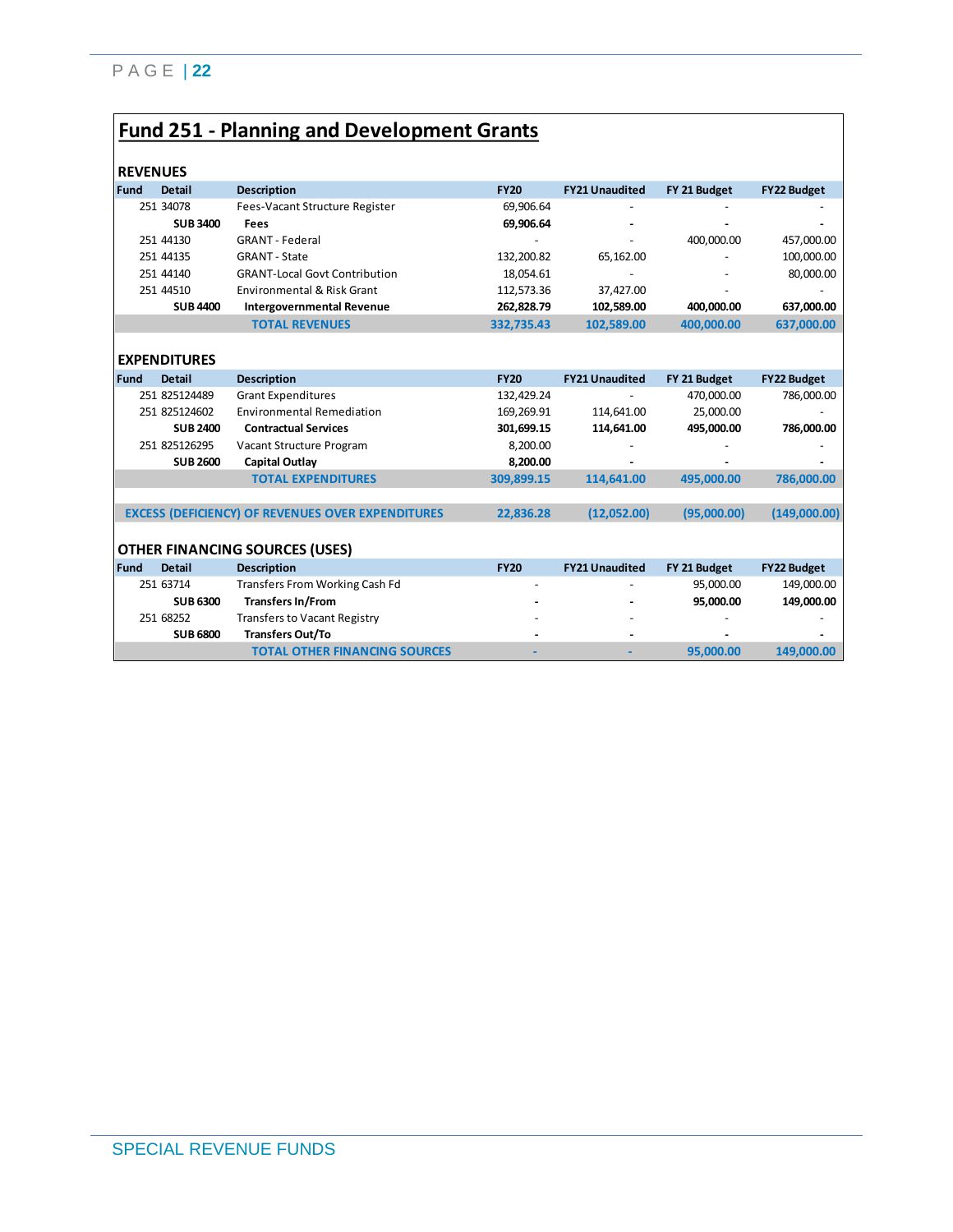# **Fund 252 Vacant Registry**

|                              | <b>REVENUES</b> |                                                          |             |                       |              |                    |  |  |
|------------------------------|-----------------|----------------------------------------------------------|-------------|-----------------------|--------------|--------------------|--|--|
| <b>Fund</b><br><b>Detail</b> |                 | <b>Description</b>                                       | <b>FY20</b> | <b>FY21 Unaudited</b> | FY 21 Budget | <b>FY22 Budget</b> |  |  |
| 252 34078                    |                 | Fees-Vacant Structure Register                           |             | 111,598.00            | 100,000.00   | 100,000.00         |  |  |
|                              | <b>SUB 3400</b> | Fees                                                     |             | 111,598.00            | 100,000.00   | 100,000.00         |  |  |
| 252 44135                    |                 | <b>GRANT - State</b>                                     |             | 191,667.00            | 250,000.00   | 250,000.00         |  |  |
|                              | <b>SUB 4400</b> | <b>Intergovernmental Revenue</b>                         |             | 191,667.00            | 250.000.00   | 250,000.00         |  |  |
|                              |                 | <b>TOTAL REVENUES</b>                                    | ٠           | 303,265.00            | 350,000.00   | 350,000.00         |  |  |
|                              |                 |                                                          |             |                       |              |                    |  |  |
| <b>EXPENDITURES</b>          |                 |                                                          |             |                       |              |                    |  |  |
| <b>Fund</b><br><b>Detail</b> |                 | <b>Description</b>                                       | <b>FY20</b> | <b>FY21 Unaudited</b> | FY 21 Budget | <b>FY22 Budget</b> |  |  |
| 252 825224489                |                 | <b>Grant Expenditures</b>                                |             | 204,847.00            | 250,000.00   | 250,000.00         |  |  |
| 252 825224489                |                 | IT Serv Software & Subscript                             |             | 60,500.00             |              |                    |  |  |
|                              | <b>SUB 2400</b> | <b>Contractual Services</b>                              |             | 265,347.00            | 250,000.00   | 250,000.00         |  |  |
| 252 825226295                |                 | Vacant Structure                                         |             |                       | 100,000.00   | 150,000.00         |  |  |
|                              | <b>SUB 2600</b> | <b>Capital Outlay</b>                                    |             |                       | 100.000.00   | 150,000.00         |  |  |
|                              |                 | <b>TOTAL EXPENDITURES</b>                                |             | 265.347.00            | 350.000.00   | 400,000.00         |  |  |
|                              |                 |                                                          |             |                       |              |                    |  |  |
|                              |                 | <b>EXCESS (DEFICIENCY) OF REVENUES OVER EXPENDITURES</b> |             | 37,918.00             |              | (50,000.00)        |  |  |
|                              |                 |                                                          |             |                       |              |                    |  |  |
|                              |                 | OTHER FINANCING SOURCES (USES)                           |             |                       |              |                    |  |  |
| <b>Fund</b><br><b>Detail</b> |                 | <b>Description</b>                                       | <b>FY20</b> | <b>FY21 Unaudited</b> | FY 21 Budget | <b>FY22 Budget</b> |  |  |
| 252 63251                    |                 | <b>Transfers From Planning Grant</b>                     |             | 677.00                |              |                    |  |  |
|                              | <b>SUB 6300</b> | <b>Transfers In/From</b>                                 |             | 677.00                |              |                    |  |  |
|                              |                 | <b>TOTAL OTHER FINANCING SOURCES</b>                     |             | 677.00                |              |                    |  |  |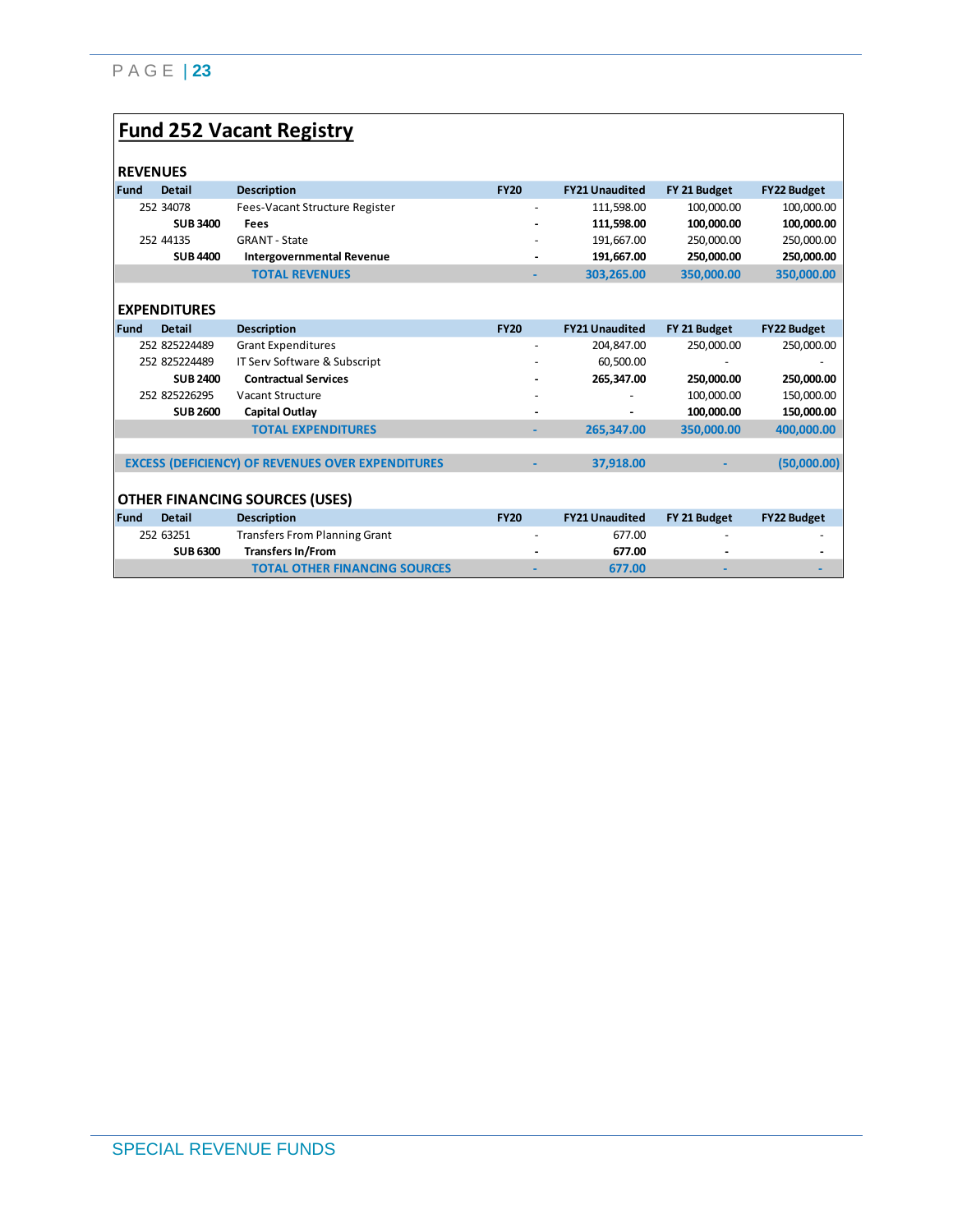|             | Fund 261 North Front Lake TIF #7      |                                                          |                        |                        |                          |                          |  |  |  |
|-------------|---------------------------------------|----------------------------------------------------------|------------------------|------------------------|--------------------------|--------------------------|--|--|--|
|             | <b>REVENUES</b>                       |                                                          |                        |                        |                          |                          |  |  |  |
| <b>Fund</b> | Detail                                | <b>Description</b>                                       | <b>FY20</b>            | <b>FY21 Unaudited</b>  | FY 21 Budget             | <b>FY22 Budget</b>       |  |  |  |
|             | 261 30050<br><b>SUB 3000</b>          | Property Tax - TIF District<br><b>Tax Collection</b>     | 95,705.71<br>95,705.71 | 93,955.00<br>93,955.00 | 110,000.00<br>110,000.00 | 110,000.00<br>110,000.00 |  |  |  |
|             |                                       | <b>TOTAL REVENUES</b>                                    | 95,705.71              | 93,955.00              | 110,000.00               | 110,000.00               |  |  |  |
|             | <b>EXPENDITURES</b>                   |                                                          |                        |                        |                          |                          |  |  |  |
| <b>Fund</b> | <b>Detail</b>                         | <b>Description</b>                                       | <b>FY20</b>            | <b>FY21 Unaudited</b>  | FY 21 Budget             | <b>FY22 Budget</b>       |  |  |  |
|             | 261 126126492<br><b>SUB 2600</b>      | Improvements<br><b>Capital Outlay</b>                    |                        |                        | 110,000.00<br>110,000.00 | 430,000.00<br>430,000.00 |  |  |  |
|             |                                       | <b>TOTAL EXPENDITURES</b>                                |                        |                        | 110,000.00               | 430,000.00               |  |  |  |
|             |                                       |                                                          |                        |                        |                          |                          |  |  |  |
|             |                                       | <b>EXCESS (DEFICIENCY) OF REVENUES OVER EXPENDITURES</b> | 95,705.71              | 93,955.00              |                          | (320,000.00)             |  |  |  |
|             | <b>OTHER FINANCING SOURCES (USES)</b> |                                                          |                        |                        |                          |                          |  |  |  |
|             |                                       | <b>TOTAL OTHER FINANCING SOURCES</b>                     |                        |                        |                          |                          |  |  |  |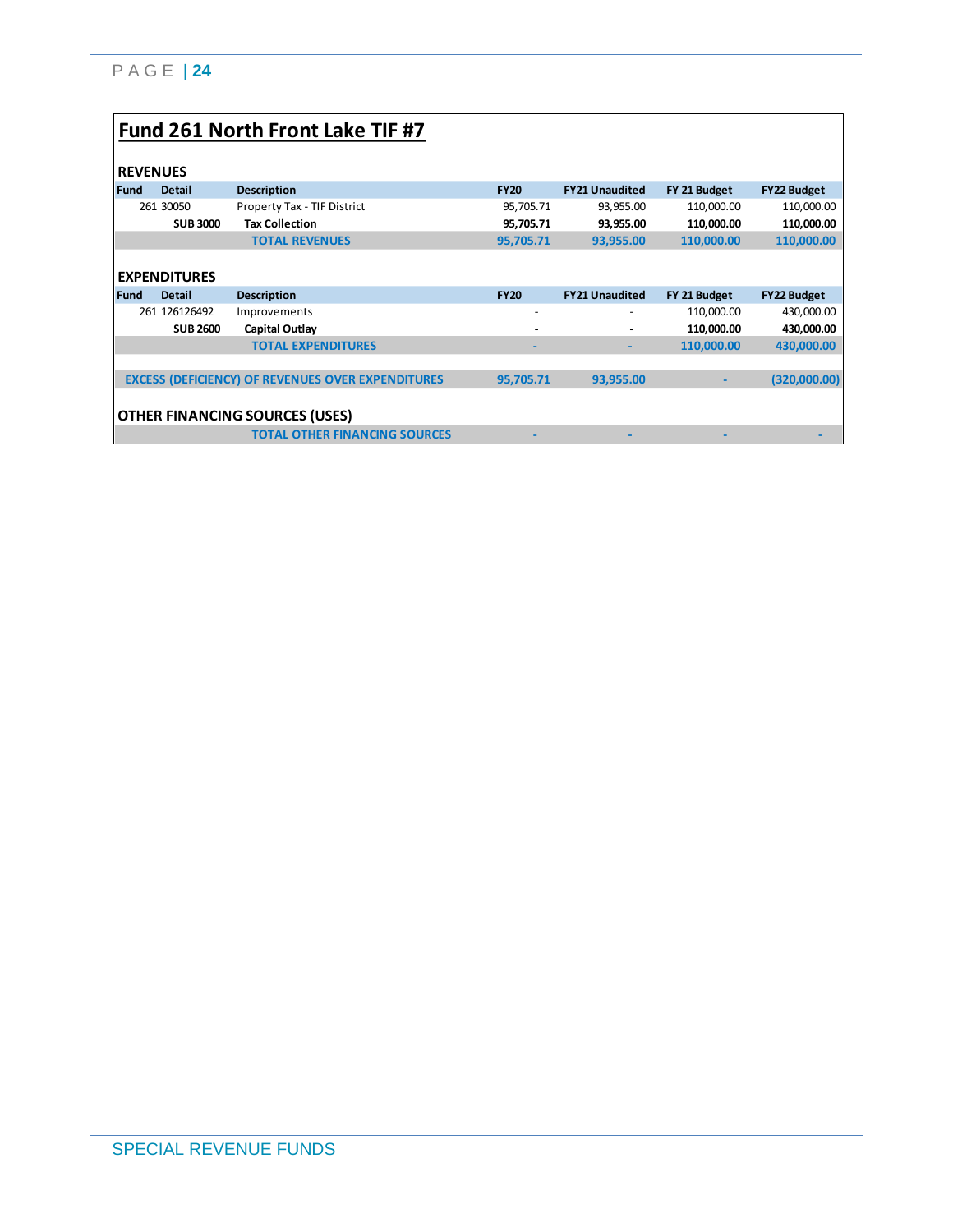### **Fund 262 Downtown TIF #8**

|             | 11LVLIVULJ          |                                                          |             |                       |              |                    |
|-------------|---------------------|----------------------------------------------------------|-------------|-----------------------|--------------|--------------------|
| Fund        | <b>Detail</b>       | <b>Description</b>                                       | <b>FY20</b> | <b>FY21 Unaudited</b> | FY 21 Budget | <b>FY22 Budget</b> |
|             | 262 30050           | Property Tax - TIF District                              | 439,243.89  | 486,826.00            | 460,000.00   | 460,000.00         |
|             | <b>SUB 3000</b>     | <b>Tax Collection</b>                                    | 439,243.89  | 486,826.00            | 460,000.00   | 460,000.00         |
|             |                     | <b>TOTAL REVENUES</b>                                    | 439,243.89  | 486,826.00            | 460,000.00   | 460,000.00         |
|             |                     |                                                          |             |                       |              |                    |
|             | <b>EXPENDITURES</b> |                                                          |             |                       |              |                    |
| <b>Fund</b> | <b>Detail</b>       | <b>Description</b>                                       | <b>FY20</b> | <b>FY21 Unaudited</b> | FY 21 Budget | <b>FY22 Budget</b> |
|             | 262 126224438       | <b>Other Professional Services</b>                       | 12,066.12   |                       |              |                    |
|             | 262 126224438       | Development Advisory Services                            |             |                       |              |                    |
|             | 262 126224637       | <b>Redevelopment Agreements</b>                          | 59,289.10   | 171,331.00            | 295,622.00   | 150,000.00         |
|             | <b>SUB 2400</b>     | <b>Contractual Services</b>                              | 71,355.22   | 171,331.00            | 295,622.00   | 150,000.00         |
|             | 262 126226492       | Improvements                                             |             | 161,574.00            | 164,378.00   | 1,142,000.00       |
|             | <b>SUB 2600</b>     | <b>Capital Outlay</b>                                    |             | 161,574.00            | 164,378.00   | 1,142,000.00       |
|             |                     | <b>TOTAL EXPENDITURES</b>                                | 71,355.22   | 332,905.00            | 460,000.00   | 1,292,000.00       |
|             |                     |                                                          |             |                       |              |                    |
|             |                     | <b>EXCESS (DEFICIENCY) OF REVENUES OVER EXPENDITURES</b> | 367,888.67  | 153,921.00            |              | (832,000.00)       |
|             |                     |                                                          |             |                       |              |                    |
|             |                     | <b>OTHER FINANCING SOURCES (USES)</b>                    |             |                       |              |                    |
|             |                     | <b>TOTAL OTHER FINANCING SOURCES</b>                     |             |                       |              |                    |
|             |                     |                                                          |             |                       |              |                    |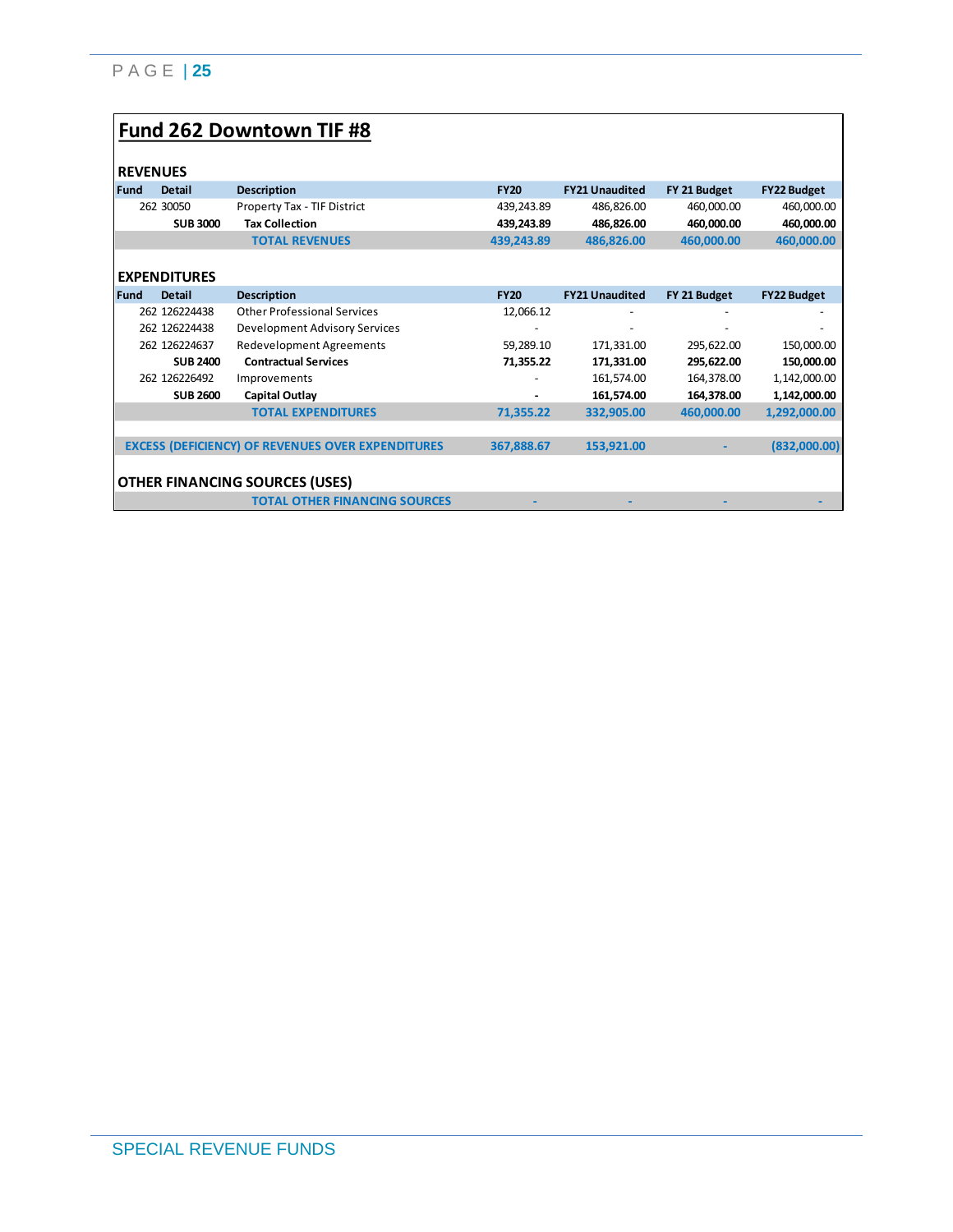# **Fund 263 South Lakefront TIF #9**

### **REVENUES**

| <b>KEVENUES</b> |                                       |                                                          |             |                       |              |                    |  |
|-----------------|---------------------------------------|----------------------------------------------------------|-------------|-----------------------|--------------|--------------------|--|
| <b>Fund</b>     | <b>Detail</b>                         | <b>Description</b>                                       | <b>FY20</b> | <b>FY21 Unaudited</b> | FY 21 Budget | <b>FY22 Budget</b> |  |
|                 | 263 30050                             | Property Tax - TIF District                              | 53,280.32   | 99,538.00             | 50,000.00    | 90,000.00          |  |
|                 | <b>SUB 3000</b>                       | <b>Tax Collection</b>                                    | 53,280.32   | 99,538.00             | 50,000.00    | 90,000.00          |  |
|                 |                                       | <b>TOTAL REVENUES</b>                                    | 53,280.32   | 99,538.00             | 50,000.00    | 90,000.00          |  |
|                 |                                       |                                                          |             |                       |              |                    |  |
|                 | <b>EXPENDITURES</b>                   |                                                          |             |                       |              |                    |  |
| <b>Fund</b>     | <b>Detail</b>                         | <b>Description</b>                                       | <b>FY20</b> | <b>FY21 Unaudited</b> | FY 21 Budget | <b>FY22 Budget</b> |  |
|                 | 263 126324424                         | <b>Real Estate Tax</b>                                   | 4,101.00    |                       |              |                    |  |
|                 | 263 126324589                         | Development Advisory Services                            |             |                       |              |                    |  |
|                 | <b>SUB 2400</b>                       | <b>Contractual Services</b>                              | 4,101.00    |                       |              |                    |  |
|                 | 263 126326492                         | Improvements                                             |             |                       | 50,000.00    | 302,000.00         |  |
|                 | <b>SUB 2600</b>                       | <b>Capital Outlay</b>                                    |             |                       | 50,000.00    | 302,000.00         |  |
|                 |                                       | <b>TOTAL EXPENDITURES</b>                                | 4,101.00    |                       | 50,000.00    | 302,000.00         |  |
|                 |                                       |                                                          |             |                       |              |                    |  |
|                 |                                       | <b>EXCESS (DEFICIENCY) OF REVENUES OVER EXPENDITURES</b> | 49,179.32   | 99,538.00             |              | (212,000.00)       |  |
|                 |                                       |                                                          |             |                       |              |                    |  |
|                 | <b>OTHER FINANCING SOURCES (USES)</b> |                                                          |             |                       |              |                    |  |
|                 |                                       | <b>TOTAL OTHER FINANCING SOURCES</b>                     |             |                       |              |                    |  |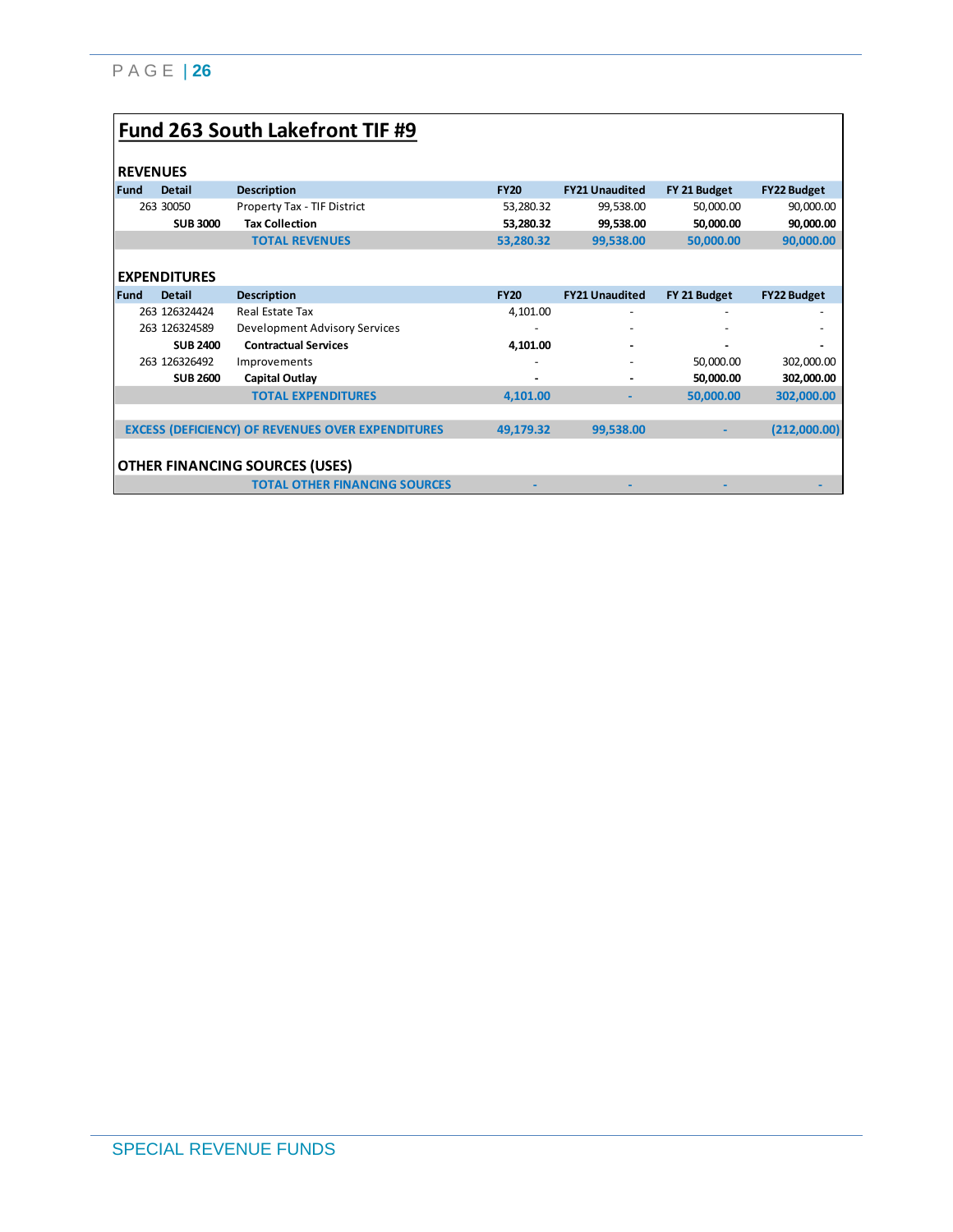### **Fund 264 McGaw Park TIF #10**

| NEVEIVUEJ   |                     |                                                          |              |                       |              |                    |
|-------------|---------------------|----------------------------------------------------------|--------------|-----------------------|--------------|--------------------|
| <b>Fund</b> | <b>Detail</b>       | <b>Description</b>                                       | <b>FY20</b>  | <b>FY21 Unaudited</b> | FY 21 Budget | <b>FY22 Budget</b> |
|             | 264 30050           | Property Tax - TIF District                              | 1,812,914.76 |                       | 2,300,000.00 | 4,000,000.00       |
|             | <b>SUB 3000</b>     | <b>Tax Collection</b>                                    | 1,812,914.76 |                       | 2,300,000.00 | 4,000,000.00       |
|             | 264 46100           | <b>Interest Earned</b>                                   | 11,246.88    |                       |              |                    |
|             | <b>SUB 4600</b>     | Interest                                                 | 11,246.88    |                       |              |                    |
|             | 264 49310           | <b>Bond Proceeds</b>                                     |              | 43,995,000.00         |              |                    |
|             | 264 49427           | Premium on Debt                                          |              | 1,865,119.25          |              |                    |
|             | <b>SUB 4900</b>     | <b>Other Financing Sources</b>                           |              | 45,860,119.25         |              |                    |
|             |                     | <b>TOTAL REVENUES</b>                                    | 1,824,161.64 | 45,860,119.25         | 2,300,000.00 | 4,000,000.00       |
|             |                     |                                                          |              |                       |              |                    |
|             | <b>EXPENDITURES</b> |                                                          |              |                       |              |                    |
| Fund        | <b>Detail</b>       | <b>Description</b>                                       | <b>FY20</b>  | <b>FY21 Unaudited</b> | FY 21 Budget | <b>FY22 Budget</b> |
|             | 264 126424014       | <b>Bond Issuance Expense</b>                             |              |                       |              |                    |
|             | 264 126424432       | Postage                                                  |              |                       |              |                    |
|             | 264 126424436       | <b>Consultant Services</b>                               |              |                       | 30,500.00    |                    |
|             | 264 126424437       | Legal Services                                           | 5,547.30     |                       |              |                    |
|             | 264 126424589       | Development Advisory Services                            |              | 7,587.50              | 8,000.00     |                    |
|             | 264 126424596       | Redevelopment District & TIF                             | 20,328.62    |                       |              |                    |
|             | 264 126424637       | <b>Redevelopment Agreements</b>                          | 1,639,495.01 | 49,167,250.00         | 2,031,500.00 |                    |
|             | <b>SUB 2400</b>     | <b>Contractual Services</b>                              | 1,665,370.93 | 49,174,837.50         | 2,070,000.00 |                    |
|             | 264 126426492       | Improvements                                             |              |                       | 400,000.00   |                    |
|             | <b>SUB 2600</b>     | <b>Capital Outlay</b>                                    |              |                       | 400,000.00   |                    |
|             |                     | <b>TOTAL EXPENDITURES</b>                                | 1,665,370.93 | 49,174,837.50         | 2,470,000.00 |                    |
|             |                     |                                                          |              |                       |              |                    |
|             |                     | <b>EXCESS (DEFICIENCY) OF REVENUES OVER EXPENDITURES</b> | 158,790.71   | (3,314,718.25)        | (170,000.00) | 4,000,000.00       |
|             |                     |                                                          |              |                       |              |                    |
|             |                     | <b>OTHER FINANCING SOURCES (USES)</b>                    |              |                       |              |                    |
| <b>Fund</b> | <b>Detail</b>       | <b>Description</b>                                       | <b>FY20</b>  | <b>FY21 Unaudited</b> | FY 21 Budget | <b>FY22 Budget</b> |
|             | 264 68498           | Transfer to 2021 GO TIF Bonds                            |              |                       |              | 2,883,000.00       |
|             | <b>SUB 6800</b>     | <b>Transfers Out/To</b>                                  |              |                       |              | (2,883,000.00)     |
|             |                     | <b>TOTAL OTHER FINANCING SOURCES</b>                     |              |                       | ٠            | (2,883,000.00)     |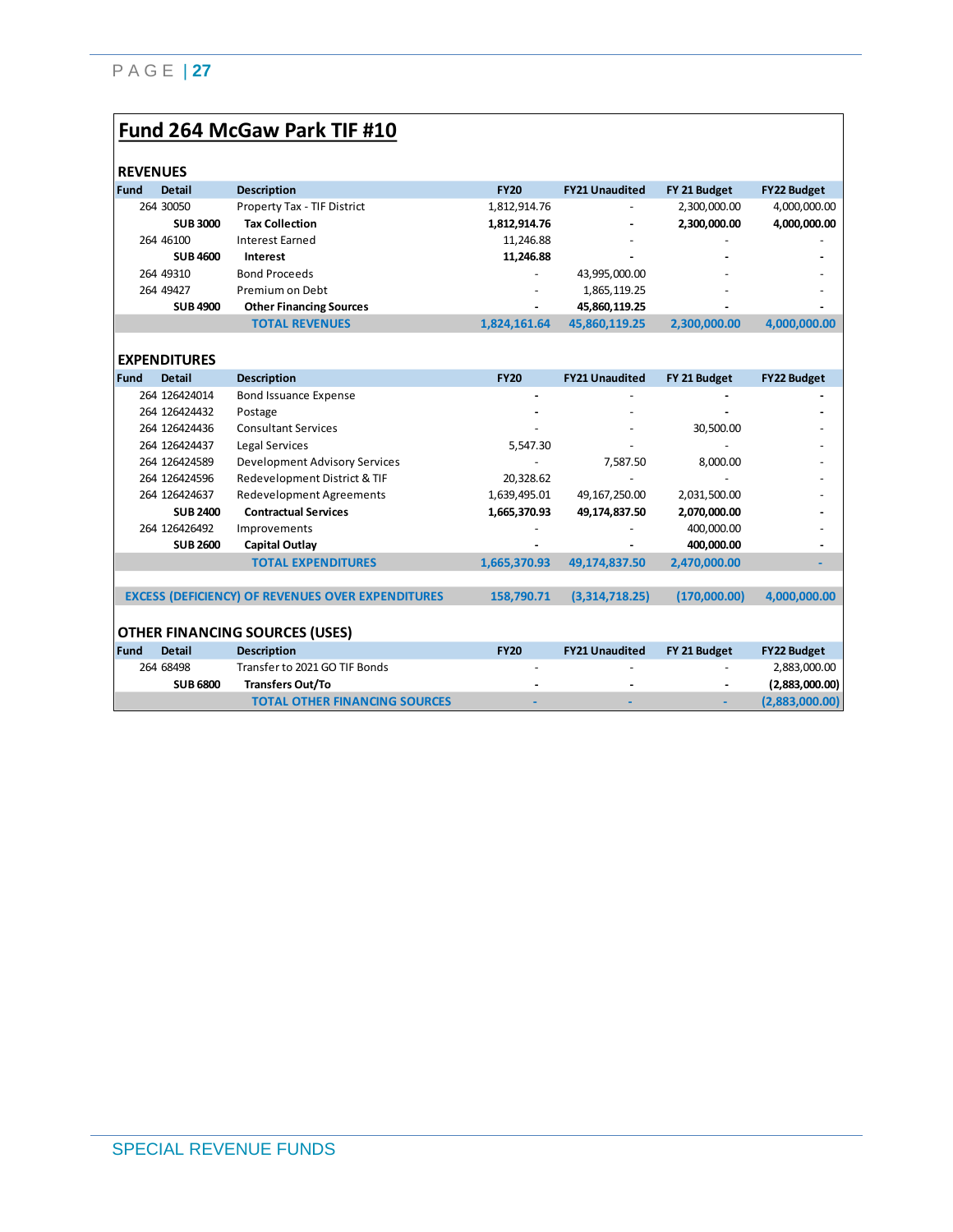# **Fund 292 Prisoner Review/DUI SB740**

| <b>REVENUES</b> |                     |                                                          |                          |                       |              |                    |
|-----------------|---------------------|----------------------------------------------------------|--------------------------|-----------------------|--------------|--------------------|
| Fund            | <b>Detail</b>       | <b>Description</b>                                       | <b>FY20</b>              | <b>FY21 Unaudited</b> | FY 21 Budget | <b>FY22 Budget</b> |
|                 | 292 35865           | Fines - Prison Review Agency                             | 22,897.43                | 9,128.00              | 30,000.00    | 30,000.00          |
|                 | 292 42860           | DUI Fines-Senate Bill 740                                | 30.085.31                | 27.130.00             | 30,000.00    | 30,000.00          |
|                 | <b>SUB 3500</b>     | <b>Fines</b>                                             | 52,982.74                | 36,258.00             | 60,000.00    | 60,000.00          |
|                 | 292 44237           | <b>BYRNE Justice Assistance Grant</b>                    | 11.145.48                | 3.280.00              |              |                    |
|                 | <b>SUB 4400</b>     |                                                          |                          |                       |              |                    |
|                 |                     | <b>Intergovernmental Revenue</b>                         | 11,145.48                | 3,280.00              |              |                    |
|                 |                     | <b>TOTAL REVENUES</b>                                    | 64,128.22                | 39,538.00             | 60.000.00    | 60,000.00          |
|                 |                     |                                                          |                          |                       |              |                    |
|                 | <b>EXPENDITURES</b> |                                                          |                          |                       |              |                    |
| Fund            | <b>Detail</b>       | <b>Description</b>                                       | <b>FY20</b>              | <b>FY21 Unaudited</b> | FY 21 Budget | <b>FY22 Budget</b> |
|                 | 292 629224801       | IT Serv Software & Subscriptio                           | $\overline{\phantom{a}}$ | 1,250.00              |              | 2,000.00           |
|                 | 292 629224802       | IT Serv Hardware & Equip                                 |                          | 189.00                |              |                    |
|                 | <b>SUB 2400</b>     | <b>Contractual Services</b>                              |                          | 1,439.00              |              | 2,000.00           |
|                 | 292 629226494       | Equipment                                                | 17.044.25                | 4.207.00              | 60.000.00    | 200,000.00         |
|                 | <b>SUB 2600</b>     | Capital Outlay                                           | 17,044.25                | 4,207.00              | 60,000.00    | 200,000.00         |
|                 |                     | <b>TOTAL EXPENDITURES</b>                                | 17,044.25                | 5,646.00              | 60,000.00    | 202,000.00         |
|                 |                     |                                                          |                          |                       |              |                    |
|                 |                     | <b>EXCESS (DEFICIENCY) OF REVENUES OVER EXPENDITURES</b> | 47,083.97                | 33,892.00             |              | (142,000.00)       |
|                 |                     |                                                          |                          |                       |              |                    |
|                 |                     | OTHER FINANCING SOURCES (USES)                           |                          |                       |              |                    |
|                 |                     |                                                          |                          |                       |              |                    |
|                 |                     | <b>TOTAL OTHER FINANCING SOURCES</b>                     |                          |                       |              |                    |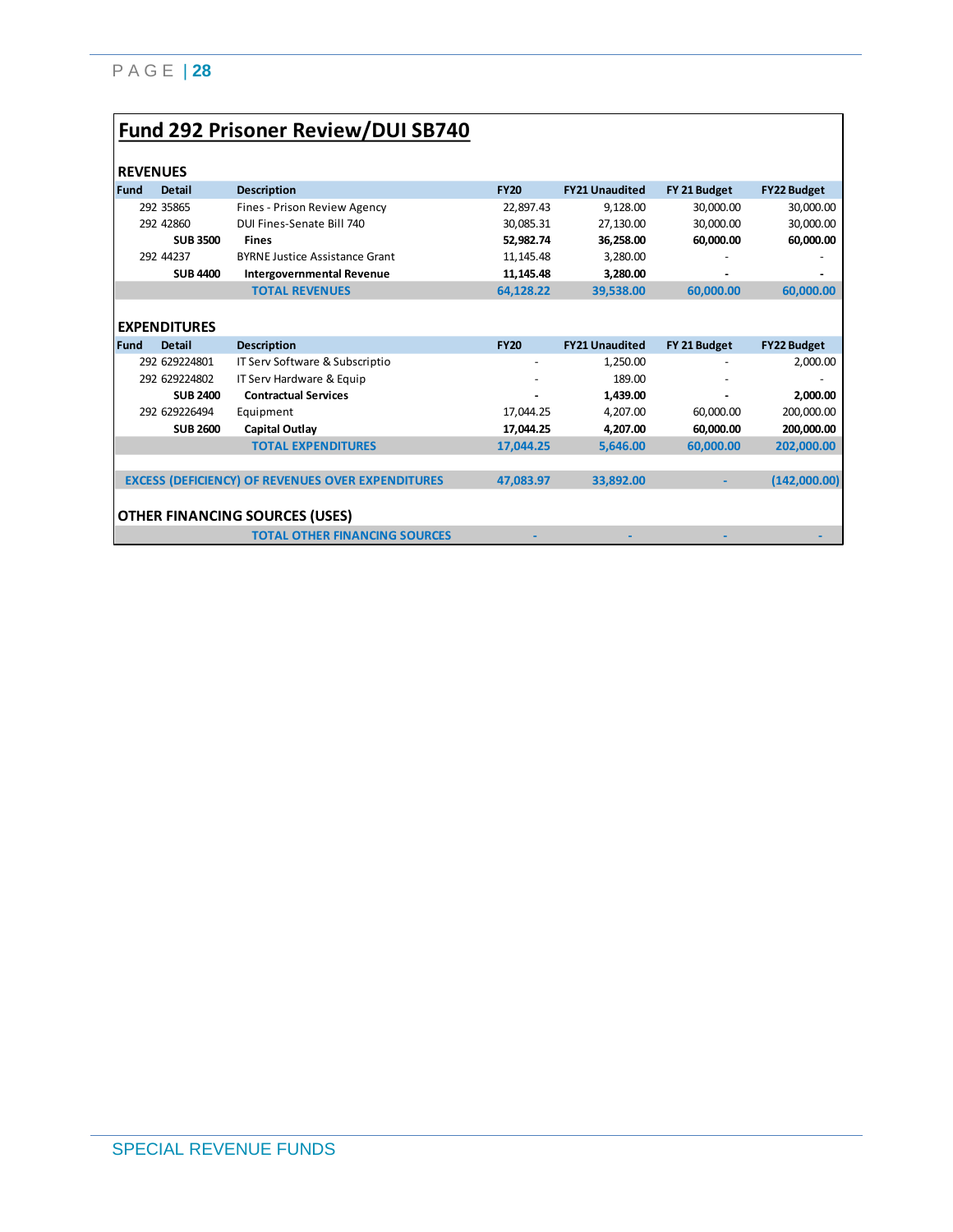# **Fund 295 Local Forfeiture**

| <b>REVENUES</b> |  |
|-----------------|--|
|-----------------|--|

| <b>REVENUES</b> |                     |                                    |             |                       |              |                    |
|-----------------|---------------------|------------------------------------|-------------|-----------------------|--------------|--------------------|
| <b>Fund</b>     | <b>Detail</b>       | <b>Description</b>                 | <b>FY20</b> | <b>FY21 Unaudited</b> | FY 21 Budget | <b>FY22 Budget</b> |
|                 | 295 42850           | Contraband Forfeiture - State      | 38,971.09   | 16,302.00             |              | 40,000.00          |
|                 | 295 42856           | Contraband Forfeiture - County     | 1,463.00    | 1,528.00              | 30,000.00    | 20,000.00          |
|                 | <b>SUB 4200</b>     | <b>Reimbursement Revenue</b>       | 40,434.09   | 17,830.00             | 30,000.00    | 60,000.00          |
|                 | 295 44130           | Grant - Federal                    | 18,315.00   |                       |              |                    |
|                 | 295 44237           | Grant - Byrne Justice Assist       |             | 1,080.00              |              |                    |
|                 | 295 44373           | Grant-Bulletproof Vest Program     | 787.50      |                       | 30,000.00    | 30,000.00          |
|                 | <b>SUB 4400</b>     | <b>Intergovernmental Revenue</b>   | 19,102.50   | 1,080.00              | 30,000.00    | 30,000.00          |
|                 | 295 46100           | <b>Interest Earned</b>             | 17,469.76   | 1,089.00              | 5,000.00     | 5,000.00           |
|                 | <b>SUB 4600</b>     | Interest                           | 17,469.76   | 1,089.00              | 5,000.00     | 5,000.00           |
|                 | 295 48375           | Reimb.- Settlements/Lawsuits       | 15,076.66   |                       |              |                    |
|                 | <b>SUB 4800</b>     | <b>Miscellaneous Revenue</b>       | 15,076.66   |                       |              |                    |
|                 |                     | <b>TOTAL REVENUES</b>              | 92,083.01   | 19,999.00             | 65,000.00    | 95,000.00          |
|                 |                     |                                    |             |                       |              |                    |
|                 | <b>EXPENDITURES</b> |                                    |             |                       |              |                    |
| <b>Fund</b>     | <b>Detail</b>       | <b>Description</b>                 | <b>FY20</b> | <b>FY21 Unaudited</b> | FY 21 Budget | <b>FY22 Budget</b> |
|                 | 295 629524431       | Training & Schooling               | 1,308.27    |                       |              |                    |
|                 | 295 629524438       | <b>Other Professional Services</b> | 25,158.35   | 15,999.00             | 526,800.00   | 200,000.00         |
|                 | 295 629524697       | Canine Unit - Police Dept          | 1,199.99    | 18,396.00             | 13,200.00    |                    |
|                 | 295 629524801       | IT Serv Software & Subscriptio     |             | 1,150.00              | 5,000.00     | 452,000.00         |
|                 | 295 629524802       | IT Serv Hardware & Equip           | 22,200.00   | 7,868.00              |              |                    |

|             | 2YJ 02YJZ48UZ   | TI SEIV Hardware & Equip                                 | ZZ,ZUU.UU   | 7,808.UU              |              |                    |
|-------------|-----------------|----------------------------------------------------------|-------------|-----------------------|--------------|--------------------|
|             | 295 629524803   | IT Serv Utilities & Consulting                           |             | 24,316.00             | 20,000.00    |                    |
|             | 295 629524954   | Payment to Informants                                    | 8,000.00    |                       |              |                    |
|             | <b>SUB 2400</b> | <b>Contractual Services</b>                              | 35,666.61   | 59,861.00             | 565,000.00   | 652,000.00         |
|             | 295 629525468   | <b>Operating Supplies</b>                                |             |                       |              |                    |
|             | 295 629525469   | Uniforms                                                 | 69,391.96   |                       |              |                    |
|             | <b>SUB 2500</b> | <b>Commodities</b>                                       | 69,391.96   |                       |              |                    |
|             | 295 629526482   | Narcotics Enforcement Equipmen                           |             |                       |              |                    |
|             | 295 629526493   | Vehicle                                                  |             |                       |              |                    |
|             | 295 629526494   | Equipment                                                | 9,326.00    |                       |              |                    |
|             | <b>SUB 2600</b> | <b>Capital Outlay</b>                                    | 9,326.00    |                       |              |                    |
|             | 295 629528300   | Bank Balance Correction Exp.                             | (18,981.00) |                       |              |                    |
|             | <b>SUB 2800</b> | <b>Non Cash Expenses</b>                                 | (18,981.00) |                       |              |                    |
|             |                 | <b>TOTAL EXPENDITURES</b>                                | 95,403.57   | 59,861.00             | 565,000.00   | 652,000.00         |
|             |                 |                                                          |             |                       |              |                    |
|             |                 | <b>EXCESS (DEFICIENCY) OF REVENUES OVER EXPENDITURES</b> | (3,320.56)  | (39, 862.00)          | (500,000.00) | (557,000.00)       |
|             |                 |                                                          |             |                       |              |                    |
|             |                 | <b>OTHER FINANCING SOURCES (USES)</b>                    |             |                       |              |                    |
| <b>Fund</b> | <b>Detail</b>   | <b>Description</b>                                       | <b>FY20</b> | <b>FY21 Unaudited</b> | FY 21 Budget | <b>FY22 Budget</b> |
|             | 295 63100       | <b>Transfers From General Fund</b>                       |             |                       | 7,943.00     |                    |
|             | <b>SUB 6300</b> | <b>Transfers In/From</b>                                 |             |                       | 7,943.00     |                    |
|             |                 | <b>TOTAL OTHER FINANCING SOURCES</b>                     |             |                       | 7,943.00     |                    |
|             |                 |                                                          |             |                       |              |                    |